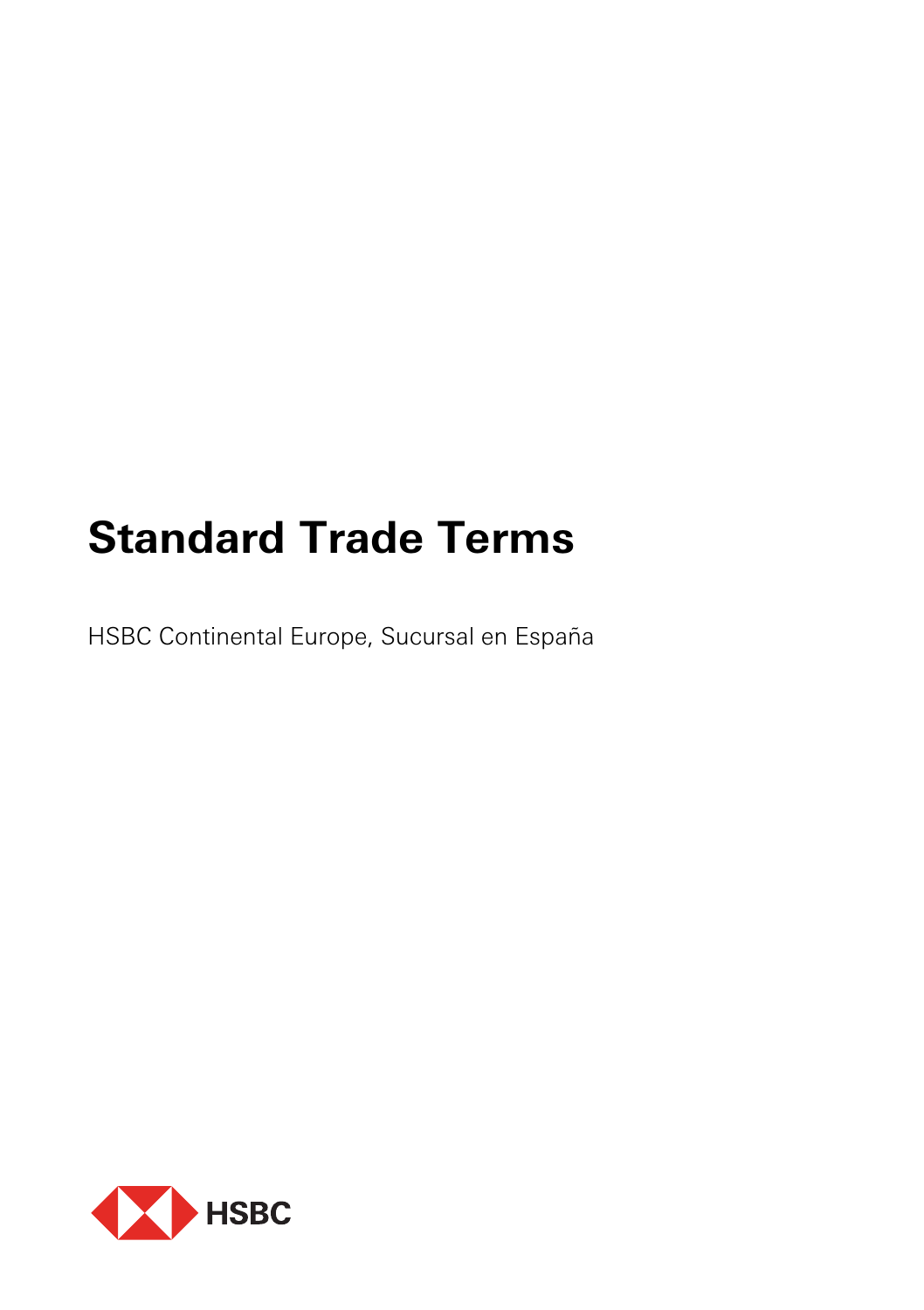# **CONTENTS**

| 1 <sub>1</sub>                       | APPLICATION                                                  | 3                       |
|--------------------------------------|--------------------------------------------------------------|-------------------------|
|                                      | <b>SECTION 1 – TRADE SERVICES</b>                            | $\overline{\mathbf{4}}$ |
| 2.                                   | <b>ICC RULES</b>                                             | $\overline{4}$          |
| 3.                                   | DOCUMENTARY CREDITS                                          | 4                       |
| 4.                                   | <b>INSTRUMENTS</b>                                           | $\overline{7}$          |
| 5.                                   | <b>COLLECTIONS</b>                                           | 9                       |
| 6.                                   | <b>FINANCE</b>                                               | 10                      |
| 7.                                   | <b>TRADE FINANCE LOANS</b>                                   | 11                      |
| 8.                                   | APPLICATIONS FOR RELEASE OF GOODS, SHIPPING GUARANTEES       |                         |
|                                      | AND LETTERS OF INDEMNITY                                     | 13                      |
|                                      | <b>SECTION 2 - REIMBURSEMENT, INDEMNITY AND OTHER RIGHTS</b> | 14                      |
| 9.                                   | REIMBURSEMENT AND INDEMNITY                                  | 14                      |
| 10.                                  | CASH COLLATERAL                                              | 15                      |
| 11.                                  | PLEDGE                                                       | 15                      |
|                                      | 12. TRUST RECEIPTS                                           | 16                      |
|                                      | 13. SET-OFF                                                  | 17                      |
| 14.                                  | SUPPLEMENTARY RIGHTS                                         | 17                      |
| <b>SECTION 3 – FEES AND PAYMENTS</b> |                                                              | 17                      |
| 15.                                  | FEES, COMMISSION, INTEREST AND CHARGES                       | 17                      |
|                                      | 16. PAYMENTS                                                 | 18                      |
|                                      | SECTION 4 - REPRESENTATIONS, UNDERTAKINGS AND SANCTIONS      | 20                      |
|                                      | 17. REPRESENTATIONS AND WARRANTIES                           | 20                      |
|                                      | 18. UNDERTAKINGS                                             | 21                      |
|                                      | 19. COMPLIANCE WITH LAWS AND SANCTIONS                       | 23                      |
|                                      | <b>SECTION 5 - INSTRUCTIONS AND ELECTRONIC PLATFORMS</b>     | 25                      |
| 20.                                  | <b>INSTRUCTIONS</b>                                          | 25                      |
|                                      | 21. PLATFORMS                                                | 26                      |
|                                      | <b>SECTION 6 - OTHER</b>                                     | 27                      |
|                                      | 22. LIMITATION ON LIABILITY                                  | 27                      |
|                                      | 23. DISCLOSURE, CONFIDENTIALITY AND PRIVACY                  | 29                      |
| 24.                                  | MISCELLANEOUS                                                | 31                      |
| 25.                                  | <b>GOVERNING LAW AND JURISDICTION</b>                        | 32                      |
|                                      | <b>SECTION 7 - DEFINITIONS AND INTERPRETATION</b>            | 32                      |
| 26.                                  | DEFINITIONS AND INTERPRETATION                               | 32                      |
| 27.                                  | <b>COUNTRY CONDITIONS</b>                                    | 38                      |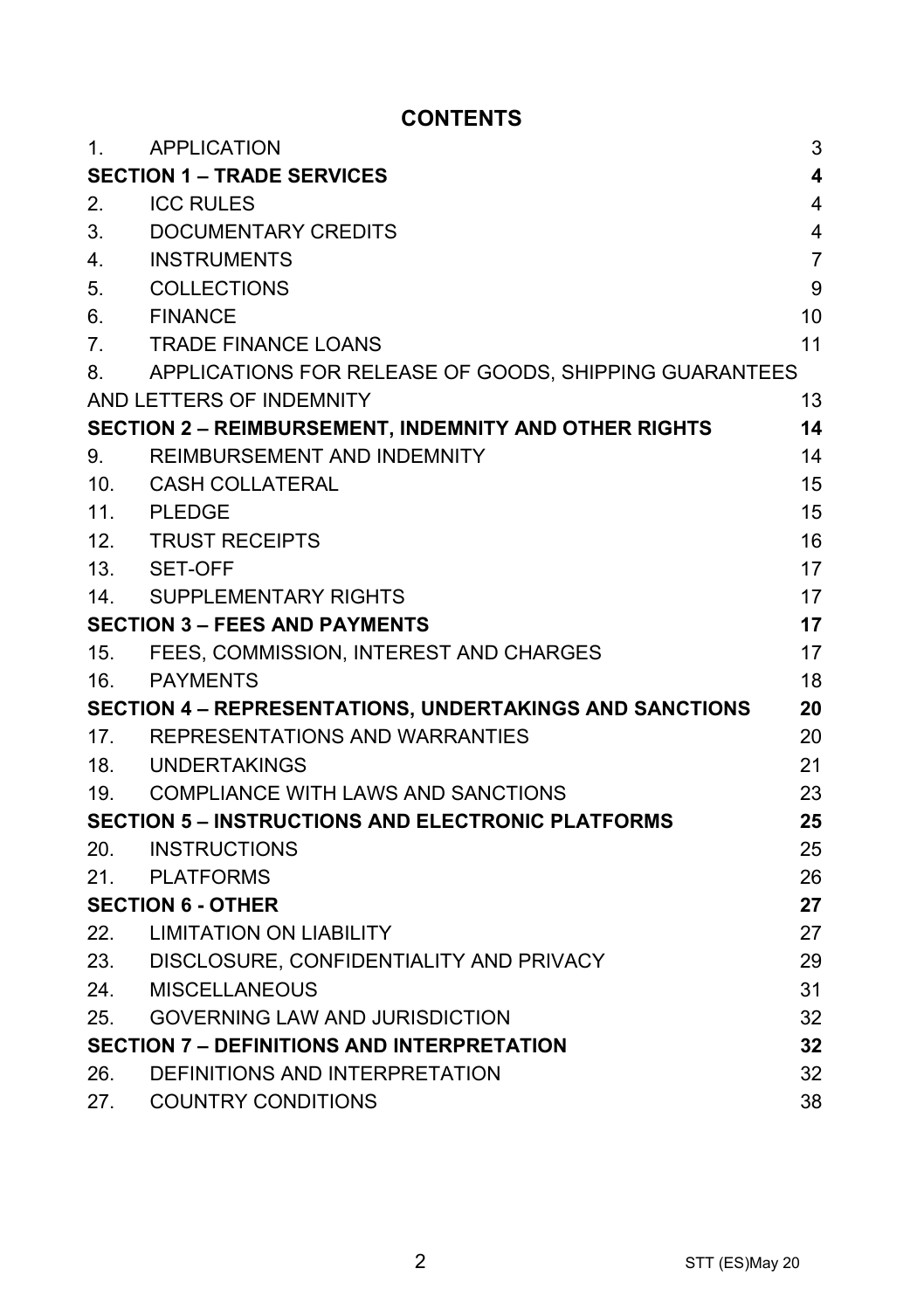# **STANDARD TRADE TERMS (THESE TERMS)**

#### **1. APPLICATION**

1.1 These Terms shall apply to any Trade Service which HSBC may agree to make available or procure at the request of the Customer and shall include any relevant Country Conditions.

1.2 These Terms shall, where applicable, be subject to other terms and conditions in relation to services provided by HSBC to the Customer (including any banking service or account operating agreement) from time to time. In relation to any Trade Service, where any conflict arises between these Terms and any other applicable terms and conditions, the terms and conditions shall apply in the following order of priority:

- (a) the Application;
- (b) the Facility Agreement (if any) and/or any applicable Security Agreement;
- (c) the Country Conditions (if any);
- (d) these Terms; and
- (e) such other terms.

1.3 HSBC does not offer any advice to the Customer in relation to any Trade Service. Whilst HSBC may provide information or express opinions from time to time, such information or opinions are not offered as advice. Before applying for, or accepting, any Trade Service, the Customer shall make such enquiries and assessments as the Customer considers appropriate and the Customer should place no reliance on HSBC to give advice or make recommendations. If the Customer is in doubt of any Trade Service, the Customer should seek independent professional advice.

1.4 Each Trade Service is separate and independent from the Trade Transaction to which such Trade Service relates and HSBC is in no way concerned with, subject to, or bound by, the terms of such Trade Transaction, even if a reference is included in any document relating to that Trade Service.

1.5 HSBC may name, instruct or procure any correspondent bank (including any HSBC Group member) to be the issuing, advising, nominated or confirming bank in respect of any Trade Service (and may restrict such correspondent bank to an HSBC Group member or a correspondent bank acceptable to HSBC) and is authorised to issue a counter-guarantee or counter-SBLC in such form and content as determined by HSBC in favour of the correspondent bank. HSBC may pay to, or receive from any correspondent bank, charges, commissions, fees or other payments.

1.6 Nothing in these Terms shall oblige HSBC to enter into or provide any Trade Service at any time.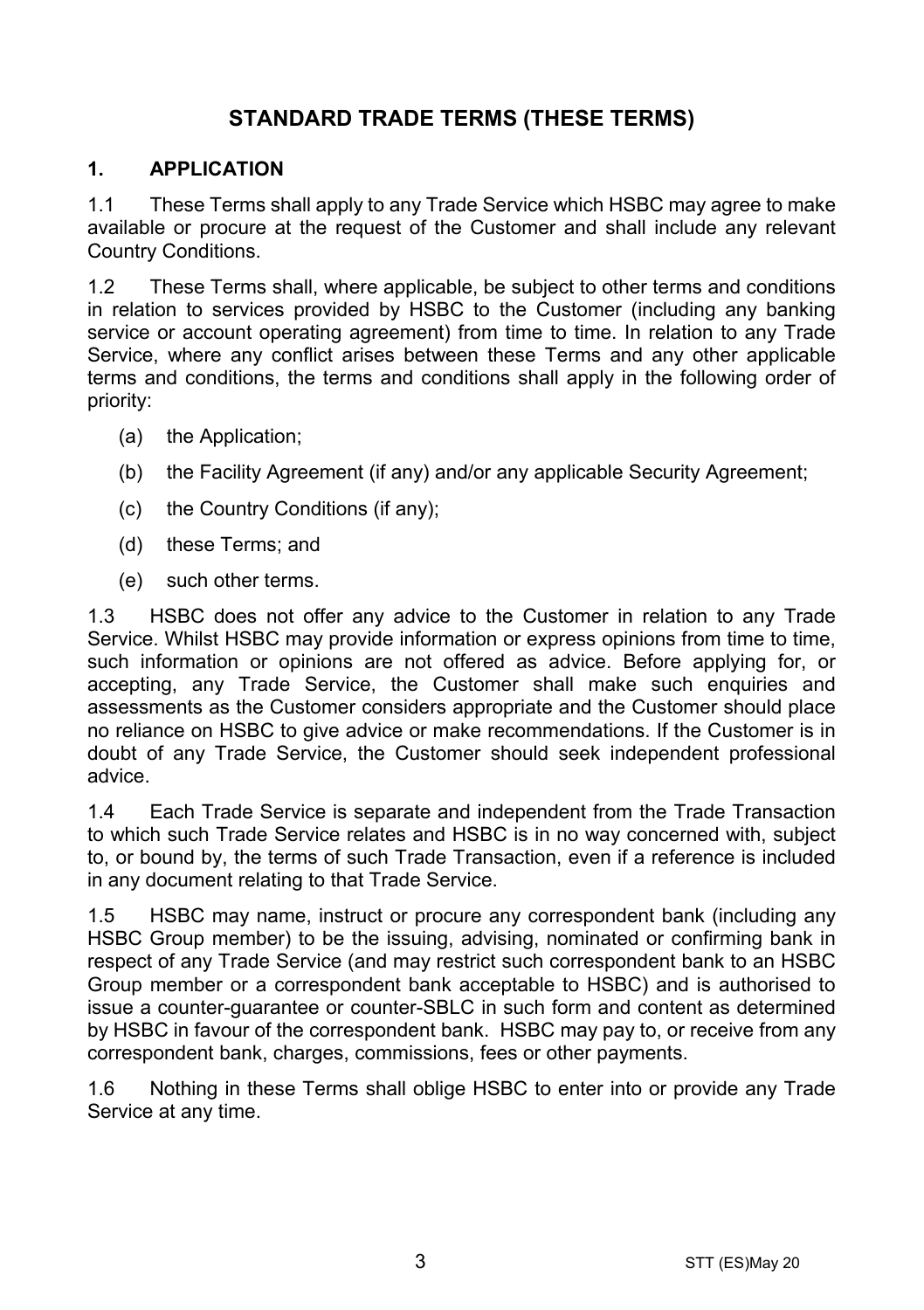# **SECTION 1 – TRADE SERVICES**

#### **2. ICC RULES**

2.1 Unless the Customer otherwise requests (and HSBC agrees with such request):

(a) all Documentary Credits issued by HSBC will be issued subject to the Uniform Customs and Practice for Documentary Credits, 2007 Revision, ICC Publication No. 600 (UCP600) and, if required by HSBC, the Uniform Customs and Practice for Documentary Credits (UCP600) Supplement for Electronic Presentation (eUCP);

(b) all SBLCs issued by HSBC will be issued subject to the International Standby Practices 1998, ICC Publication No. 590 (ISP98);

(c) all bonds and guarantees issued by HSBC will be issued subject to the Uniform Rules for Demand Guarantees, ICC Publication No.758 (URDG 758); and

(d) all Collections will be undertaken subject to the Uniform Rules for Collections 1995, ICC Publication No. 522 (URC 522) and, if required by HSBC, the Uniform Rules for Collections (URC 522) Supplement for Electronic Presentation (eURC),

in each case, as may be revised from time to time (together the ICC Rules), and the rights and obligations of the Customer will be subject to the applicable ICC Rules in addition to these Terms.

2.2 If there is any conflict between any ICC Rule and these Terms, these Terms shall prevail.

#### <span id="page-3-0"></span>**3. DOCUMENTARY CREDITS**

- 3.1 The terms in this Claus[e 3](#page-3-0) apply to any Documentary Credits.
- 3.2 The Customer:
	- (a) undertakes to examine the customer copy of each Documentary Credit issued
	- by HSBC in order to check its consistency with the relevant Application; and
	- (b) agrees to give immediate notice to HSBC of any objection to its contents.

#### **Imports**

3.3 HSBC is authorised to honour and pay any Claim made under a Documentary Credit which appears on its face to comply with its terms and/or any Documents drawn (or purporting to be drawn) and presented under such Documentary Credit in accordance with its terms, without reference to or further authority from the Customer or any other party, and without enquiring whether any Claim has been properly made, and notwithstanding that the validity of any such Claim, or the amount of it, may be in dispute. The Customer accepts any such Claim as conclusive evidence that HSBC was liable to honour and pay it, and any payment made, or any steps taken by HSBC in good faith under or in connection with it, shall be binding on the Customer.

3.4 The presentation of any Documents under a Documentary Credit shall be deemed to be in compliance with the terms of the Documentary Credit if HSBC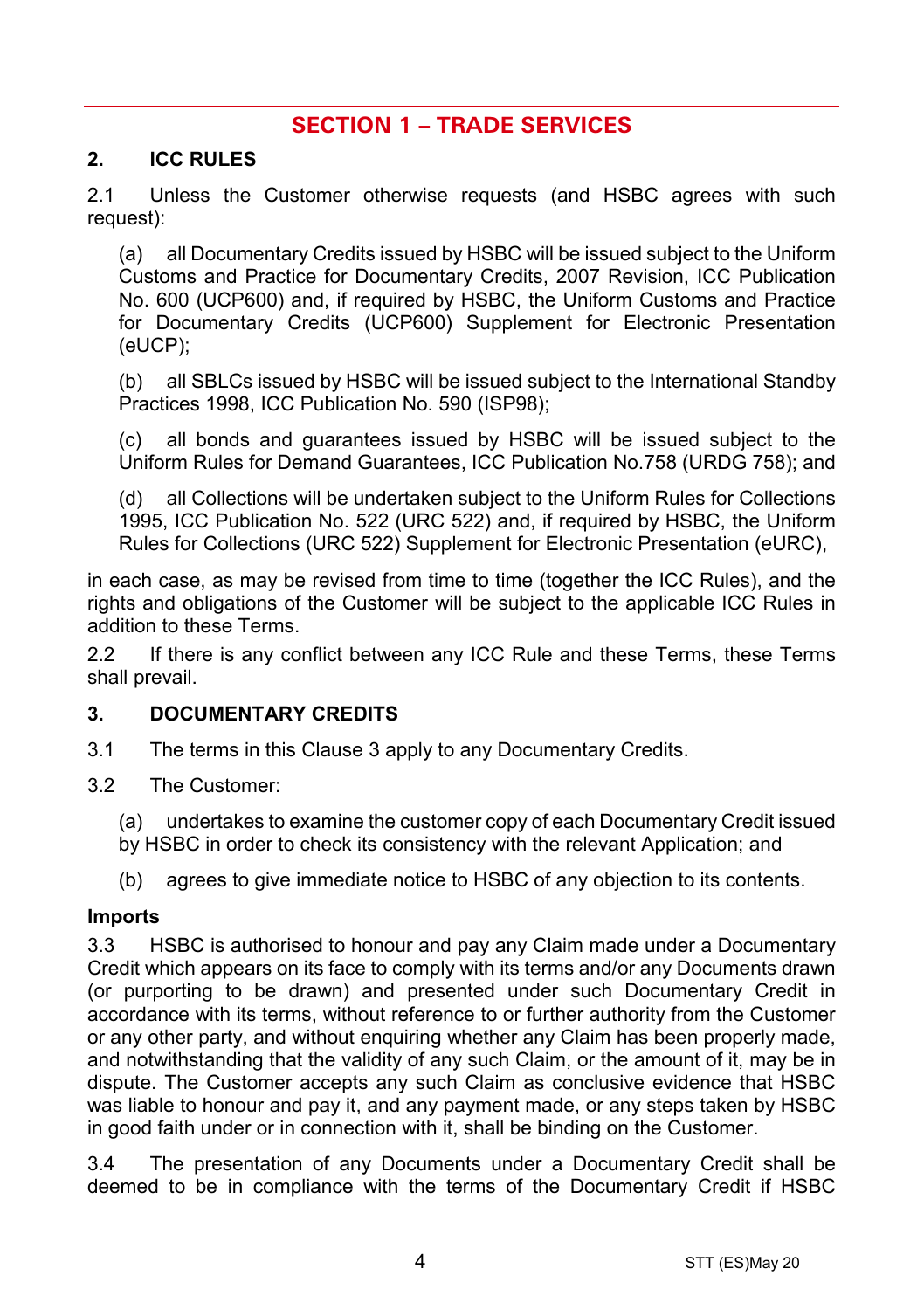determines that they appear to be in order and, taken as a whole, conform with the requirements of the Documentary Credit. The Customer waives all claims against HSBC for any delay that may result in examining such Documents or any failure to identify any discrepancies that may exist.

3.5 Notwithstanding any contrary instruction from the Customer, HSBC may reject any Claim which HSBC determines does not comply with the terms of the relevant Documentary Credit. HSBC is not obliged to notify the Customer or to seek the Customer's waiver of any discrepancy before refusing the Claim. Where HSBC does seek a waiver in respect of any discrepancy, the taking of such action does not oblige HSBC to seek a waiver of any discrepancy at any other time.

3.6 If HSBC notifies the Customer of a discrepancy with respect to a Claim and the Customer requests HSBC and/or its correspondent bank or its agent to:

(a) effect payment under the Documentary Credit, notwithstanding the discrepancy; or

(b) countersign or issue any guarantee or indemnity covering the discrepancy,

the Customer confirms that its reimbursement obligations and the indemnity set out in Claus[e 9](#page-13-0) (*[REIMBURSEMENT AND INDEMNITY](#page-13-0)*) shall apply to such Claim and/or any such guarantee or indemnity.

3.7 HSBC may at any time amend or insert additional terms and conditions into a Documentary Credit as HSBC may consider appropriate, provided that any such amendment or additional terms and conditions shall not increase the Customer Liabilities in relation to such Documentary Credit. HSBC may, subject to the beneficiary's consent, cancel the whole or any unused balance of a Documentary Credit.

3.8 Notwithstanding any instruction in an Application, HSBC may restrict the availability of any Documentary Credit, or any advising or confirming, to its own offices or to any correspondent bank or agent of its choice and, in such case, HSBC may refuse to honour, or make payment for, any Document drawn or purporting to be drawn on any office, bank or other person other than such office, correspondent bank or agent.

3.9 If HSBC effects payment under a Documentary Credit prior to the maturity date of such Documentary Credit:

(a) (in the case where the Documentary Credit beneficiary bears interest) the Customer shall be liable to pay to HSBC the full amount of the Documentary Credit on the maturity date, even if HSBC only paid a discounted amount under the Documentary Credit; and

(b) (in the case where the Customer is required to bear interest under the Documentary Credit pursuant to any other agreement with HSBC) the Customer shall, on the maturity date of such Documentary Credit or such earlier date as may be demanded by HSBC, pay to HSBC the full amount of the Claim together with interest accruing on such Claim for the period from and including the date of HSBC's payment to and including the maturity date, such interest payable in accordance with Clause [15](#page-16-0) [\(FEES, COMMISSION, INTEREST AND CHARGES\)](#page-16-0).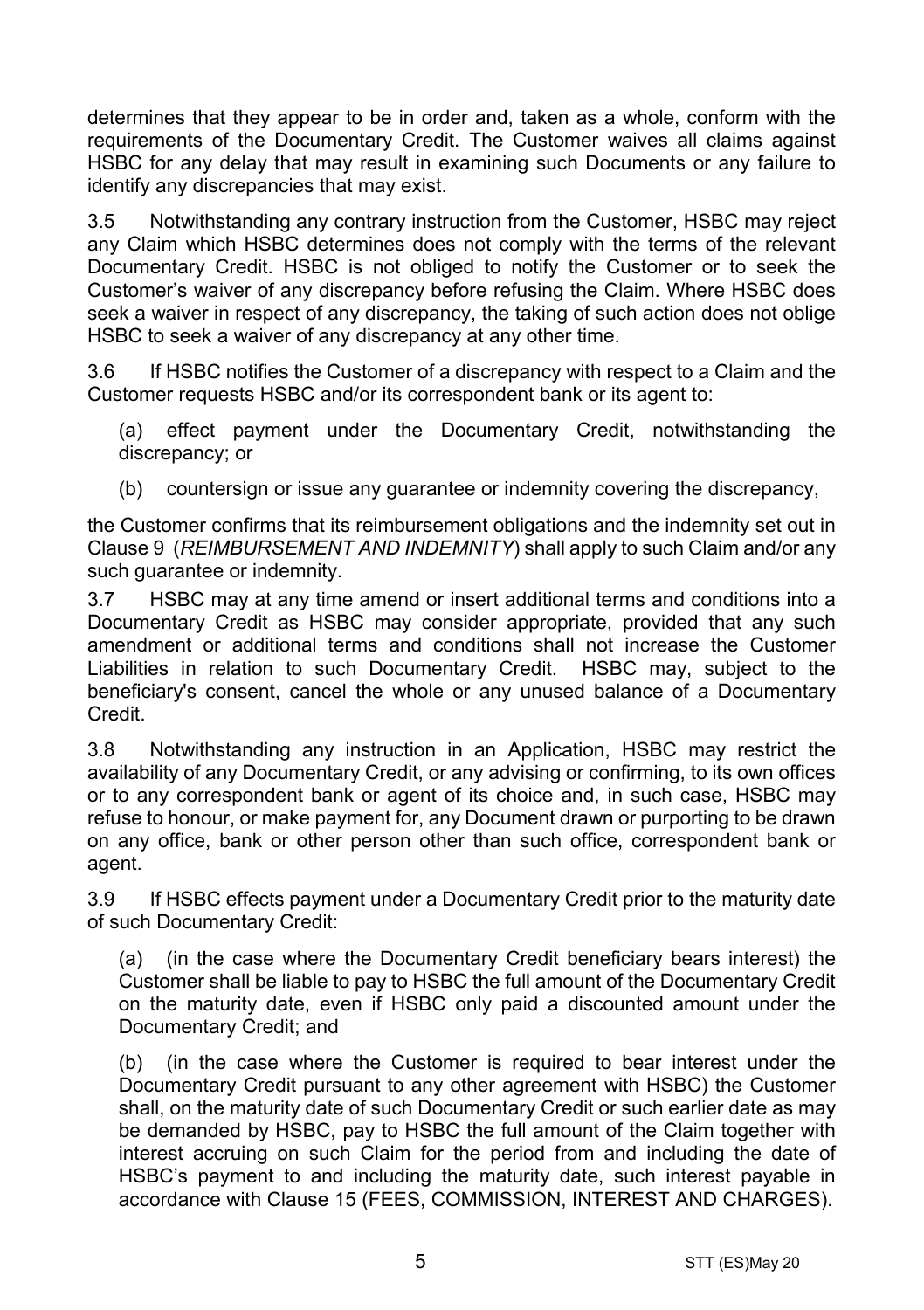3.10 If the terms of a Documentary Credit (whether expressly or impliedly) permits payment to be effected to the beneficiary prior to receipt of the Documents required to be delivered under such Documentary Credit, the Customer shall, on the maturity date of such Documentary Credit or such earlier date as may be demanded by HSBC, pay to HSBC the full amount of the Claim (whether or not the Documents subsequently delivered are compliant with the terms of the Documentary Credit) together with interest accruing on such Claim for the period from and including the date of HSBC's payment to and including the maturity date, such interest payable in accordance with Clause [15](#page-16-0) (*[FEES, COMMISSION, INTEREST AND CHARGES](#page-16-0)*).

3.11 If any Documentary Credit stipulates that certain specific Documents be forwarded by the beneficiary directly to the Customer at or prior to the time the beneficiary makes any Claim, all remaining Documents must be produced to HSBC in respect of any Claim under such Documentary Credit. If the Customer uses the Documents forwarded directly to it to obtain possession of the Goods, HSBC is authorised to accept all Documents presented under such Documentary Credit and pay or accept upon presentation and pay at maturity all Documents drawn in respect of the Goods, notwithstanding any discrepancy or any other matter or thing that might otherwise have relieved or affected the Customer's or HSBC's obligations. The Customer confirms that its reimbursement obligations and the indemnity set out in Clause [9](#page-13-0) (*[REIMBURSEMENT AND INDEMNITY](#page-13-0)*) shall apply to any amount paid by HSBC in respect of such Documentary Credit.

3.12 If any Documentary Credit stipulates that the Goods be insured under insurance policies/certificates containing "Institute Cargo Clauses" or other industry standard clauses, HSBC may accept insurance policies/certificates which contain "American Institute Cargo Clauses" or any other industry standard clauses that HSBC determines appropriate.

3.13 HSBC will not be bound at any time to release any Documents or Goods to the Customer unless the Customer has fully discharged its Customer Liabilities in respect of the Documentary Credit relating to such Documents or Goods.

<span id="page-5-0"></span>3.14 If HSBC issues a Documentary Credit back-to-back (a **Back-to-Back Documentary Credit**) to another Documentary Credit (a **Master Documentary Credit**) the Customer:

(a) acknowledges that its Customer Liabilities in respect of the Back-to-Back Documentary Credit are not dependent or conditional on the performance of the Master Documentary Credit;

(b) unconditionally and irrevocably assigns or transfers absolutely to HSBC all of its payment rights in the Master Documentary Credit;

(c) shall not amend or accept any amendment to the Master Documentary Credit without the consent of HSBC or take any action which might result in HSBC not receiving the full amount under the Master Documentary Credit; and

(d) authorises HSBC to use the Documents presented under the Back-to-Back Documentary Credit to make a Claim under the Master Documentary Credit irrespective of any discrepancies or irregularities in the Documents presented.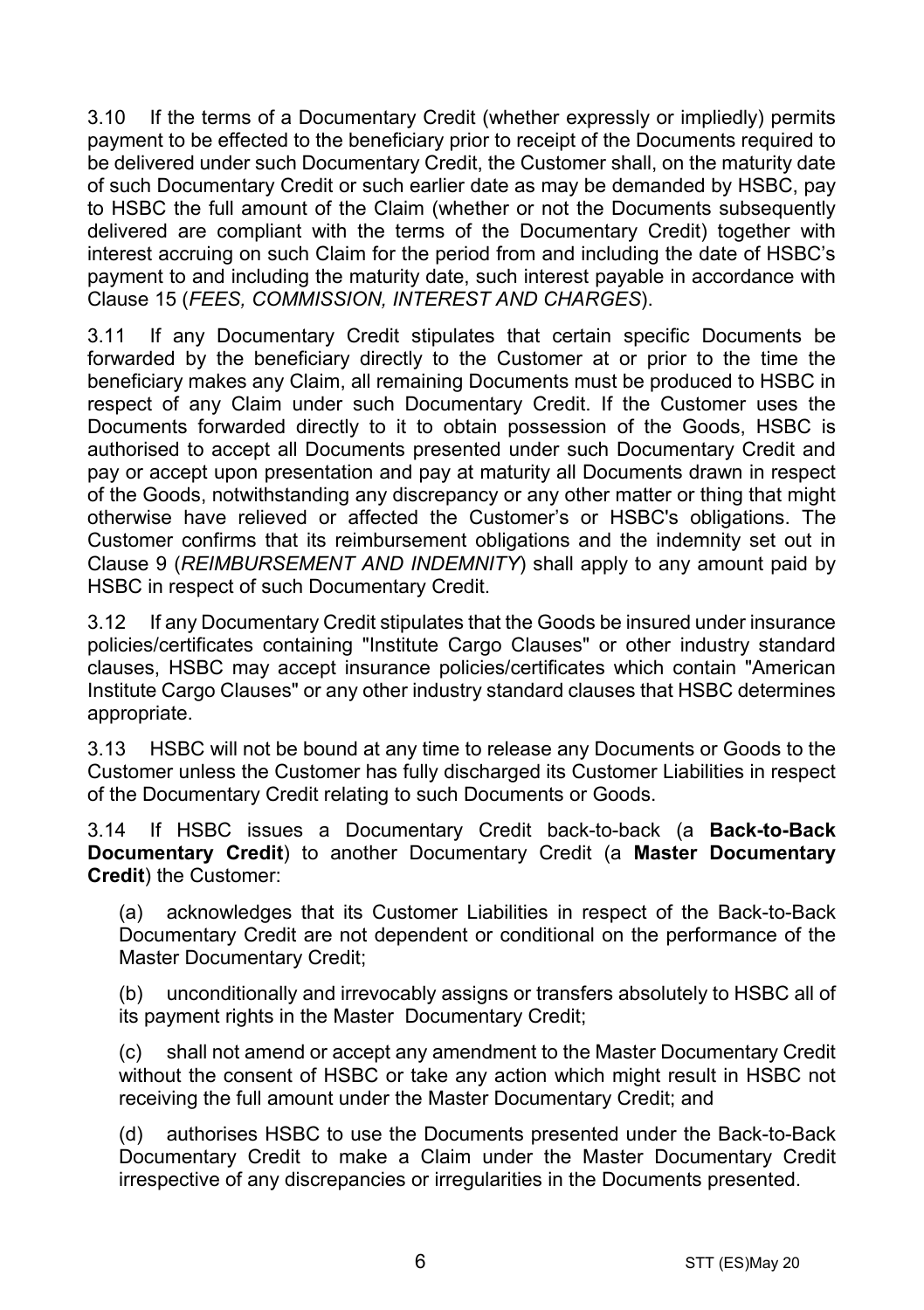3.15 HSBC is not obliged to notify the Customer of any incompatibility between the terms of a Back-to-Back Documentary Credit and the relevant Master Documentary Credit.

# **Exports**

3.16 If HSBC confirms a Documentary Credit or SBLC (whether on a disclosed or undisclosed basis) and payment in full or part is not received by HSBC from the relevant issuing bank, the Customer is only required to reimburse HSBC for amounts not received if the non-payment was due to a Recourse Event. Such reimbursement by the Customer is payable immediately upon HSBC's demand together with any interest payable in accordance with Clause [15](#page-16-0) (*[FEES, COMMISSION, INTEREST](#page-16-0)  [AND CHARGES](#page-16-0)*) and the Customer shall reimburse HSBC for any loss or damage suffered by HSBC as a result of the non-payment.

3.17 HSBC will not be bound by a confirmation (whether on a disclosed or undisclosed basis) and will not be obliged to negotiate a Documentary Credit or SBLC if it is amended without HSBC's consent, the Documents presented do not fully comply with the terms of the Documentary Credit or SBLC, the original Documentary Credit or SBLC is different from the copy of the Documentary Credit or SBLC upon which HSBC based its confirmation, the Customer does not comply with any of its obligations under this Clause [3,](#page-3-0) or if payment in full or part is not received by HSBC (or cannot be accepted by HSBC) from the relevant issuing bank as a result of a Recourse Event.

3.18 If HSBC confirms a Documentary Credit or SBLC on an undisclosed basis, the Customer shall not make a presentation in respect of the Documentary Credit or SBLC to any person other than HSBC and shall promptly provide to HSBC the original Documentary Credit or SBLC, any operative documents and any amendments issued by the relevant issuing bank.

3.19 If HSBC confirms a Documentary Credit or SBLC (whether on a disclosed or undisclosed basis), the Customer:

(a) unconditionally and irrevocably assigns or transfers absolutely to HSBC all of its payment rights in such Documentary Credit or SBLC; and

(b) shall not take any action which might result in HSBC not receiving the full amount under the Documentary Credit or SBLC.

## <span id="page-6-0"></span>**4. INSTRUMENTS**

4.1 The terms in this Clause [4](#page-6-0) apply to any SBLC, demand guarantee (including an avalisation, co-acceptance or acceptance of a Document), bond, counter-guarantee, counter-SBLC, or similar independent payment obligation (including any extension, renewal or amendment of the same)(each an **Instrument**) issued, confirmed or provided by HSBC.

4.2 The Customer:

(a) undertakes to examine the customer copy of each Instrument issued or entered into by HSBC in order to check its consistency with the relevant Application; and

(b) agrees to give immediate notice to HSBC of any objection to its contents.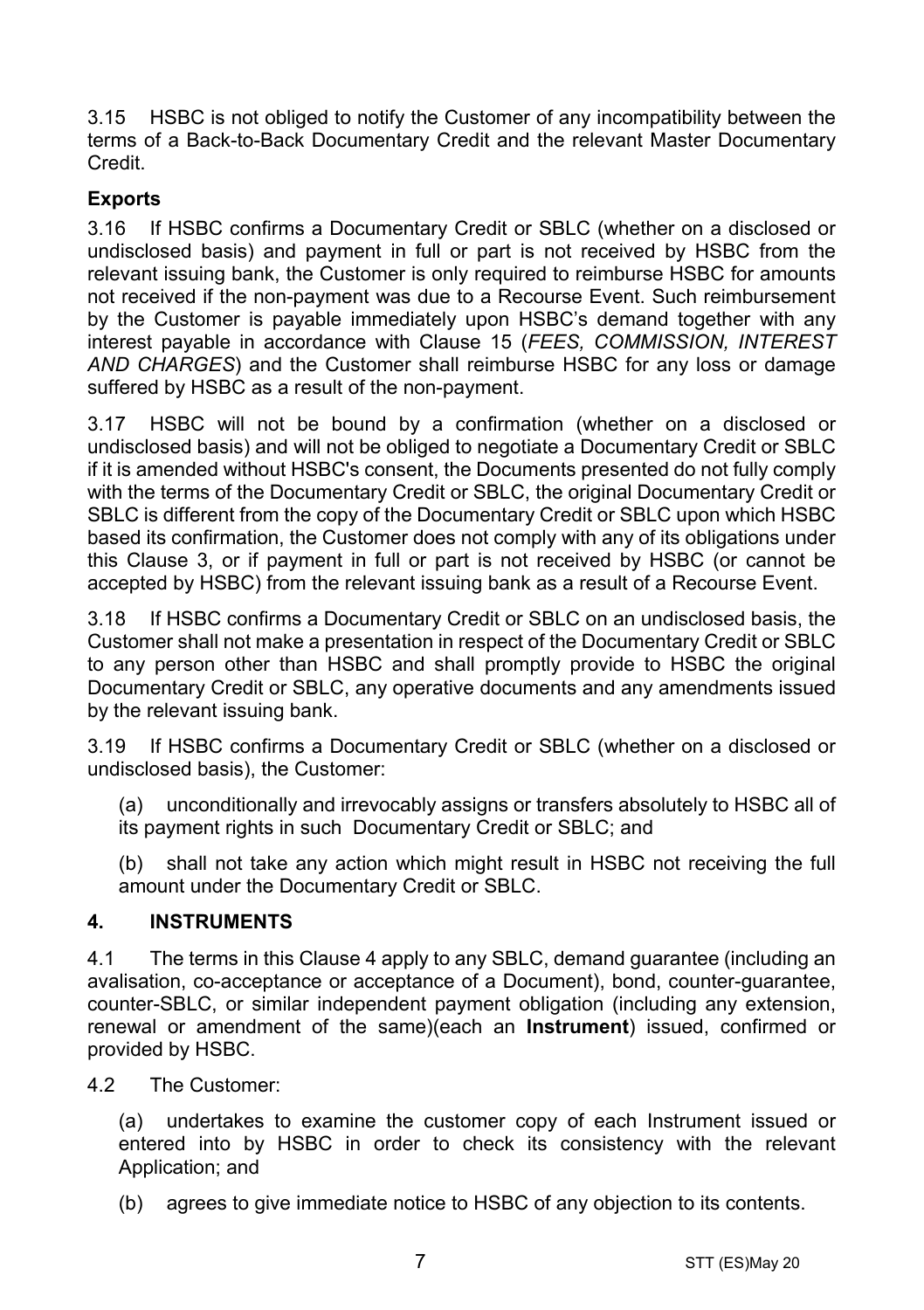4.3 HSBC is authorised to accept, pay or honour any Claim made under any Instrument which appears on its face to comply with its terms, without reference to or further authority from the Customer or any other party, and without enquiring whether any such Claim on HSBC has been properly made, notwithstanding that the validity of any such Claim, or the amount of it, may be in dispute. The Customer accepts any such Claim as conclusive evidence that HSBC was liable to pay or comply with it, and any payment made, or any steps taken by HSBC in good faith under or in connection with it, shall be binding upon the Customer.

4.4 The presentation of any documents under an Instrument shall be deemed to be in compliance with the terms of the Instrument if HSBC determines that they appear on their face to be in order and, taken as a whole, conform with the requirements of the Instrument. The Customer waives all claims against HSBC for any delay that may result in examining such documents or any failure to identify any discrepancies that may exist.

4.5 Notwithstanding any contrary instruction from the Customer, HSBC is entitled to reject any Claim which HSBC determines does not comply with the terms of the relevant Instrument. HSBC is not obliged to notify the Customer or to seek the Customer's waiver of any discrepancy before refusing the Claim. Where HSBC does seek a waiver in respect of any discrepancy, the taking of such action does not oblige HSBC to seek a waiver of discrepancy at any other time.

4.6 If HSBC notifies the Customer of a discrepancy with respect to a Claim and the Customer requests HSBC and/or its correspondent bank or its agent to:

- (a) effect payment under the Instrument, notwithstanding the discrepancy; or
- (b) countersign or issue any guarantee or indemnity covering the discrepancy,

the Customer confirms that its reimbursement obligations and the indemnity set out in Clause [9](#page-13-0) (*[REIMBURSEMENT AND INDEMNITY](#page-13-0)*) shall apply to such Claim and/or any such guarantee or indemnity.

4.7 HSBC may at any time amend or insert additional terms and conditions into an Instrument as HSBC may consider appropriate, provided that any such amendment or additional terms and conditions shall not increase the Customer Liabilities in relation to such Instrument. HSBC may, subject to the beneficiary's consent, cancel the whole or any unused balance of an Instrument.

4.8 Notwithstanding any instruction in an Application, HSBC may restrict the availability of any SBLC, or any advising or confirming, to its own offices or to any correspondent bank or agent of its choice and, in such case, HSBC may refuse to honour, or make payment for, any Document drawn or purporting to be drawn on any office, bank or other person other than such office, correspondent bank or agent.

4.9 If the terms of an SBLC (whether expressly or impliedly) permits payment to be effected to the beneficiary prior to receipt of the documents required to be delivered under such SBLC, the Customer shall, on the maturity date of such SBLC or such earlier date as may be demanded by HSBC, pay to HSBC the full amount of the Claim (whether or not the documents subsequently delivered are compliant with the terms of the SBLC) together with interest accruing on such Claim for the period from and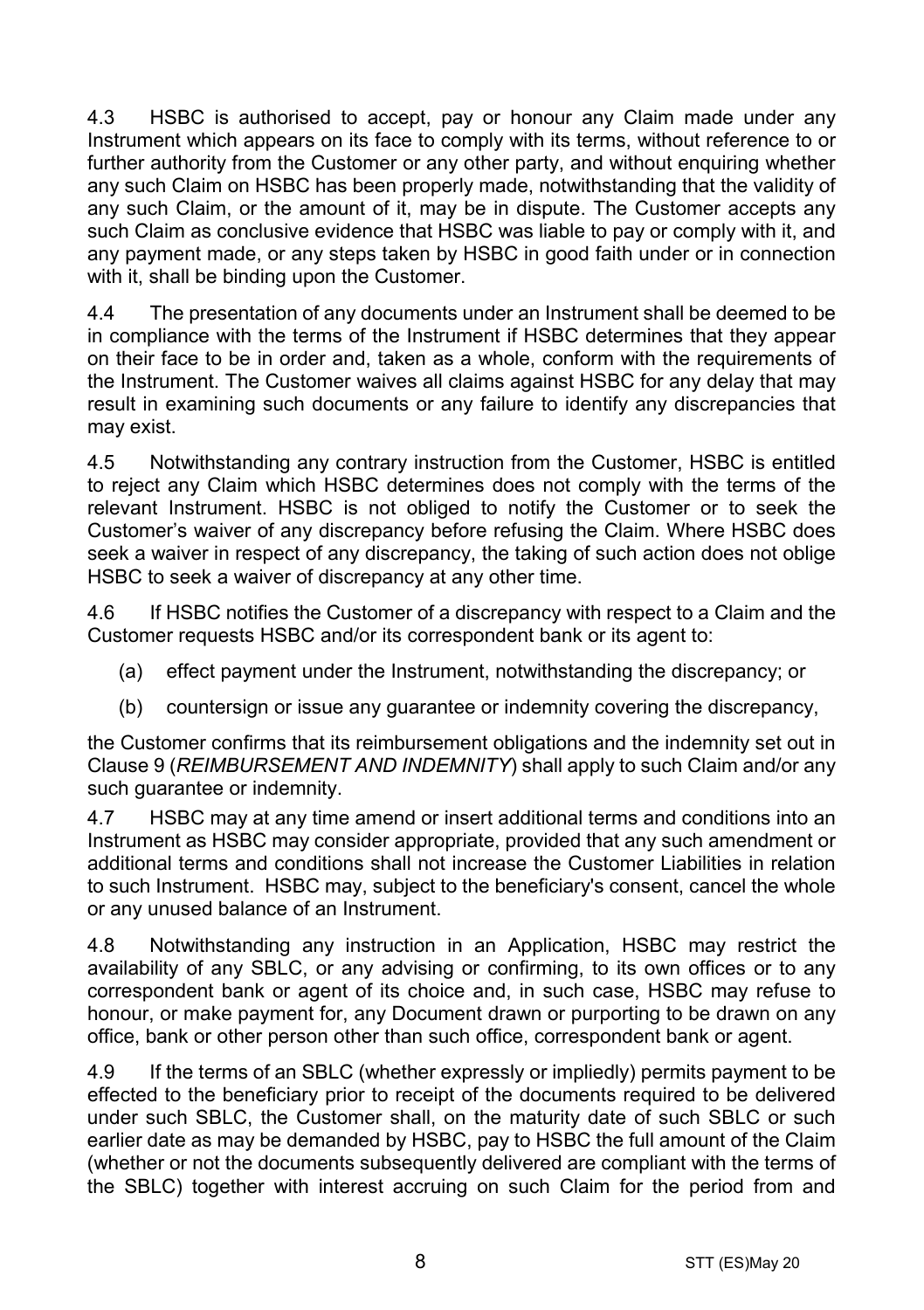including the date of HSBC's payment to and including the maturity date, such interest payable in accordance with Clause [15](#page-16-0) (*[FEES, COMMISSION, INTEREST AND](#page-16-0)  [CHARGES](#page-16-0)*).

4.10 Notwithstanding the foregoing, if the Customer has requested HSBC to issue or arrange for the issuance of an Instrument by a correspondent bank for which a counter-guarantee or counter-SBLC must be issued by HSBC, HSBC may include such terms in the counter-guarantee or counter-SBLC that HSBC considers are required to support the issuance of such Instrument. Without limitation, the validity period and Claim period (if applicable) of the counter-guarantee or counter-SBLC shall be longer than the validity period and Claim period (if applicable) of the Instrument and other terms may be added to reflect the laws under which the Instrument is governed.

4.11 If any Instrument contemplates renewal or extension and the Customer does not advise HSBC at least 5 Business Days prior to the time required for HSBC to provide notice of cancellation as required by the Instrument, HSBC may renew or extend for an additional year or such other term as HSBC may so select. HSBC shall however be under no obligation to issue, extend or renew any Instrument and may at any time:

(a) cancel or revoke any Instrument without prior notice to or authorisation from the Customer if such Instrument or the beneficiary of such Instrument permits cancellation or revocation; or

(b) pay any Instrument without prior notice to or authorisation from the Customer if the Instrument or any relevant law permits or requires payment to be made if such Instrument is cancelled, withdrawn, not extended or not renewed.

4.12 Any cancellation, payment or revocation by HSBC of any Instrument at any time shall be without prejudice to the rights and obligations of HSBC and the Customer under these Terms.

4.13 Unless an Instrument expressly provides that the original Instrument must be presented to HSBC to support a Claim, HSBC may pay and/or comply with any Claim, whether or not the original of the Instrument is presented to HSBC.

4.14 Notwithstanding that the Customer may claim that an Instrument has been reduced, cancelled or terminated, HSBC may determine that, due to the governing law of the Instrument, it is has not been reduced, cancelled or terminated, or HSBC may determine that it is necessary to obtain or require the relevant beneficiary's confirmation of the reduction, release or discharge of HSBC's and/or any correspondent bank's liabilities under such Instrument. Subject to such determination, or until such confirmation is received by HSBC, such Instrument shall not be treated or deemed as reduced, cancelled or terminated.

## <span id="page-8-0"></span>**5. COLLECTIONS**

5.1 The terms in this Claus[e 5](#page-8-0) apply to any Collection transaction.

5.2 If HSBC is requested by the Customer to handle a Collection as the remitting bank, HSBC shall be under no obligation to make any payment to the Customer in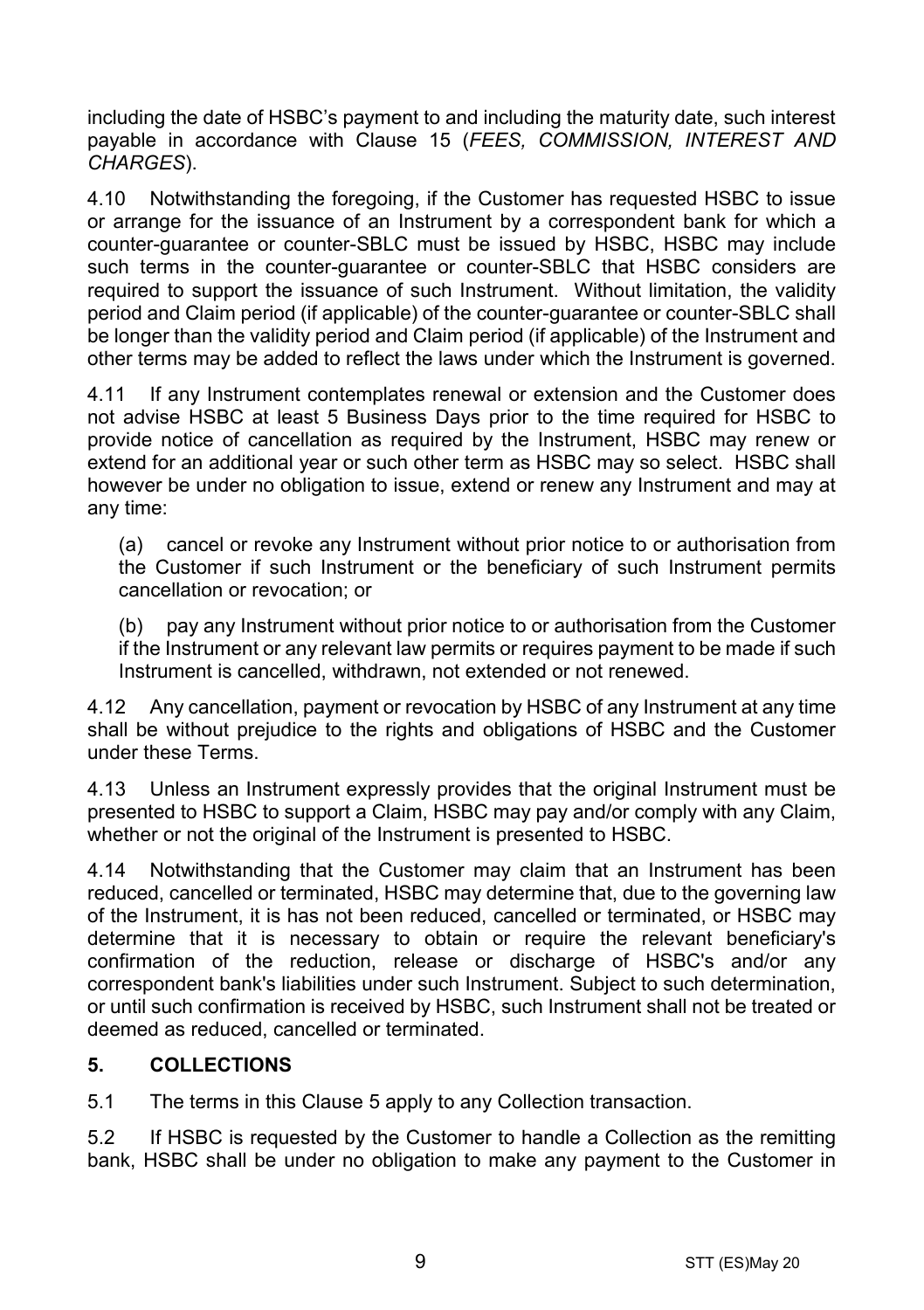respect of the Collection until HSBC has received full payment from the collecting or presenting bank.

5.3 HSBC is not obliged to check the Documents before sending them to the collecting or presenting bank.

5.4 HSBC is not obliged to check the Documents that it receives from a remitting bank.

# <span id="page-9-0"></span>**6. FINANCE**

6.1 The terms in this Clause [6](#page-9-0) apply where HSBC Finances any Document or Documentary Credit.

6.2 Upon HSBC Financing a Document or Documentary Credit, the Customer unconditionally and irrevocably:

(a) transfers ownership of the Document or Documentary Credit to HSBC and undertakes to endorse the relevant Document in favour of HSBC (if not already endorsed in favour of HSBC as a condition to such Finance) and deliver the original endorsed Document to HSBC;

(b) assigns or transfers absolutely to HSBC all of its rights to receive the proceeds of such Documentary Credit or Document; and

(c) assigns or transfers absolutely to HSBC all of its rights, title and interest in the associated underlying receivable (and related rights and proceeds) (if any) arising from the underlying Trade Transaction,

and where the amount of the Finance was calculated by applying an advance rate to the face value of the Document or Documentary Credit, upon receipt by HSBC of any proceeds of that Document or Documentary Credit in excess of the amount of the Finance, HSBC shall pay those proceeds to the Customer (after deducting any outstanding Customer Liabilities).

6.3 If HSBC has Financed a Document or Documentary Credit and payment in full or part is not received by HSBC for any reason (or cannot, for any reason whatsoever, be accepted by HSBC) from the relevant issuing bank, confirming bank, collecting bank, presenting bank, drawee or obligor (as applicable), then unless otherwise agreed in writing by HSBC:

- (a) such Trade Service is provided with full recourse against the Customer; and
- (b) the Customer is required to reimburse HSBC for amounts not received.

Such reimbursement is payable immediately upon HSBC's demand together with any interest payable in accordance with Clause [15](#page-16-0) (*[FEES, COMMISSION, INTEREST](#page-16-0)  [AND CHARGES](#page-16-0)*) and the Customer shall reimburse HSBC for any loss or damage suffered by HSBC as a result of the non-payment.

6.4 If HSBC has agreed to Finance a Document or Documentary Credit on a nonrecourse basis and payment in full or part is not received by HSBC (or cannot be accepted by HSBC) from the relevant issuing bank, confirming bank, collecting bank, presenting bank, drawee or obligor (as applicable), the Customer is only required to reimburse HSBC for amounts not received if the non-payment was due to a Recourse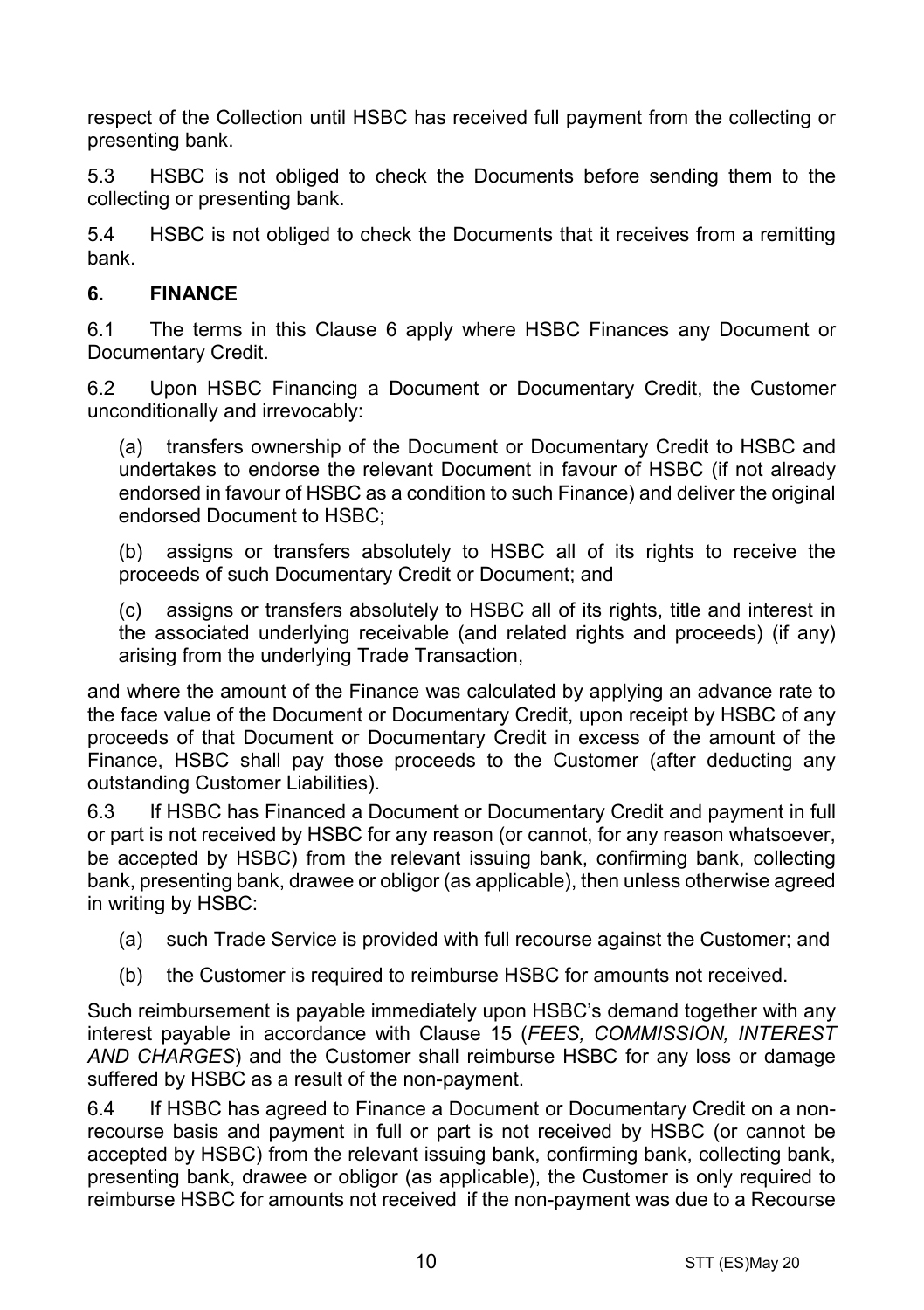Event. Such reimbursement is payable immediately upon HSBC's demand together with any interest payable in accordance with Clause [15](#page-16-0) (*[FEES, COMMISSION,](#page-16-0)  [INTEREST AND CHARGES](#page-16-0)*) and the Customer shall reimburse HSBC for any loss or damage suffered by HSBC as a result of the non-payment.

6.5 Where HSBC has Financed a Document or Documentary Credit, HSBC may at its discretion:

(a) take conditional acceptances and/or acceptances for honour and/or to extend the due date for payment in relation to any such Document or Documentary Credit;

(b) accept payment from any drawee or acceptor before maturity under rebate or discount;

(c) accept part payment before maturity and deliver a proportionate part of the Goods to any drawee or acceptor of such Document or Documentary Credit or the consignee of the related Goods;

(d) at the request of any drawee, delay presentation of such Document or Documentary Credit for payment or acceptance without affecting the liability of the Customer to HSBC in respect of such Document or Documentary Credit;

(e) give an indemnity against any loss arising from any discrepancies in order to obtain acceptance or payment of a Document and the Customer confirms that its reimbursement obligations and the indemnity set out in Clause [9](#page-13-0) (*[REIMBURSEMENT AND INDEMNITY](#page-13-0)*) shall apply to any such indemnity; and

(f) institute proceedings and take steps for the recovery from the acceptors or endorsers of any such Document or Documentary Credit of any amount due in respect of such Document or Documentary Credit, despite HSBC having debited the bank account of the Customer with the amount of such Document or Documentary Credit.

## <span id="page-10-0"></span>**7. TRADE FINANCE LOANS**

7.1 The terms in this Clause [7](#page-10-0) apply to any Trade Finance Loans which HSBC may provide to the Customer from time to time.

7.2 Subject to the terms of any applicable Facility Agreement which may apply, any Trade Finance Loan which HSBC provides to the Customer shall be on an uncommitted basis and HSBC may terminate or cancel such Trade Finance Loan at any time without providing reasons to the Customer.

7.3 Interest shall accrue on the Trade Finance Loan and shall be payable in accordance with Clause [15](#page-16-0) (*[FEES, COMMISSION, INTEREST AND CHARGES](#page-16-0)*).

7.4 The Customer shall repay each Trade Finance Loan together with accrued interest and any outstanding fees, commissions, charges and expenses incurred by HSBC on demand unless HSBC agrees otherwise in writing. In any event the Customer shall repay a Trade Finance Loan no later than:

(a) its maturity date;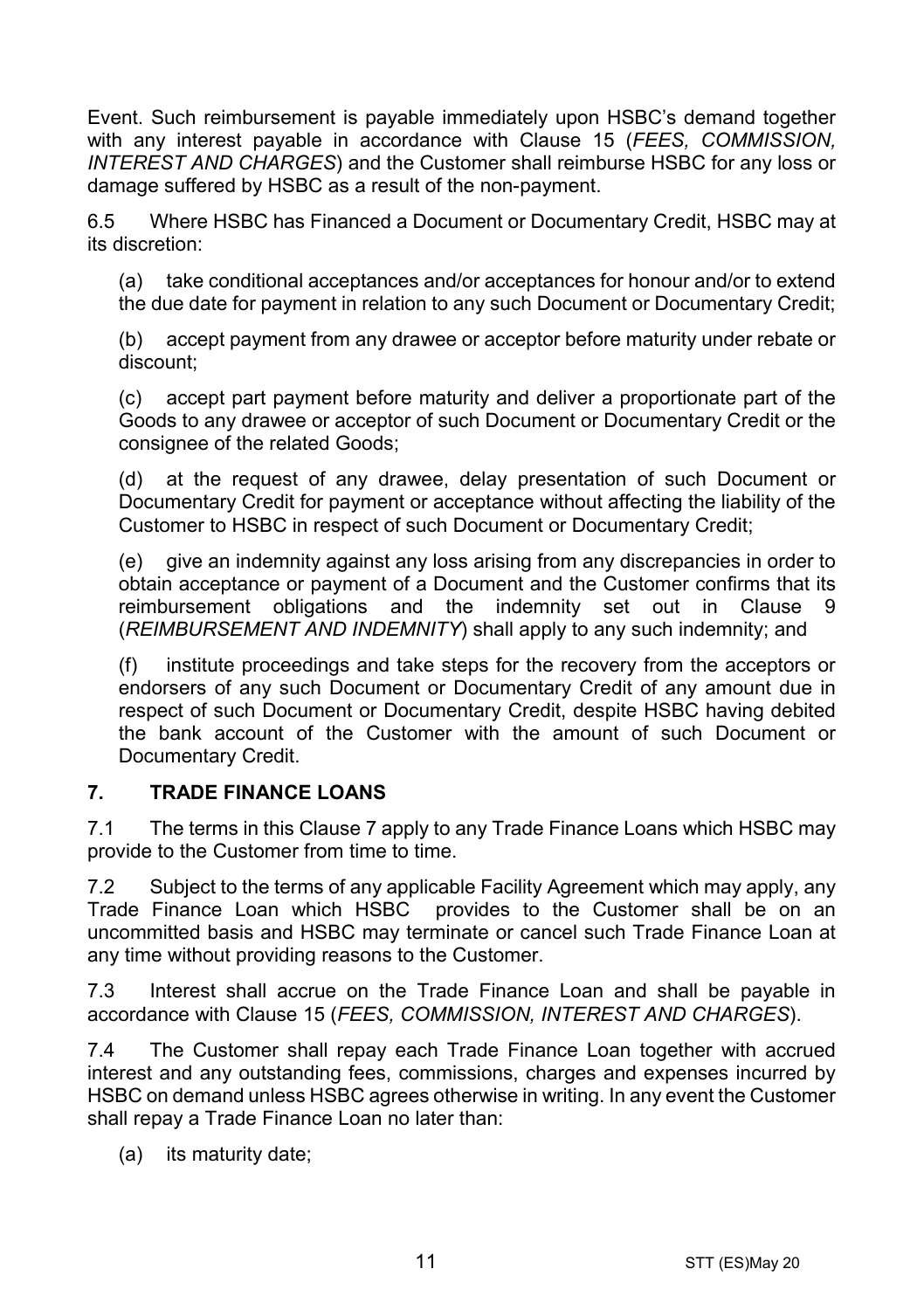(b) if it is for financing goods or services, the date on which the Customer receives the proceeds of sale of those goods or services (in full or part); and/or

(c) if it is for the financing of a debt owed to the Customer, the date on which the Customer receives payment of the debt (in full or part),

and, upon the request of HSBC, the Customer will arrange for all monies payable to the Customer under or in connection with the relevant Trade Transaction to be paid directly to a bank account as specified by HSBC to be used towards the repayment of that Trade Finance Loan and any other outstanding Customer Liabilities.

7.5 If a Trade Finance Loan is due for repayment on a day when the Customer is entitled to make a drawing under another Trade Finance Loan, HSBC may require:

(a) the amount of the Trade Finance Loan that is to be repaid to be deducted from the amount of the drawing to be made; and

(b) only the difference in amounts (if any) to be paid to the Customer.

7.6 Where the Customer requests a Trade Finance Loan and it is to be backed by a Documentary Credit or a confirmed purchase order, pro-forma invoice or such other supporting document specified in the Application, the Customer shall, at or before the time when the Customer submits the Application for that Trade Finance Loan, lodge with HSBC the original Documentary Credit (including all amendments (if any)) or a copy of the confirmed purchase order, pro-forma invoice or other such supporting document referred to in the Application (as applicable), in each case in the format required by HSBC (the **Supporting Document**).

7.7 Where HSBC provides to the Customer a Trade Finance Loan backed by a Supporting Document, the Customer shall:

(a) only use the proceeds of that Trade Finance Loan for the purpose of purchasing, producing, processing, manufacturing, storing, insuring and/or preparing for the sale or shipment of the Goods referred to in the Supporting Document;

(b) not accept any amendment to or cancellation of the Supporting Document without HSBC's prior written consent;

(c) promptly notify HSBC if the value of the relevant Goods or the proceeds due under the Supporting Document at any time falls below the amount of the Trade Finance Loan;

(d) promptly notify HSBC if the relevant Goods are not shipped in accordance with the terms of the Supporting Document;

(e) where the Supporting Document is a Documentary Credit, present all Documents to HSBC in strict compliance with the terms and conditions of the Documentary Credit before the expiry of the time limit(s) prescribed in the Documentary Credit; and

(f) where the Supporting Document is not a Documentary Credit, promptly following shipment of the relevant Goods, provide HSBC with the invoice and other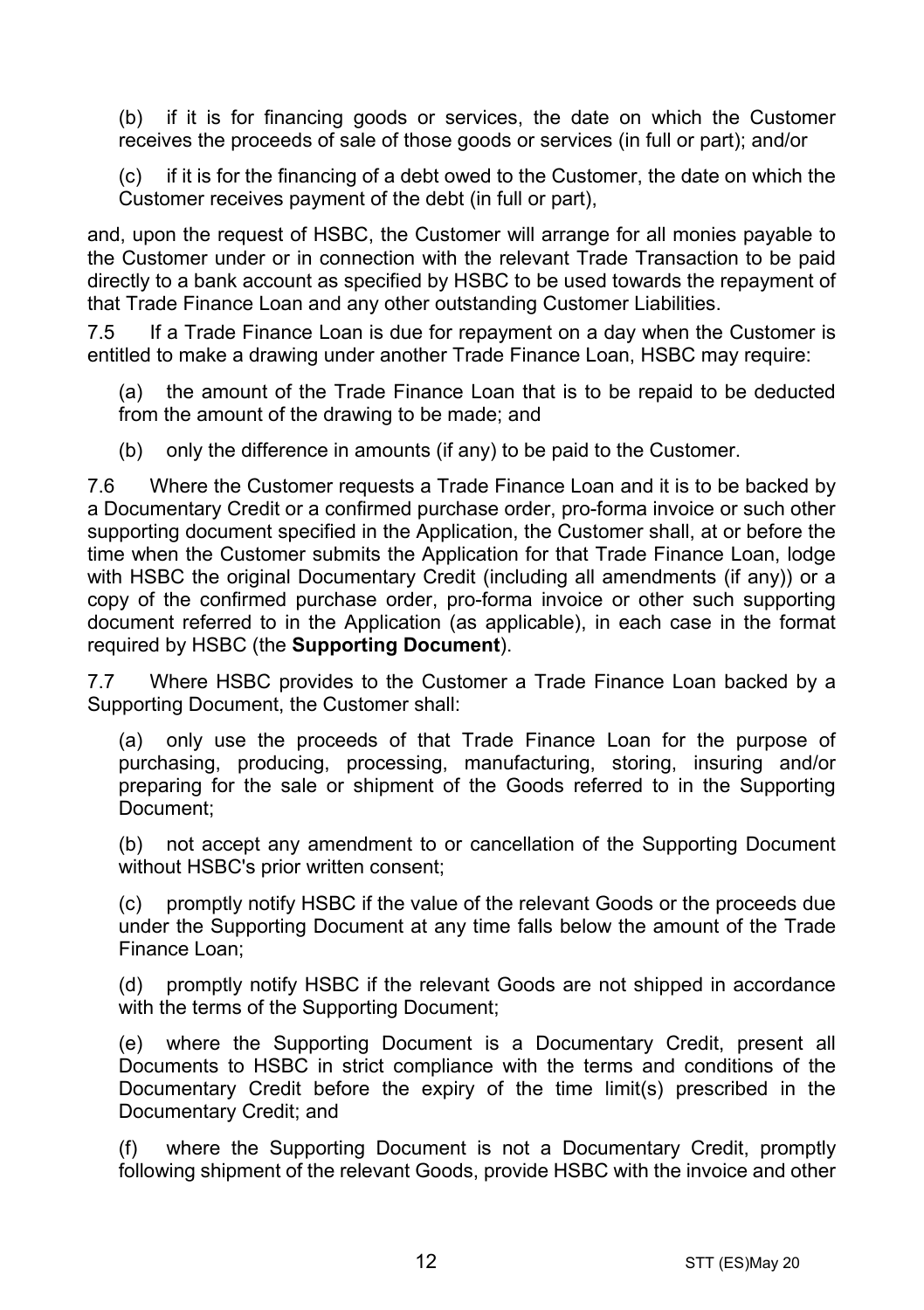documents evidencing that the relevant Goods have been supplied to the relevant buyer in accordance with the terms and conditions of the relevant sales contract.

7.8 Where HSBC provides to the Customer a Trade Finance Loan backed by a Documentary Credit and HSBC presents the required Documents to the issuing bank for payment or approval and/or HSBC Finances that Documentary Credit or any Document presented under that Documentary Credit, HSBC is authorised to apply the proceeds of the Documentary Credit or the amount of the Finance towards the repayment of that Trade Finance Loan and any other outstanding Customer Liabilities (including accrued interest).

#### <span id="page-12-0"></span>**8. APPLICATIONS FOR RELEASE OF GOODS, SHIPPING GUARANTEES AND LETTERS OF INDEMNITY**

8.1 The terms in this Clause [8](#page-12-0) apply to any Application for the release of Goods, shipping quarantee or letter of indemnity.

8.2 If the Customer requests HSBC to sign or countersign any letter of indemnity or shipping guarantee or (as the case may be) sign, endorse or release any air waybill, bill of lading, parcel post receipt or delivery order (collectively, the **Transport Documents**) to facilitate the release of Goods:

(a) HSBC is authorised (but not obliged):

(i) to honour any Claim (including the acceptance of any Document presented) made under any Documentary Credit, Collection or Document relating to any released Goods and to pay the invoiced amount of the Goods or the value of the Goods (whichever is higher) without examining any of the presented Documents and whether or not aware of any discrepancies; and

(ii) to utilise any Transport Documents in HSBC's possession for the redemption of any letter of indemnity or shipping guarantee; and

(b) the Customer shall promptly accept any Document presented for the payment of the relevant Goods (whether discrepant or not) and shall indemnify HSBC and each other Indemnified Party in accordance with Clause [9.2](#page-13-1) (*[REIMBURSEMENT](#page-13-0)  [AND INDEMNITY](#page-13-0)*).

8.3 Goods and/or Documents are released to the Customer for the purpose of taking delivery of and selling the Goods.

8.4 HSBC may compromise, settle, pay or resist any Claim arising from or in connection with the issuance of any letter of indemnity or shipping guarantee or HSBC signing, endorsing or releasing any Transport Document in such manner as HSBC determines appropriate, without releasing the Customer's obligation and liability to reimburse and indemnify HSBC hereunder.

8.5 The Customer shall redeem and deliver each letter of indemnity or shipping guarantee (if any) to HSBC for cancellation immediately upon receipt of the relevant original Transport Documents.

8.6 The Customer agrees that its Customer Liabilities in respect of a letter of indemnity or shipping guarantee shall continue and shall not be reduced until such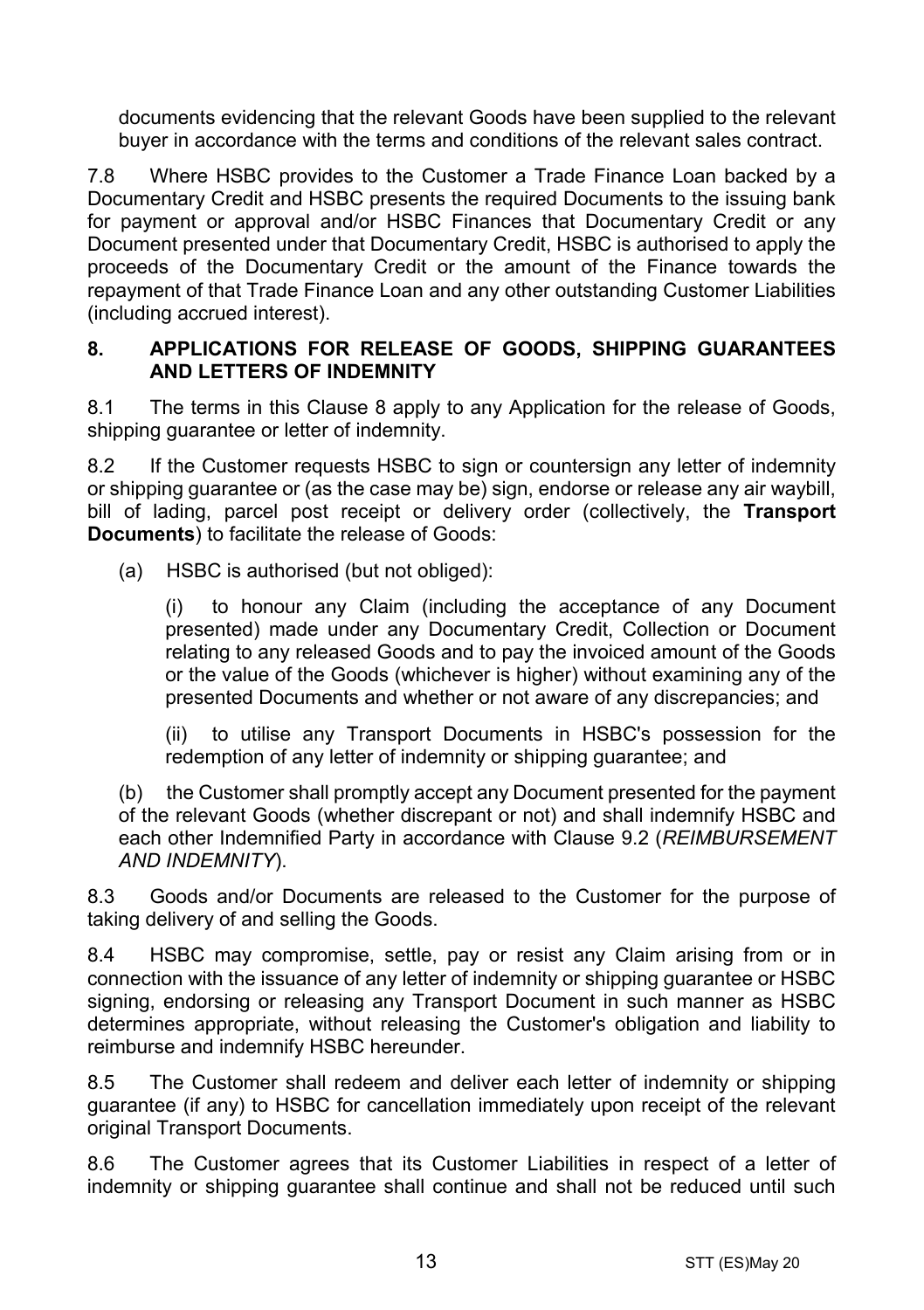letter of indemnity or shipping guarantee has been returned to HSBC and HSBC has been released from all its liabilities under such letter of indemnity or shipping guarantee.

# **SECTION 2 – REIMBURSEMENT, INDEMNITY AND OTHER RIGHTS**

# <span id="page-13-0"></span>**9. REIMBURSEMENT AND INDEMNITY**

9.1 The Customer shall upon demand reimburse or pay to HSBC all sums paid (in whatever manner) or due to be paid by HSBC to any person in respect of any Trade Service and shall upon demand pay to HSBC all sums owing at any time by the Customer to HSBC including any principal, interest, commissions, fees, Increased Costs, taxes, customs duties and charges in respect of such Trade Services and any costs and expenses incurred by HSBC in connection with providing such Trade **Services** 

<span id="page-13-1"></span>9.2 The Customer shall indemnify HSBC, each HSBC Group member, and their officers, employees and delegates (each, an **Indemnified Party**) on demand against all direct, indirect and consequential liabilities and losses, payments, damages, demands, claims, expenses and costs (including legal fees and fees, claims, demands and liabilities from a beneficiary or any other person on a full indemnity basis), proceedings, actions and other consequences (collectively, the **Losses**) which any Indemnified Party may suffer, sustain or incur under or in connection with any Trade Service and the enforcement of its rights under these Terms (except where any such Loss is caused by the Indemnified Party's fraud, gross negligence or wilful misconduct). The Customer shall on demand pay to the Indemnified Party the full amount of the Losses.

9.3 The Customer shall, upon request by any Indemnified Party, forthwith appear and defend at the Customer's own cost and expense any action which may be brought against such Indemnified Party in connection with any Trade Service and to provide such assistance as such Indemnified Party may reasonably require.

9.4 HSBC may, at any time and without notice, debit from any bank account which the Customer holds with any HSBC Group member, or deduct from any proceeds held or received by HSBC which are due to the Customer, any Customer Liabilities outstanding at that time (even if such debit or deduction would cause the relevant bank account to become overdrawn).

9.5 The indemnities contained in these Terms shall not be in any way discharged or diminished, nor shall the liability of the Customer be affected by reason of HSBC or any person from time to time, varying, realising or releasing any of the same, or granting any time, indulgence or concession or compounding with any person, or concurring in accepting or varying any compromise, arrangement or settlement, or omitting to claim or enforce payment, or determining, varying, reducing or extending the terms of any Trade Service, or by anything done or omitted which, but for this provision, might operate to discharge or otherwise exonerate the Customer.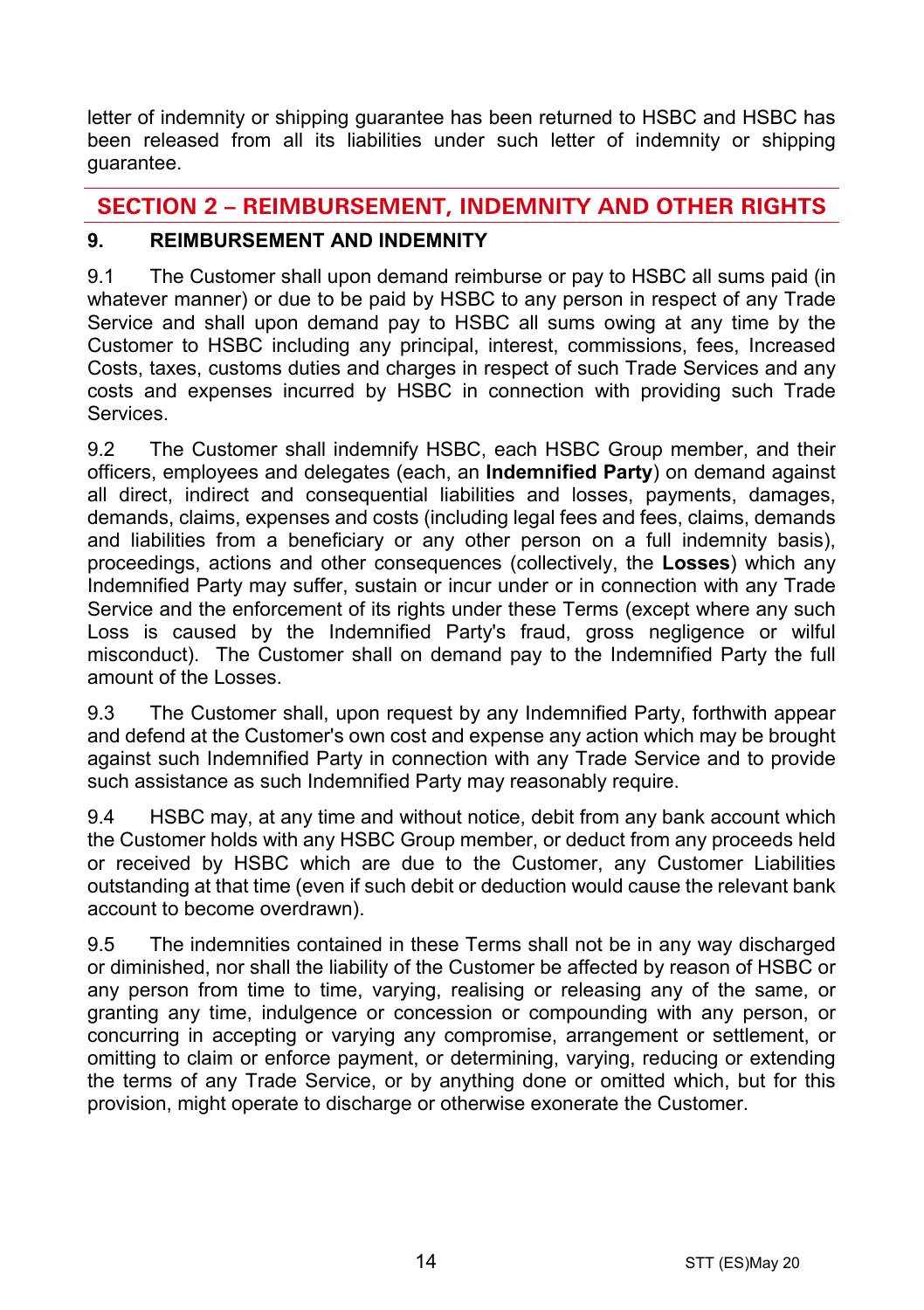# <span id="page-14-1"></span>**10. CASH COLLATERAL**

10.1 The Customer shall upon demand pay to such bank account as HSBC may direct cash cover in an amount sufficient to cover the Customer Liabilities or such lesser amount if agreed by HSBC (such amount paid, being **Cash Collateral**).

10.2 If required by HSBC, the Customer will grant to HSBC, in form and substance satisfactory to HSBC, a security interest which is customary in the Governing Jurisdiction in respect of the bank account and such Cash Collateral, and the Customer shall undertake any filing, registration, recording or enrolment of such security interest for it to be perfected and enforceable against the Customer and shall pay any related fees.

10.3 HSBC may, at any time without notice or demand, apply (whether by way of set-off, transfer or otherwise) any or all Cash Collateral towards the payment of any Claim, the repayment of any Trade Finance Loan and/or the satisfaction of any or all other Customer Liabilities.

10.4 Unless HSBC otherwise agrees:

(a) Cash Collateral shall not constitute a debt owed by HSBC to the Customer or any other person and shall not be repayable or refundable (in whole or in part) by HSBC to the Customer or any other person, in each case, until and unless HSBC is satisfied that all the Customer Liabilities have been unconditionally and irrevocably paid and discharged in full; and

(b) no interest shall accrue on Cash Collateral.

10.5 The Customer shall not create or permit to subsist any mortgage, charge, pledge, lien or other security interest or encumbrance over the Cash Collateral, or any bank account in which such Cash Collateral is held (except for any security in favour of HSBC) or assign, transfer or otherwise deal with the same.

## <span id="page-14-0"></span>**11. PLEDGE**

11.1 The Customer will pay to HSBC on demand all Customer Liabilities.

11.2 The Customer hereby, to the extent permissible, pledges to HSBC as a continuing security for the Customer Liabilities all Documents and Goods which are at any time in actual or constructive possession or control of HSBC or held on trust for, or to the order of, HSBC whether for custody, collection, security, the making of a Claim or any other reason and whether or not in the ordinary course of banking business and whether in the Governing Jurisdiction or elsewhere.

11.3 To the extent required by HSBC, the Customer shall do all acts (including entering into such further documents) to create, evidence and give the full effect of a pledge over the Documents and Goods as security for the Customer Liabilities.

11.4 If, in the Governing Jurisdiction a pledge (or its equivalent) is required to be registered, filed or otherwise publicly recorded for it to be enforceable, upon request of HSBC the Customer shall take all reasonable action to so register, file and/or record such pledge (including making payment of any related fees).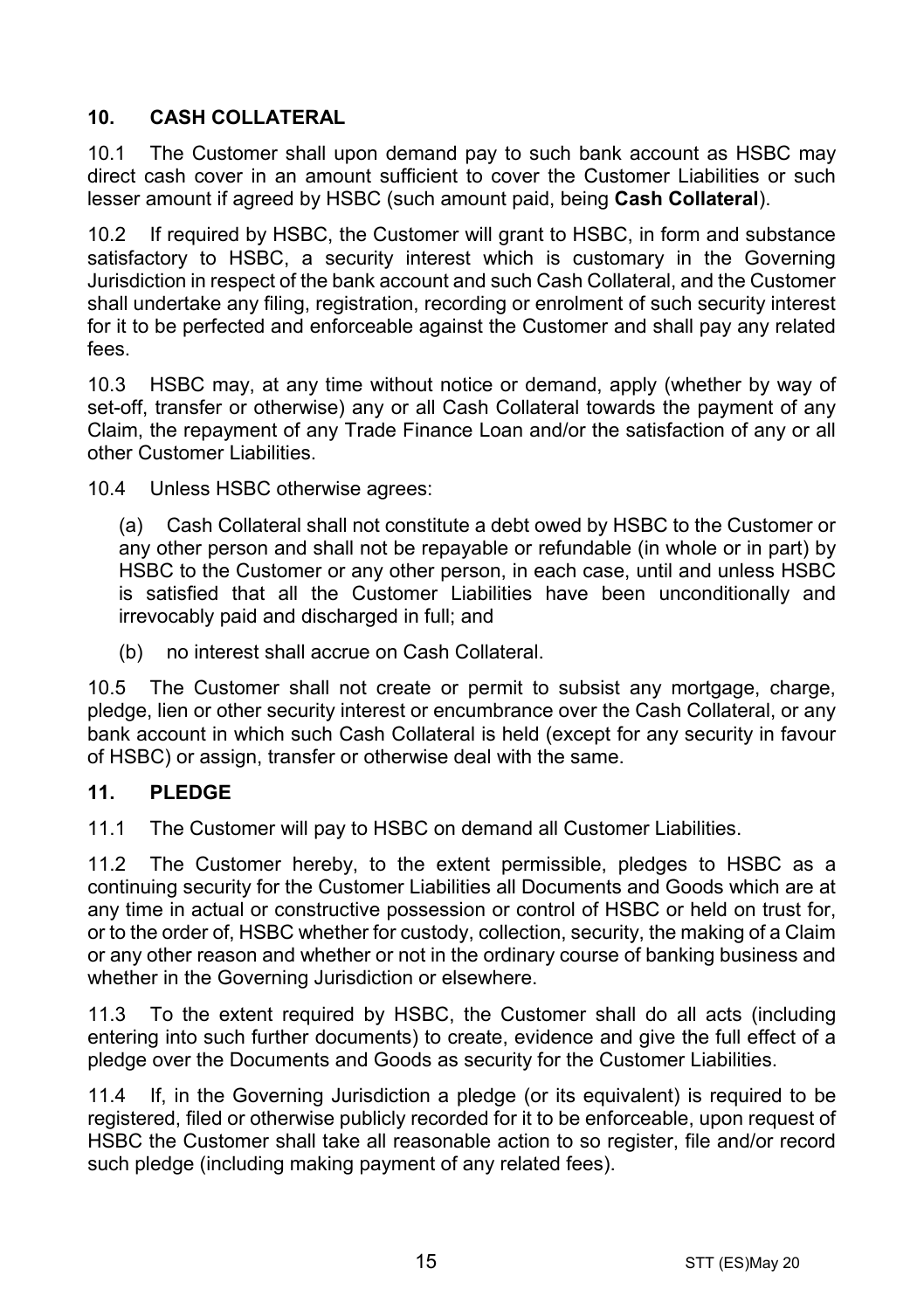11.5 Any restriction on the right of consolidating securities shall not apply to the pledge under this Clause [11.](#page-14-0)

11.6 The risk in any Documents and Goods pledged shall remain with the Customer and neither HSBC nor any other HSBC Group member shall be responsible for any loss or damage or depreciation in value of any Documents or Goods held by HSBC as security.

11.7 If:

(a) the Customer fails to pay any Customer Liabilities when due or demanded;

(b) the Customer does not comply with any other provision of these Terms;

(c) any representation made by the Customer under these Terms is or proves to have been incorrect when made or deemed to have been made;

(d) the Customer is unable or admits inability to pay its debts as they fall due or the Customer is or is deemed to be insolvent or bankrupt under the laws of its jurisdiction of establishment and/or incorporation (as applicable); or

(e) the Customer enters into or becomes subject to a reorganisation, a composition or other arrangement with one or more creditors, a winding-up, or any other form of bankruptcy or insolvency process or proceeding,

HSBC may enforce its pledge and may, without demand, notice, legal process or any other action with respect to the Customer or any other person, realise, sell, negotiate or otherwise dispose of all or some of the Documents and the Goods at any time and in any way which it deems expedient free from any restrictions and claims and HSBC shall not be liable for any loss arising out of such realisation, sale, negotiation or disposal.

11.8 All monies received, recovered or otherwise realised by HSBC following the enforcement of the pledge may be credited to a separate interest-bearing suspense account for so long as HSBC determines in order to preserve HSBC's rights towards discharge of the whole of the Customer Liabilities.

## **12. TRUST RECEIPTS**

12.1 Whilst any Customer Liabilities remain outstanding in respect of any Trade Service provided in relation to any Documents or Goods, if any such Documents or Goods are held by or released to the Customer or to its order, the Customer:

(a) will hold such Documents and Goods (and the proceeds of sale and/or any insurance) on trust for HSBC (or, if a trust is not recognised and enforceable, hold to the order of HSBC) exclusively for the purpose agreed between HSBC and the Customer from time to time in respect of the Trade Service being provided;

(b) will keep such sale and/or insurance proceeds, and store such Goods, separate from any other property of the Customer and capable of being identified;

(c) confirms that such Documents and Goods will continue to be subject to the pledge in Claus[e 11](#page-14-0) (*[PLEDGE](#page-14-0)*) but at the risk of the Customer;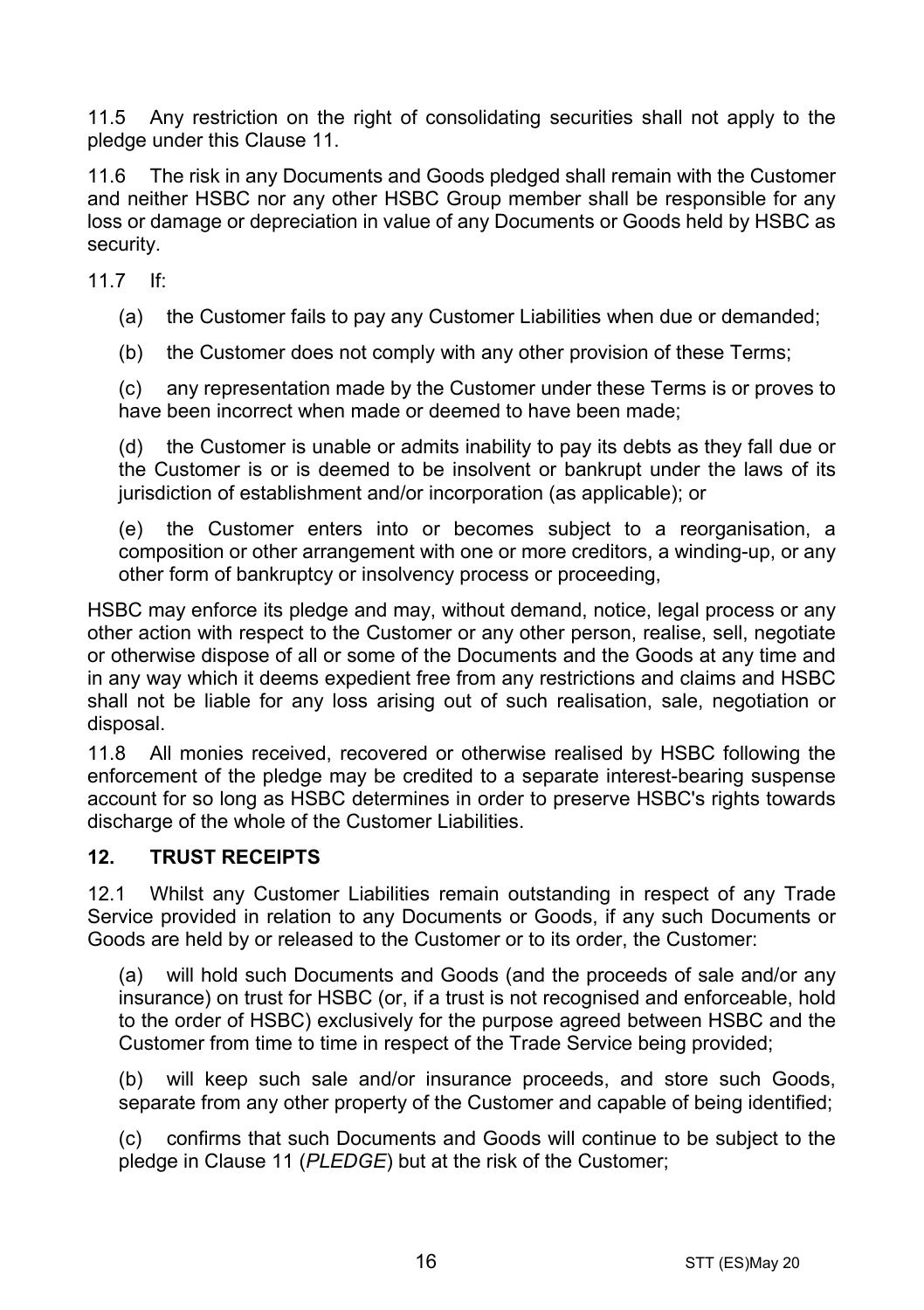(d) will, at the request of HSBC, execute and deliver to HSBC trust receipts in form and substance satisfactory to HSBC together with any other documentation HSBC may require:

(e) will comply promptly and fully with any instructions or request which HSBC may give to the Customer in relation to such Documents and Goods;

(f) will, upon receipt, promptly pay to HSBC the proceeds of sale and/or insurance of the Goods; and

(g) acknowledges that HSBC may at any time take possession and dispose of the Goods, Documents and/or sale and/or insurance proceeds of the Goods.

# **13. SET-OFF**

13.1 HSBC may, at any time and without notice, combine or consolidate all the bank accounts of the Customer held with HSBC and/or set-off any Customer Liabilities against any obligation owed by HSBC to the Customer (including in respect of any Cash Collateral, or proceeds received or held by HSBC), regardless of the place of payment, booking branch or currency of either obligation.

13.2 To effect any set-off HSBC may convert to a currency any amount which is in a different currency at the relevant Exchange Rate.

13.3 If any Customer Liabilities are unliquidated or unascertained, HSBC may apply or set off an amount estimated by it in good faith to be the amount of that liability.

## **14. SUPPLEMENTARY RIGHTS**

14.1 HSBC's rights under these Terms are to be in addition to and are not to be in any way prejudiced or affected by any one or more other indemnities, guarantees, securities or other obligations which HSBC may now or subsequently hold whether from the Customer or any other person.

14.2 HSBC may enforce its rights under these Terms or in respect of any other indemnities, guarantees, securities or other obligations which HSBC may now or subsequently hold whether from the Customer or any other person in any order it chooses and the Customer waives any rights it may have which provide otherwise.

# **SECTION 3 – FEES AND PAYMENTS**

## <span id="page-16-0"></span>**15. FEES, COMMISSION, INTEREST AND CHARGES**

15.1 Unless otherwise agreed in writing with the Customer:

(a) fees and other charges (other than interest and commission) shall be payable by the Customer to HSBC in respect of each Trade Service at the rates, in the amounts, and at the times agreed in the relevant Application, Facility Agreement or Tariff Book or as otherwise in accordance with HSBC's standard practices;

(b) interest shall be payable by the Customer to HSBC upon demand in respect of any Trade Finance Loan or Finance, shall accrue on the amount of such Trade Finance Loan or Finance for the period from the date HSBC provides such Trade Finance Loan or Finance to the date such Trade Finance Loan or Finance is repaid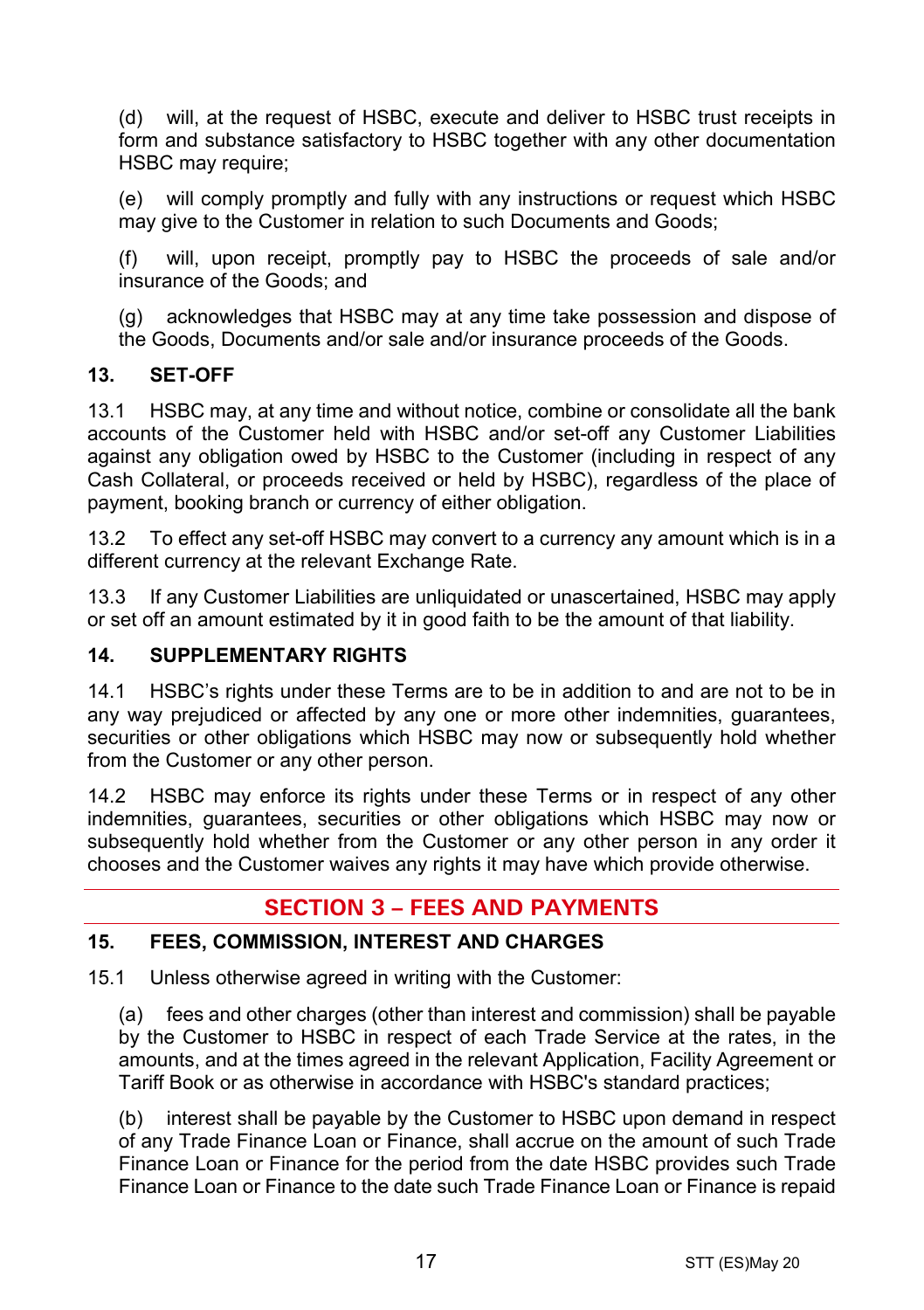or settled in full, and shall be calculated by reference to the rates agreed in the relevant Application, Facility Agreement or Tariff Book or as otherwise in accordance with HSBC's standard practices;

(c) interest shall be payable by the Customer to HSBC upon demand in respect of any Claim paid by HSBC, shall accrue on the amount of the Claim for the period from the date HSBC pays such Claim to the date the Customer Liabilities resulting from such Claim are reimbursed in full, and shall be calculated by reference to the rates agreed in the relevant Application, Facility Agreement or Tariff Book or as otherwise in accordance with HSBC's standard practices; and

(d) commission shall be payable by the Customer to HSBC upon demand in respect of any Documentary Credit or Instrument and shall be calculated by reference to the face value of such Documentary Credit or Instrument and the rates agreed in the relevant Application, Facility Agreement or Tariff Book or as otherwise in accordance with HSBC's standard practices.

15.2 Any fee, interest or commission accruing in respect of a Trade Service will accrue from day to day and is calculated on the basis of the actual number of days elapsed and a year of 365 days or, in any case where the market practice in the relevant Governing Jurisdiction differs, in accordance with that market practice.

15.3 Any fee, commission, interest or charge payable by the Customer to HSBC is non-refundable.

15.4 If the Customer fails to pay any amount payable by it under these Terms on its due date, default interest shall accrue on the overdue amount from the due date up to the date of actual payment (both before and after judgment) at the rate agreed in the relevant Application, Facility Agreement or Tariff Book or as otherwise in accordance with HSBC's standard practices.

## **16. PAYMENTS**

16.1 Payments by the Customer shall be made to HSBC in immediately available, freely transferable, cleared funds and as specified by HSBC, without any set-off, counterclaim, withholding or conditions of any kind unless compelled by law.

16.2 All amounts paid or payable to HSBC in respect of any Trade Service are expressed on a Tax-exclusive basis. The Customer must pay any relevant Tax (as necessary) on any amount that the Customer is required to pay HSBC.

16.3 If any deduction or withholding is required by law (including on account of any Tax), the Customer must:

(a) increase the sum payable so that, after making the minimum deduction or withholding required, HSBC will receive and be entitled to retain a net sum at least equal to the sum that HSBC would have received had that deduction or withholding not been made; and

(b) within 30 days of such payment, forward to HSBC the confirmation in writing from the relevant tax authority evidencing receipt by the relevant tax authority of that deduction or withholding.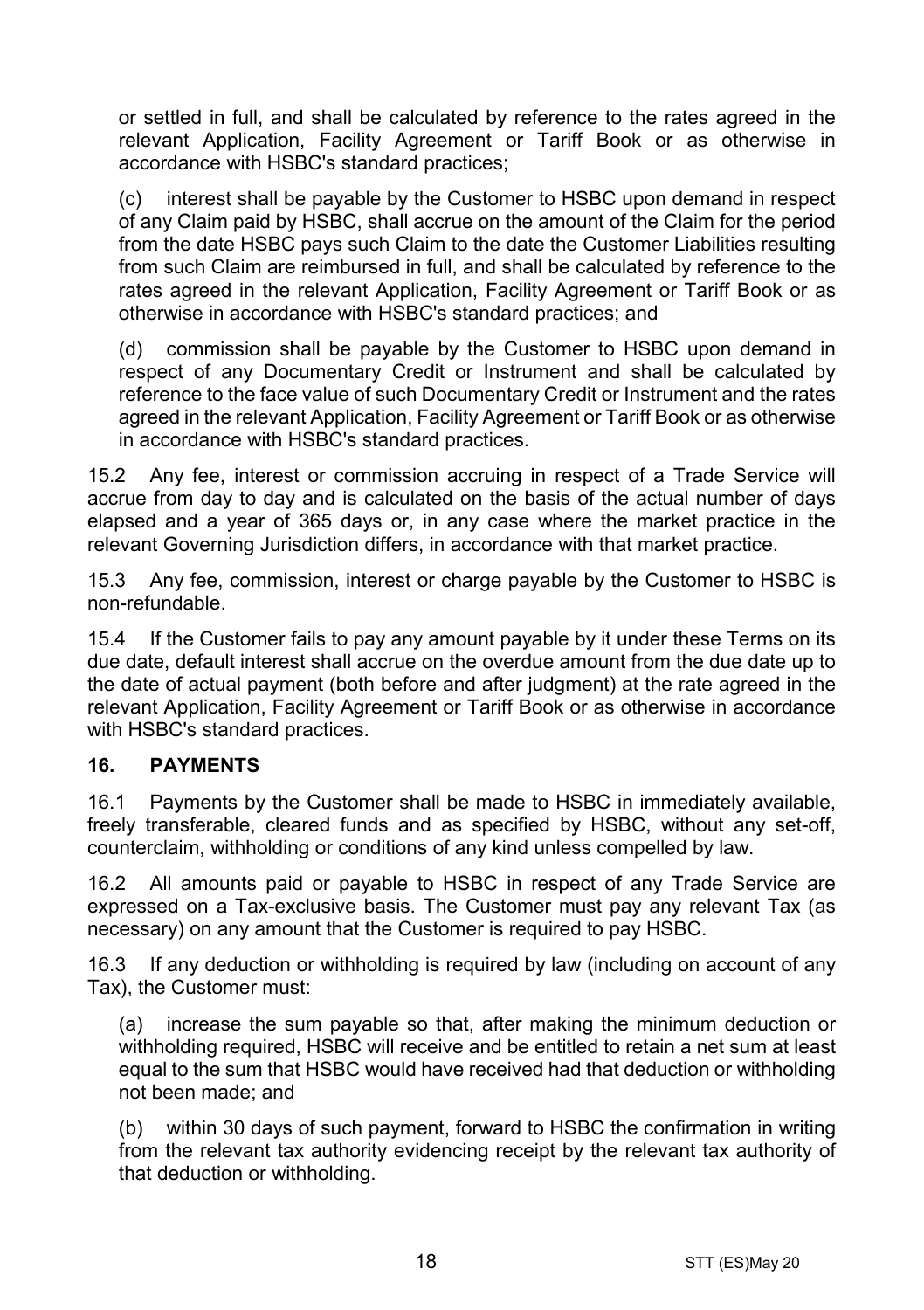16.4 Unless HSBC agrees otherwise, each payment by the Customer to HSBC shall be made in the currency of the relevant Customer Liability for which that payment is being made and the Customer waives any right it may have in any jurisdiction to pay such payment in another currency. If HSBC receives a payment from the Customer or any other person in a currency which is not the currency in which that payment was due or if any Cash Collateral needs to be converted into another currency so that HSBC may apply it to satisfy any outstanding Customer Liabilities in another currency, HSBC shall undertake that conversion using the relevant Exchange Rate (or, if applicable, pursuant to the terms of any hedging agreement that the Customer and HSBC may have entered into for these purposes). Where HSBC undertakes any currency conversion permitted by these Terms, the Customer shall indemnify HSBC for any cost, loss or liability incurred by HSBC in undertaking the conversion.

16.5 If any payment due from the Customer, or any order, judgment or award given or made in relation to any payment due from the Customer, has to be converted into another currency for the purpose of making or filing a claim or proof against the Customer or any other person, or obtaining or enforcing an order, judgment or award, the Customer shall indemnify HSBC against any cost, loss or liability arising out of or as a result of the conversion.

16.6 Any notice from, or determination by, HSBC of a rate or amount under these Terms, a Trade Service or any document referred to in these Terms shall (unless it contains an obvious error) be conclusive evidence of that rate or amount. In any legal proceedings connected with these Terms and/or a Trade Service, the account entries of HSBC are prima facie evidence of the matters to which they relate.

16.7 Any moneys paid to HSBC in respect of the Customer Liabilities may be applied in or towards satisfaction of the same or credited to a separate suspense account for so long as HSBC determines in order to preserve HSBC's rights towards discharge of the whole of the Customer Liabilities.

16.8 Moneys received by HSBC shall be applied by it (unless otherwise mandatorily required by law):

(a) first, in discharging all costs, fees and expenses (including legal fees) owing by the Customer to HSBC;

(b) second, in or towards the discharge of any interest or other amounts (not being principal) owing to HSBC; and

(c) thirdly in or towards the discharge of any principal owing by the Customer to HSBC.

16.9 If any moneys paid to HSBC in respect of the Customer Liabilities are required to be repaid by virtue of any law relating to insolvency, bankruptcy or liquidation or for any other reason, HSBC may enforce these Terms and the relevant Trade Service as if such moneys had not been paid.

16.10 Any sums that would fall due on a day other than a Business Day will be due on the next Business Day. In such event, interest and commission calculations will be adjusted accordingly.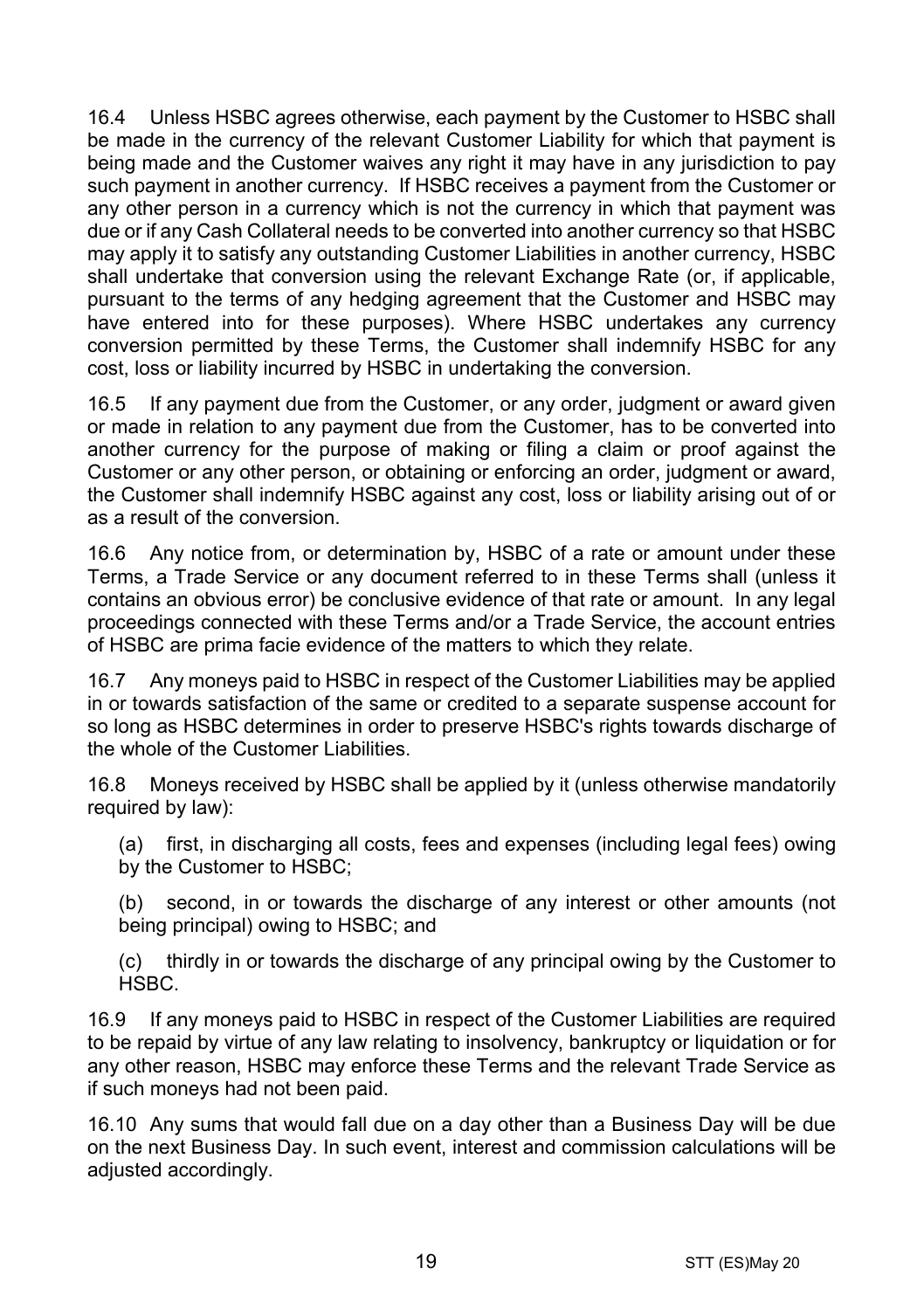16.11 If any amount to be paid by the Customer to HSBC in connection with a Trade Service is calculated by reference to a published benchmark interest rate (such as a central bank reference rate) and that rate is less than zero per cent at the time of calculation, such rate shall be deemed to be zero per cent.

# **SECTION 4 – REPRESENTATIONS, UNDERTAKINGS AND SANCTIONS**

## **17. REPRESENTATIONS AND WARRANTIES**

17.1 In addition to other representations and warranties made by the Customer to HSBC, the Customer represents and warrants to HSBC that:

(a) it is duly established and/or incorporated under the laws of its jurisdiction of establishment and/or incorporation (as applicable), is validly existing and has full power to carry on its business as now being conducted, to own its assets and to enter into and perform its obligations under these Terms, and shall promptly notify HSBC of any change to its constitution or existence;

(b) the obligations expressed to be assumed by it in these Terms and in each Trade Transaction which it may enter into from time to time are legal, valid, binding and enforceable obligations;

(c) all authorisations, consents, approvals, resolutions, licences, exemptions, filings, notarisations or registrations required or desirable to enable it lawfully to enter into, exercise its rights and comply with its obligations under these Terms and each Trade Transaction have been obtained or effected and are in full force and effect;

(d) these Terms and each Trade Transaction which it may from time to time enter into do not and will not conflict with its constitutional documents or any agreement or instrument binding upon it or any of its assets or constitute a default or termination event (however described) under any such agreement or instrument;

(e) each Trade Service requested by or for the Customer relates to a genuine Trade Transaction as described in the documents pertaining to such Trade Transaction and all documents and information (including in any Application) provided by the Customer to HSBC in relation to each Trade Service or these Terms is/are complete, accurate, genuine and valid;

(f) it has not taken any corporate action, or any other steps and no legal proceedings have been commenced for its liquidation, judicial management, receivership, or any similar or analogous proceedings or for the appointment of a receiver and manager, judicial manager, liquidator or similar officer of it or of all or any material part of its assets or revenues;

(g) any Documents, Goods or proceeds of sale in which HSBC has or is purported to have an interest are free from any security interest(s) and encumbrance(s) (other than in favour of HSBC) and the Customer is the sole and beneficial owner of any such Documents, Goods or proceeds of sale;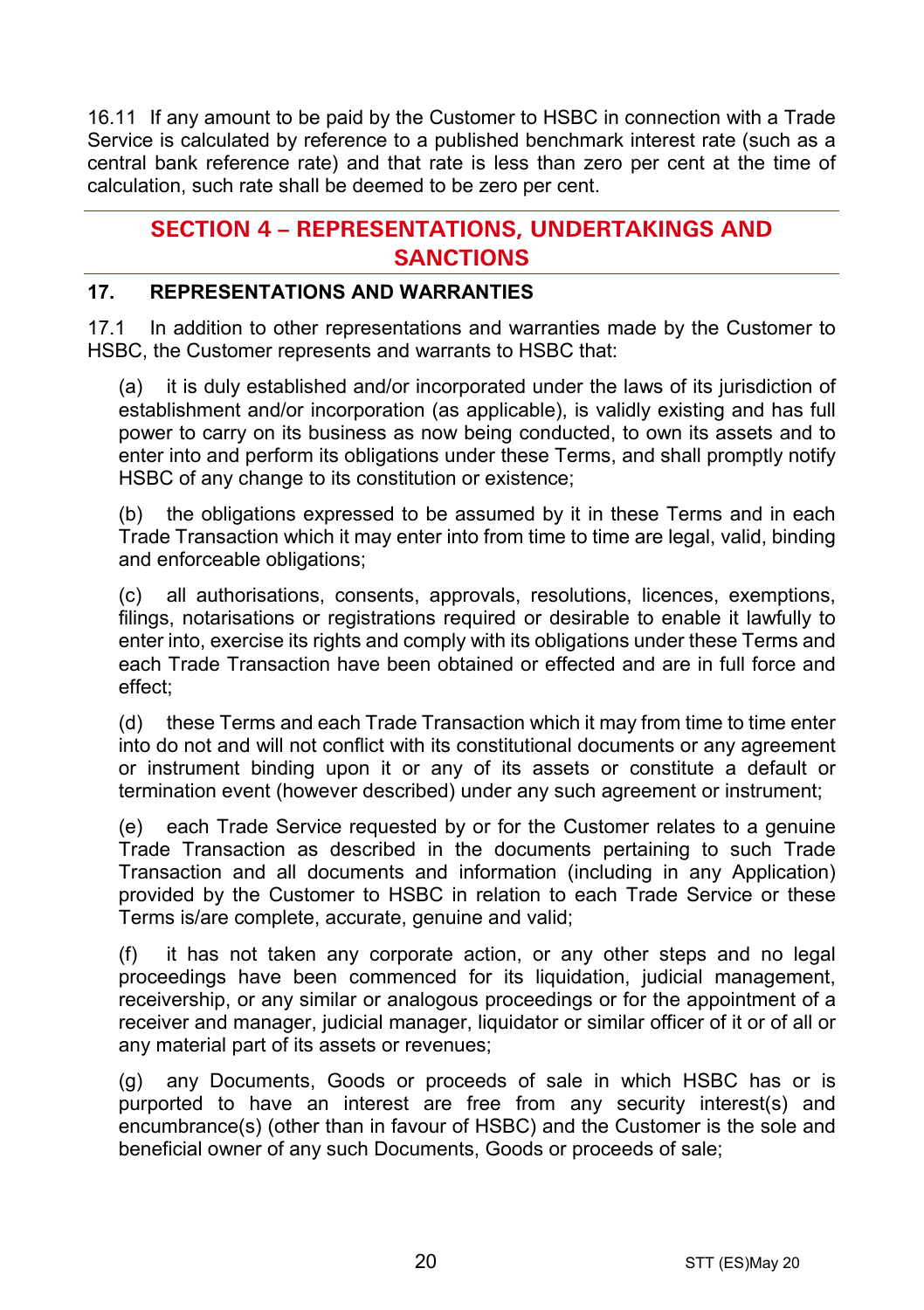(h) as at the date HSBC provides Finance to the Customer in respect of a Document or Documentary Credit, it is not aware of any dispute (actual, pending or threatened) in respect of that Document or Documentary Credit or the relevant Trade Transaction; and

(i) as at the date HSBC provides Finance to the Customer in respect of a Document or Documentary Credit or provides a Trade Finance Loan to the Customer, it has not received any financing in respect of that Document, Documentary Credit or the relevant Trade Transaction from any person other than HSBC.

17.2 All representations and warranties in these Terms are deemed to be made on each day (a) an Application is made and is being processed, (b) any Trade Service is outstanding and (c) any Customer Liabilities remain outstanding.

17.3 The Customer acknowledges that HSBC will rely on any representations and warranties made by the Customer including when HSBC assesses whether or not to provide a Trade Service to the Customer.

17.4 The Customer shall promptly notify HSBC on becoming aware of any representation or warranty becoming untrue, or the Customer being unable to make any representation or warranty when repeated.

#### **18. UNDERTAKINGS**

#### **General Undertakings**

18.1 The Customer shall at the request of HSBC:

(a) provide HSBC with such information concerning a Trade Transaction (including copies of sale contracts, purchase order and invoices), Documents and Goods and any proposed sale of Goods as HSBC may require and promptly notify HSBC if any Trade Transaction is cancelled or terminated for any reason or if any material dispute arises in respect of a Trade Transaction;

(b) provide HSBC with such information regarding the financial condition, assets and operations of the Customer and its affiliates as HSBC may reasonably require;

(c) provide HSBC with any information required by HSBC to satisfy its "*know your customer*" or similar identification procedures;

(d) keep HSBC informed of the whereabouts of the Goods and of any change in the condition, quality or quantity of the Goods;

(e) co-operate fully with HSBC and render to HSBC all assistance it requires in the collection and enforcement of any payments under or in connection with any Trade Service whether by legal proceedings or otherwise; and

(f) promptly do all such acts or execute all such documents at its own cost as HSBC may specify:

(i) for the purpose of the creation, perfection, protection or maintenance of any interest conferred or intended to be conferred on HSBC by, pursuant to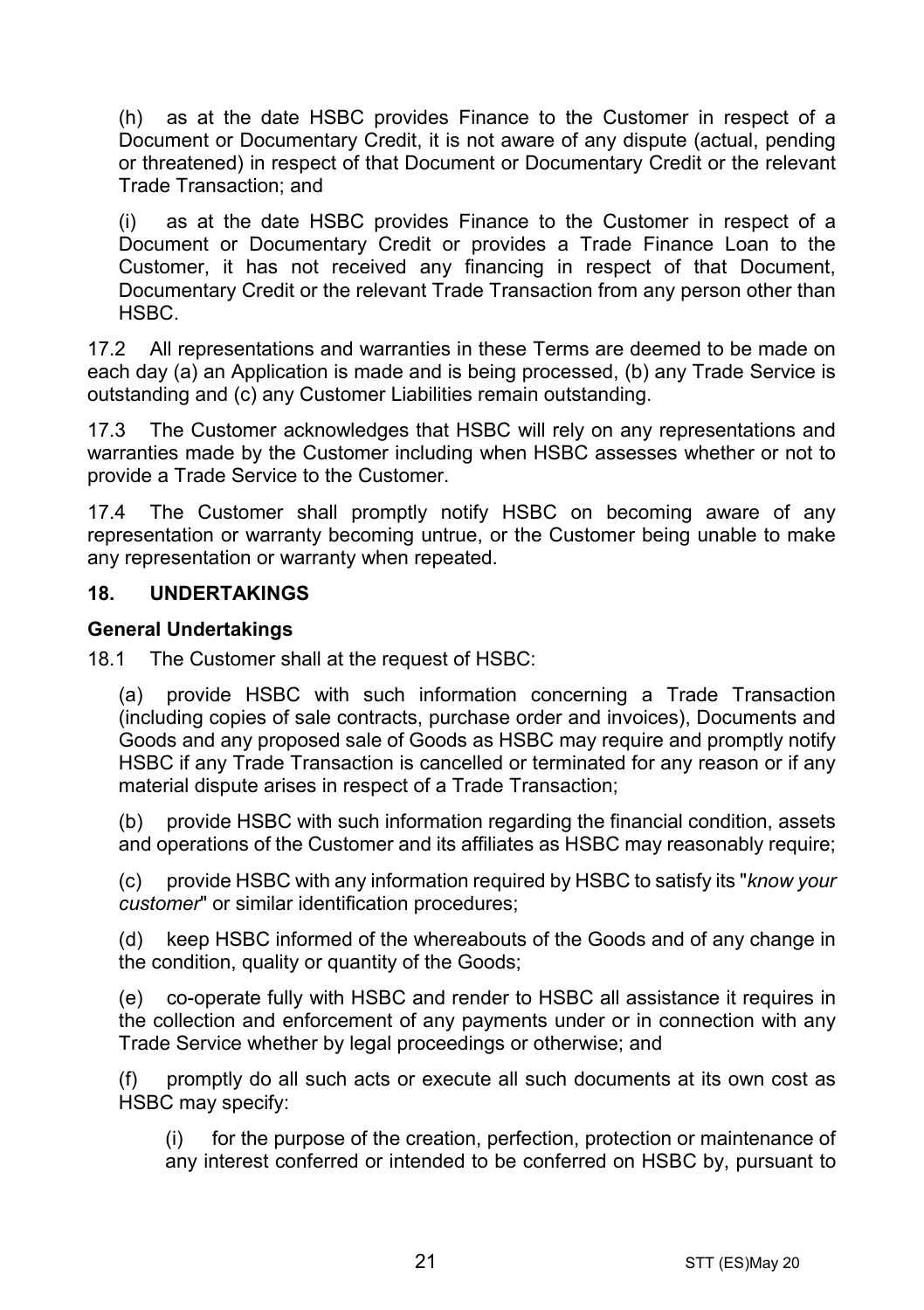or in connection with these Terms (including in respect of any Cash Collateral, Documents, Goods or sale proceeds);

(ii) for the exercise of any rights, powers and remedies of HSBC provided by, pursuant to or in connection with these Terms or by law; and

(iii) to facilitate the realisation by HSBC of any Documents or Goods in which HSBC is, or is intended to be, interested.

#### **Trade Service Undertakings**

18.2 The Customer shall, to the extent applicable to a Trade Service and/or where HSBC has or is purported to have an interest in the relevant Documentary Credit, Documents, Goods or proceeds of sale referred to:

(a) ensure that the Documentary Credit, Documents, Goods or proceeds of sale (as applicable) are free from any mortgage, charge, pledge, lien or other security interest, encumbrance or claim except for any trust, pledge or other form of security in favour of HSBC or which has been expressly permitted by HSBC;

(b) for so long as the Customer has title to the Goods or if as a condition to the Trade Service the Customer is required to procure the insurance of the Goods:

(i) insure the Goods for such value against such insurable risks as is stipulated in the relevant condition or, in the absence of any such condition, as is customary for those Goods;

(ii) promptly following (and in any event within ten days of) the date of the Application for the relevant Trade Service, provide to HSBC copies of the relevant insurance policies; and

(iii) promptly notify HSBC of any claims made on the relevant insurance policies and direct the insurer to pay to HSBC all insurance proceeds in respect of the Goods;

(c) if so requested by HSBC:

(i) promptly arrange for HSBC's interest in the Goods to be endorsed on any relevant insurance policy; and

(ii) promptly submit claims in respect of the Goods to relevant insurer;

(d) promptly pay to HSBC all insurance proceeds received by it in respect of the Goods and, pending payment, hold such proceeds on trust for HSBC (or, if a trust is not recognised and enforceable, hold to the order of HSBC);

(e) promptly endorse all Documents in favour of HSBC, deposit all Documents with HSBC or to its order and note in its records the interest of HSBC in all Documents and the Goods;

(f) promptly pay all freight, warehouse, dock, transit and other charges, rent and all other costs of and in connection with the Documents and/or Goods;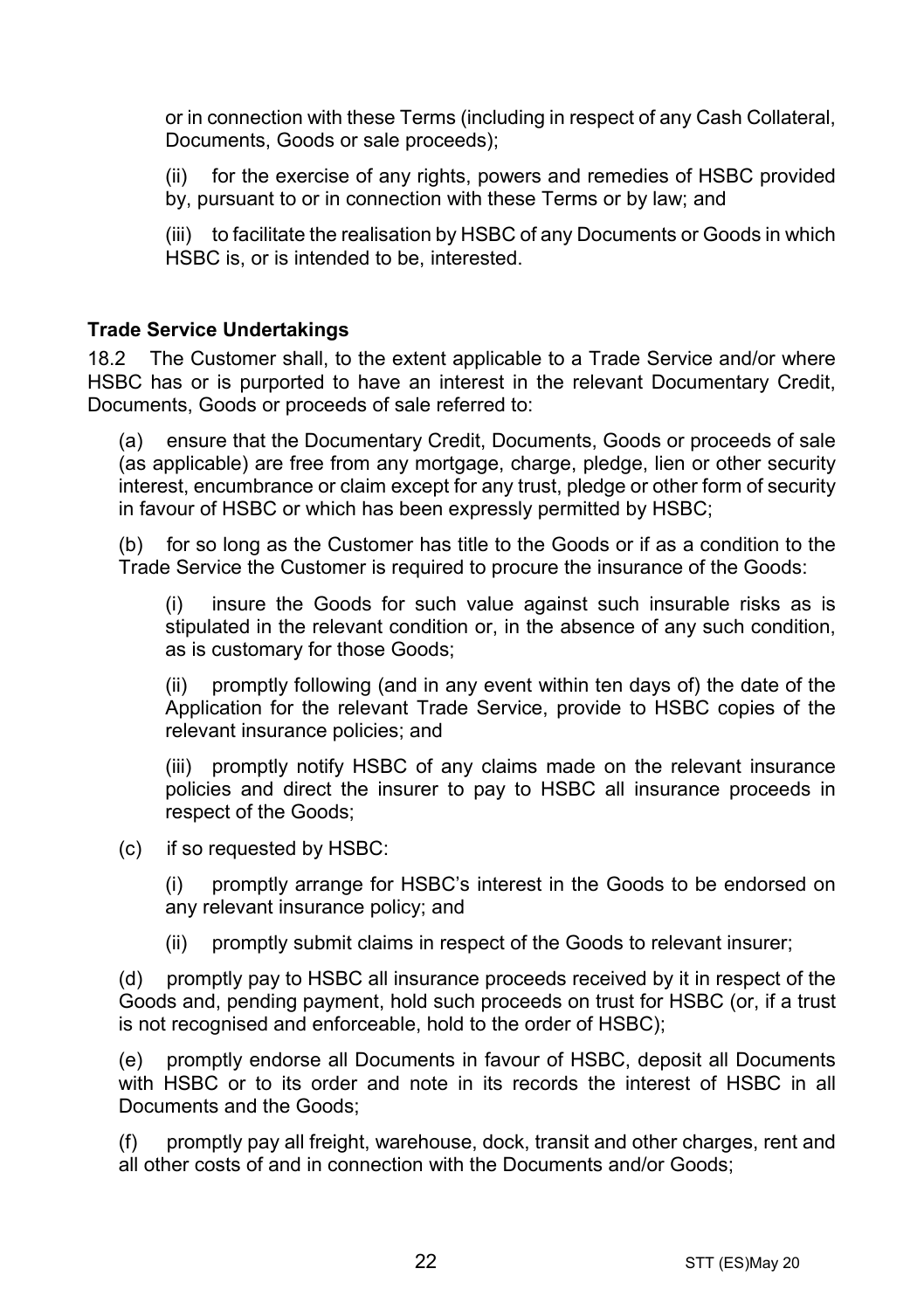(g) not permit the Goods to be processed or altered without the prior written consent of HSBC;

(h) not take any action, which might prejudice the value of the Goods or the effectiveness of any pledge or trust under these Terms;

(i) promptly inform HSBC of any event of which it becomes aware that may adversely affect the liability of a buyer to complete the purchase of the Goods or any change or deterioration in the state or quality or otherwise of the Goods;

(j) promptly inform HSBC if it becomes aware of any theft, fraud, illegal activity, loss, damage or other misuse of or in relation to any Goods or Documents;

(k) permit HSBC (or any delegate) access to any premises at which the Goods are stored or located for the purpose of inspecting, taking possession of, or otherwise protecting its interest in the Goods;

(l) not attempt to factor, transfer, sell, dispose of or otherwise deal with the Documents, Goods or proceeds of sale (as applicable), Documentary Credit (or any confirmation (whether given on a disclosed or undisclosed basis)), except as agreed between HSBC and the Customer from time to time in respect of the Trade Service(s) being provided;

(m) not present the Documents to any other bank, financial institution or similar type of financing entity or obtain any form of financing and/or borrowing in respect of the same Trade Transaction;

(n) not agree to any amendment to the Documentary Credit, SBLC or Document without the prior written consent of HSBC; and

(o) procure the prompt release of HSBC from any guarantee, indemnity or other commitment that HSBC may have provided in respect of the Documents or the Goods,

and HSBC (or any delegate) is authorised to take such steps and to make any payments, on behalf and at the cost of the Customer, to ship, collect, land, store, insure or inspect the Goods and/or to demand and collect any proceeds of sale.

#### <span id="page-22-0"></span>**19. COMPLIANCE WITH LAWS AND SANCTIONS**

19.1 The Customer represents and warrants that:

(a) neither the Customer nor any of its subsidiaries, directors, officers, employees, agents, or affiliates is a person or entity that is, or is owned or controlled by any person or entity that is:

(i) the subject of any sanctions issued, administered or enforced by the US Department of the Treasury's Office of Foreign Assets Control, the US Department of State, the United Nations Security Council, the European Union, Her Majesty's Treasury, the Hong Kong Monetary Authority or any other sanction issuing or enforcement body that may be applicable to HSBC, the Customer, a Trade Service or a Trade Transaction (the **Sanctions**); or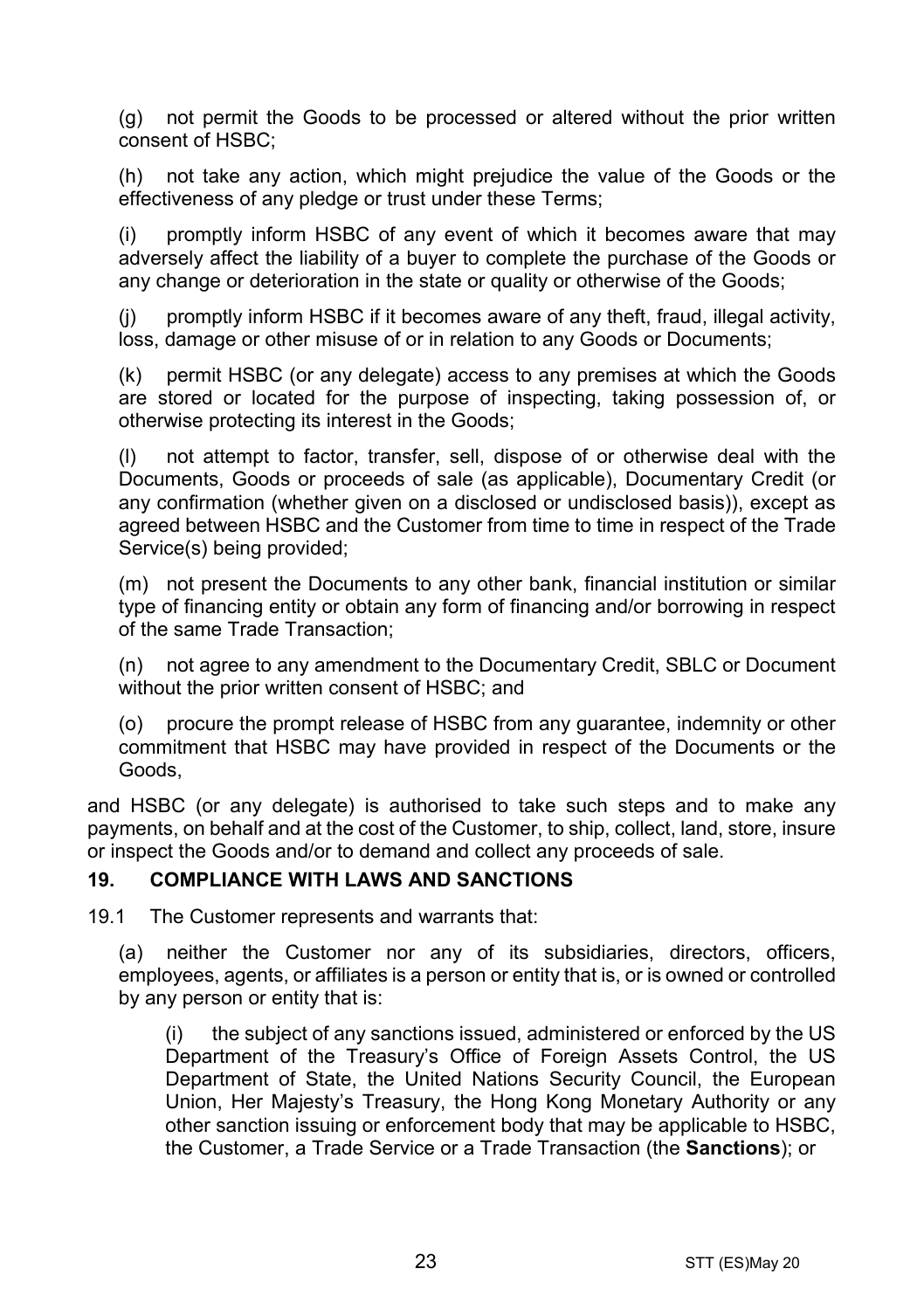(ii) located, organised or resident in a country or territory that is, or whose government is, the subject of Sanctions;

(b) any required import or export licenses applicable to each Trade Transaction have been obtained and, if the Customer is aware that HSBC may require an export license or other authorisation for the provision of the relevant Trade Service for the Customer, the Customer will notify HSBC prior to HSBC providing the Trade Service; and

(c) the Customer is compliant in all material respects with foreign and domestic laws and regulations pertaining to each jurisdiction in which it operates and to each Trade Transaction and the subject matter of such Trade Transaction including, if applicable, the shipment and financing of the goods described in such Trade Transaction or the associated documents.

19.2 The Customer acknowledges and agrees that:

(a) HSBC Group and its service providers are required to act in accordance with the laws and regulations of various jurisdictions, including those which relate to Sanctions, export controls and the prevention of money laundering, terrorist financing, bribery, corruption and tax evasion;

(b) at any time, HSBC may require the Customer to immediately provide to HSBC information related to any Trade Transaction, including the underlying contract or other documentation;

(c) HSBC may take, and may instruct other HSBC Group members to take, to the extent it is legally permitted to do so under the laws of its jurisdiction, any action (a **Compliance Action**) which it considers appropriate to act in accordance with Sanctions or domestic and foreign laws and regulations. Such Compliance Action may include:

(i) the interception and investigation of any payment, communication or instruction;

(ii) the making of further enquiries as to whether a person or entity is subject to any Sanctions or export control restrictions; and/or

- (iii) the refusal to:
	- (A) issue, renew, extend, transfer or assign a Trade Service;
	- (B) make payment of any Claim; or

(C) process a Trade Service or instruction that does not conform with Sanctions, export controls or domestic and foreign laws or regulations; and

(d) neither HSBC nor any HSBC Group member will be liable for any loss, damage, delay, or a failure of HSBC to perform its duties under these Terms or a Trade Service:

(i) arising out of or relating to any Compliance Action taken by HSBC, its service providers, or any HSBC Group member; and/or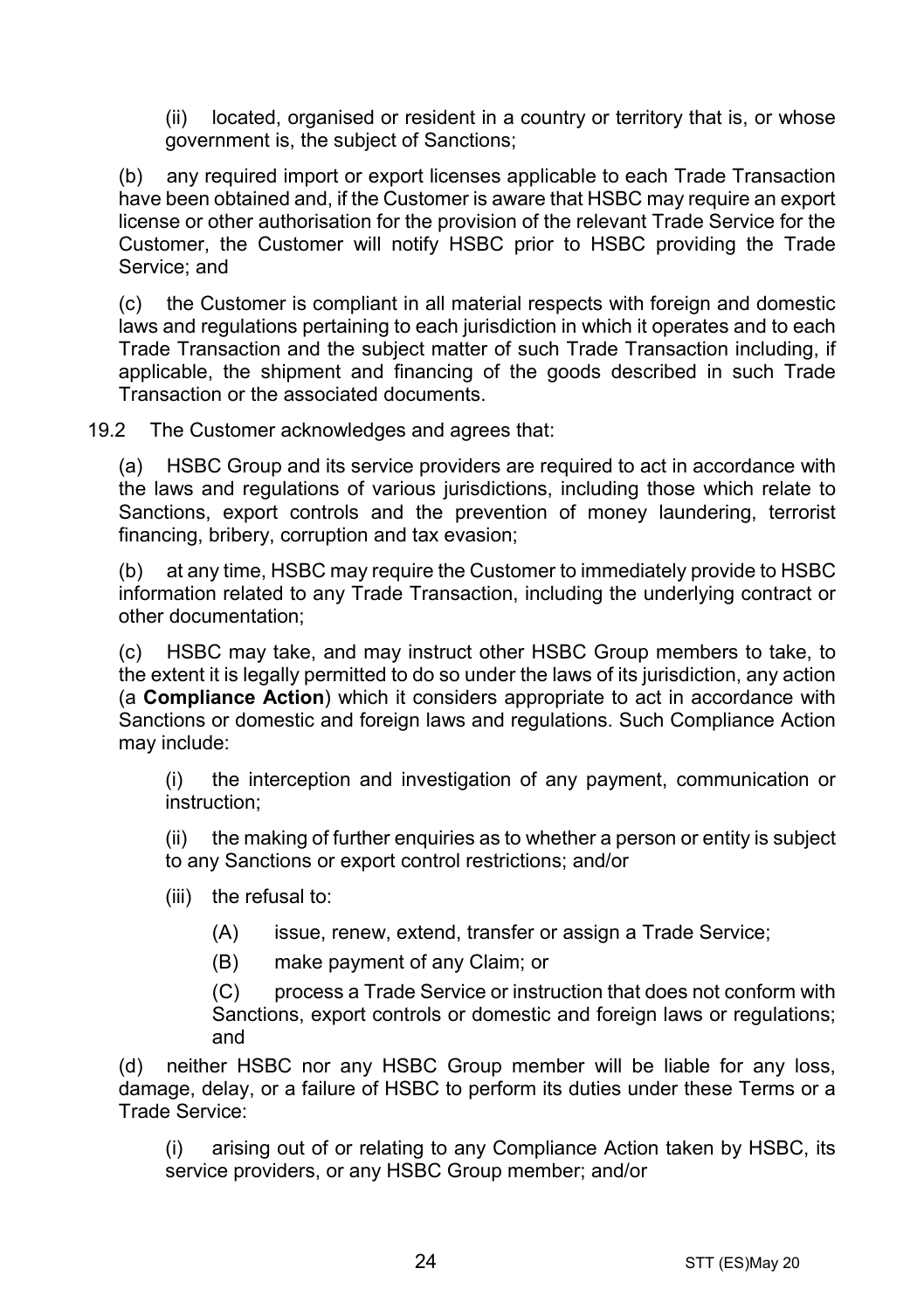(ii) being prevented from paying any Claim in respect of a Trade Service or sending or receiving any message or data or taking any other action in connection with any Trade Service because of an applicable law, regulation or ruling of any governmental agency.

# **SECTION 5 – INSTRUCTIONS AND ELECTRONIC PLATFORMS**

#### <span id="page-24-0"></span>**20. INSTRUCTIONS**

20.1 HSBC is authorised to accept, act and rely upon, and treat as valid and accurate:

(a) all communications, demands and instructions (including any Applications) given or purporting to be given by the Customer to HSBC (an **Instruction**);

(b) all communications and any Claims made or purported to be made by any person; and

(c) any documents provided to HSBC,

including, in each case, those made or given by way of or through a Platform, email, facsimile, telecopier, telex, cable, telephone or such other electronic means (in each case, an Electronic Means) and is under no obligation to enquire as to the authorisation or validity of any such Instruction, communication, Claim or Document.

20.2 The Customer acknowledges and accepts the risk that communications, Instructions, Claims and documents sent to or from HSBC by Electronic Means may be intercepted, monitored, amended, corrupted, contain viruses or be otherwise interfered with by third parties and acknowledges and agrees that HSBC is not responsible or liable to the Customer or any other person for, and the Customer waives any and all claims in respect of, any Losses arising from the same.

20.3 If the Customer communicates, gives an Instruction, makes a Claim or sends a document by Electronic Means, or instructs HSBC to permit a beneficiary or any other person to do the same, the Customer shall indemnify, and hold HSBC harmless from and against, any and all Losses that HSBC may incur (including in respect of any payment made where the relevant Instruction or Claim was unauthorised).

20.4 Where the Customer has made an Application for any Trade Service to be provided for the benefit of an affiliate of the Customer:

(a) the Customer agrees (and will procure the concurrent written agreement of its affiliate) that HSBC has no obligation to obtain instructions from the affiliate and HSBC can deal solely with the Customer on behalf of the affiliate;

(b) the definition of "Trade Transaction" shall be construed to refer to such affiliate rather than the Customer, and the definitions of "Documents" and "Goods" shall be construed accordingly;

(c) references in these Terms to the Customer presenting, handling, disposing, transferring, dealing with or using (however so described) the relevant Documents, Goods or proceeds of sale shall include the affiliate undertaking any such action;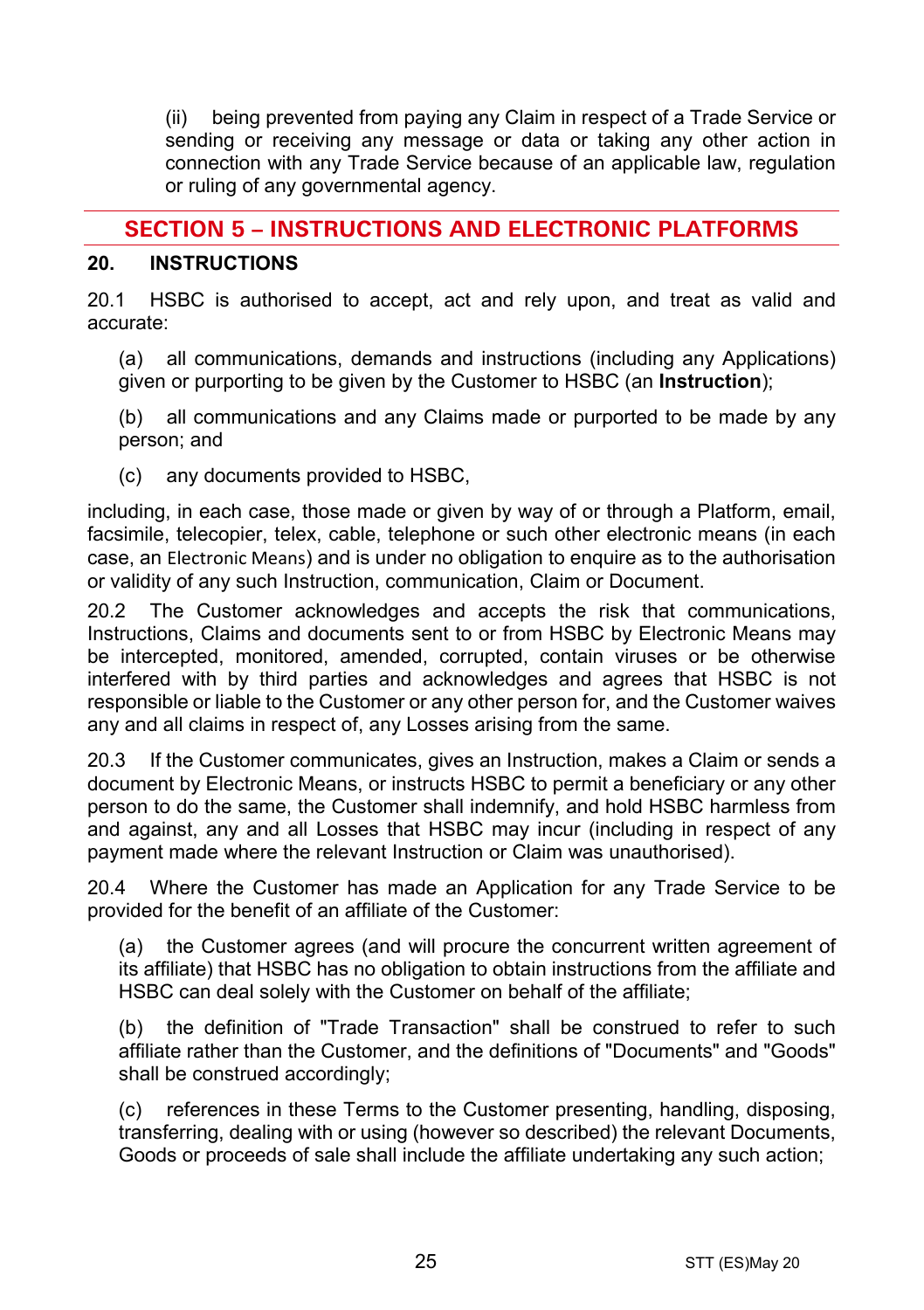(d) the Customer shall procure that the affiliate complies with all undertakings in these Terms in respect of the relevant Trade Transaction, Documents, Goods and proceeds of sale; and

(e) each representation in these Terms made by the Customer shall be made by the Customer for itself and on behalf of the affiliate or, where it can only be made in respect of the affiliate (due to factual circumstances), by the Customer for and on behalf of the affiliate.

20.5 HSBC has no obligation to:

(a) verify the identity or authority of any person communicating, giving an Instruction, making a Claim or providing a document by Electronic Means**;**

(b) verify the authenticity of any signature(s) (whether electronic or otherwise) on any communication made, Instruction given, Claim made or document provided by Electronic Means; or

(c) seek the Customer's prior approval before acting on any communication made, Instruction given, Claim made or document provided by Electronic Means,

however HSBC may, in its absolute discretion, take steps to ascertain the validity, authenticity and origin of any communication, Instruction, Claim or document (including requiring telephone verification of any Instructions) and take any steps that may be mandated by an External Provider and may, where it is unable to ascertain the validity, authority or origin of any communication, Instruction, Claim or document, delay or refuse to act upon any communication, Instruction, Claim or document or suspend or terminate any Trade Service at any time.

## **21. PLATFORMS**

21.1 The Customer acknowledges and agrees that:

(a) HSBC may rely on External Providers to provide Platforms so that HSBC can perform its obligations under these Terms (or any other applicable terms and conditions) and provide Trade Services;

(b) External Providers are independent from HSBC and may independently charge the Customer fees for use of their Platform and those fees are the sole responsibility of the Customer;

(c) HSBC's obligations under these Terms and any Trade Service shall be subject to HSBC's rights under External Terms and Conditions and the availability of any Platform provided by such External Providers;

(d) HSBC has no obligation to inform the Customer of, or provide the Customer with, any External Terms and Conditions;

(e) HSBC has no control over the electronic processes used by a Platform provided by an External Provider to process, handle and/or send data or messages;

(f) it shall inform HSBC of all External Terms and Conditions applicable to or any charges imposed by any Platform which it uses (or intends to use) in respect of any Trade Service and shall promptly notify HSBC of any changes; and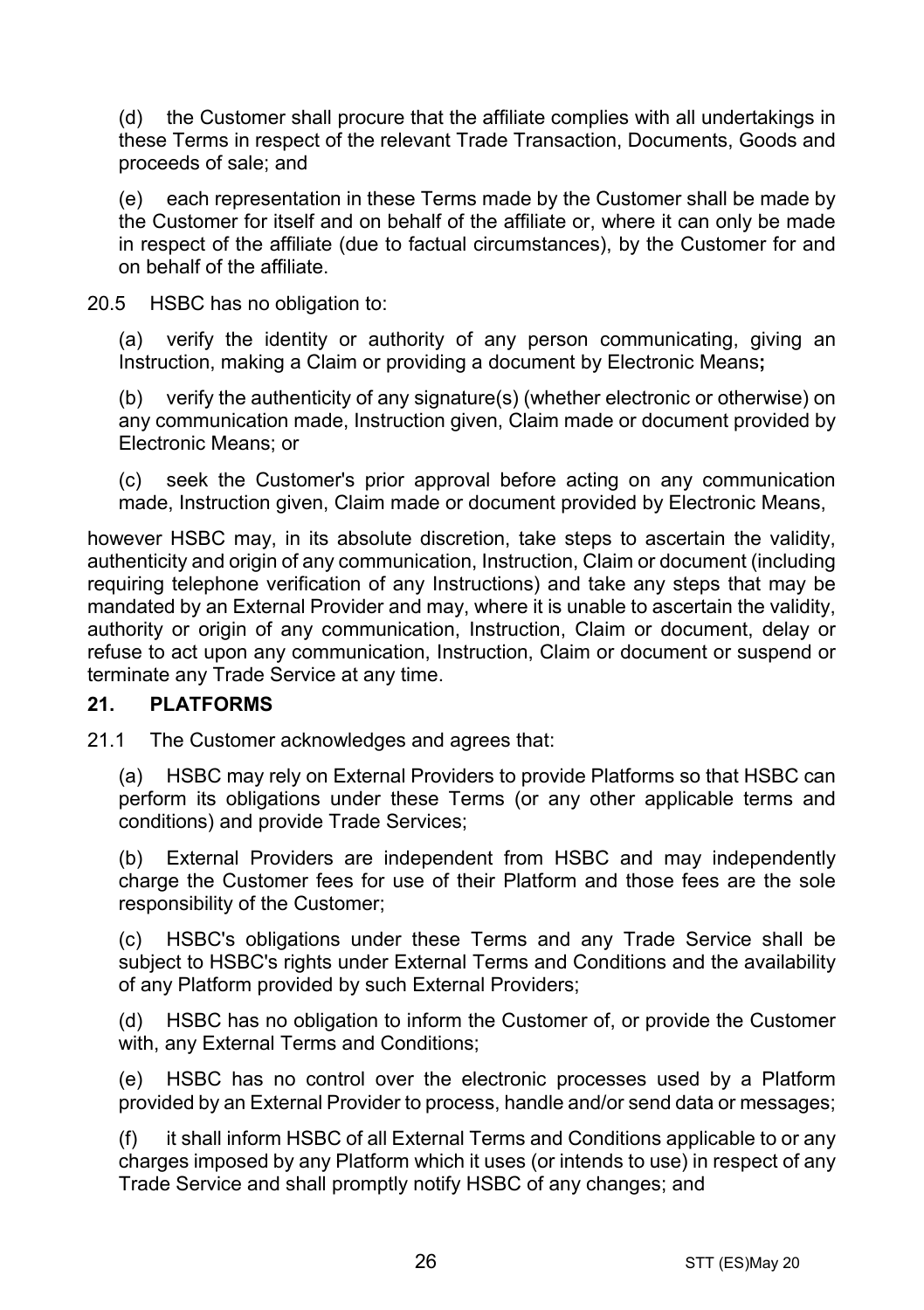(g) it shall promptly provide all information concerning any Platform used by the Customer that HSBC may reasonably request.

21.2 HSBC assumes no liability or responsibility to the Customer or to any other person for any loss or damage that is suffered or incurred as a result of:

(a) the unavailability of any Platform to the Customer, HSBC or any other person for any reason whatsoever; or

(b) the Customer's use of or connection with any Platform, any External Provider or the services provided by HSBC or any External Provider to the Customer involving any Platform.

#### 21.3 The Customer:

(a) shall comply with all security procedures of HSBC and each External Provider and any other reasonable requests HSBC or any External Provider may issue to the Customer regarding the security of any Platform, including instructions on steps to remedy any breach of security; and

(b) acknowledges and agrees that it is the Customer's responsibility to set up, maintain and regularly review all security arrangements concerning access to and use of each Platform and information stored on the Customer's computing and communications systems, and confirms that it has assessed the security arrangements of each Platform and has determined that they are adequate to protect the Customer's interests;

(c) shall take all reasonable precautions to prevent fraudulent or unauthorised use of or access to each Platform;

(d) shall ensure that neither the Customer nor its employees do anything which may result in the security of any Platform or the systems or security of HSBC being compromised; and

(e) shall notify HSBC, as soon as reasonably possible upon becoming aware, of any actual or attempted unauthorised access to any Platform or any unauthorised transaction or attempt to execute an unauthorised Instruction. This notification must be by telephone but must be followed by written notice within forty-eight hours of the telephone call.

# **SECTION 6 - OTHER**

## **22. LIMITATION ON LIABILITY**

<span id="page-26-0"></span>22.1 Neither HSBC nor any other HSBC Group member shall be liable for any loss, damages, payments, demands, claims, expenses or costs suffered or incurred by the Customer (or any of its affiliates) arising from or in connection with these Terms or any Trade Service other than where such loss, damage, payment, demand, claim, expense or cost arises as a direct result of HSBC's or such other HSBC Group member's gross negligence or wilful misconduct.

<span id="page-26-1"></span>22.2 Notwithstanding Clause [22.1,](#page-26-0) in no circumstance whatsoever will HSBC or any HSBC Group member be liable to the Customer (or any of its affiliates) for: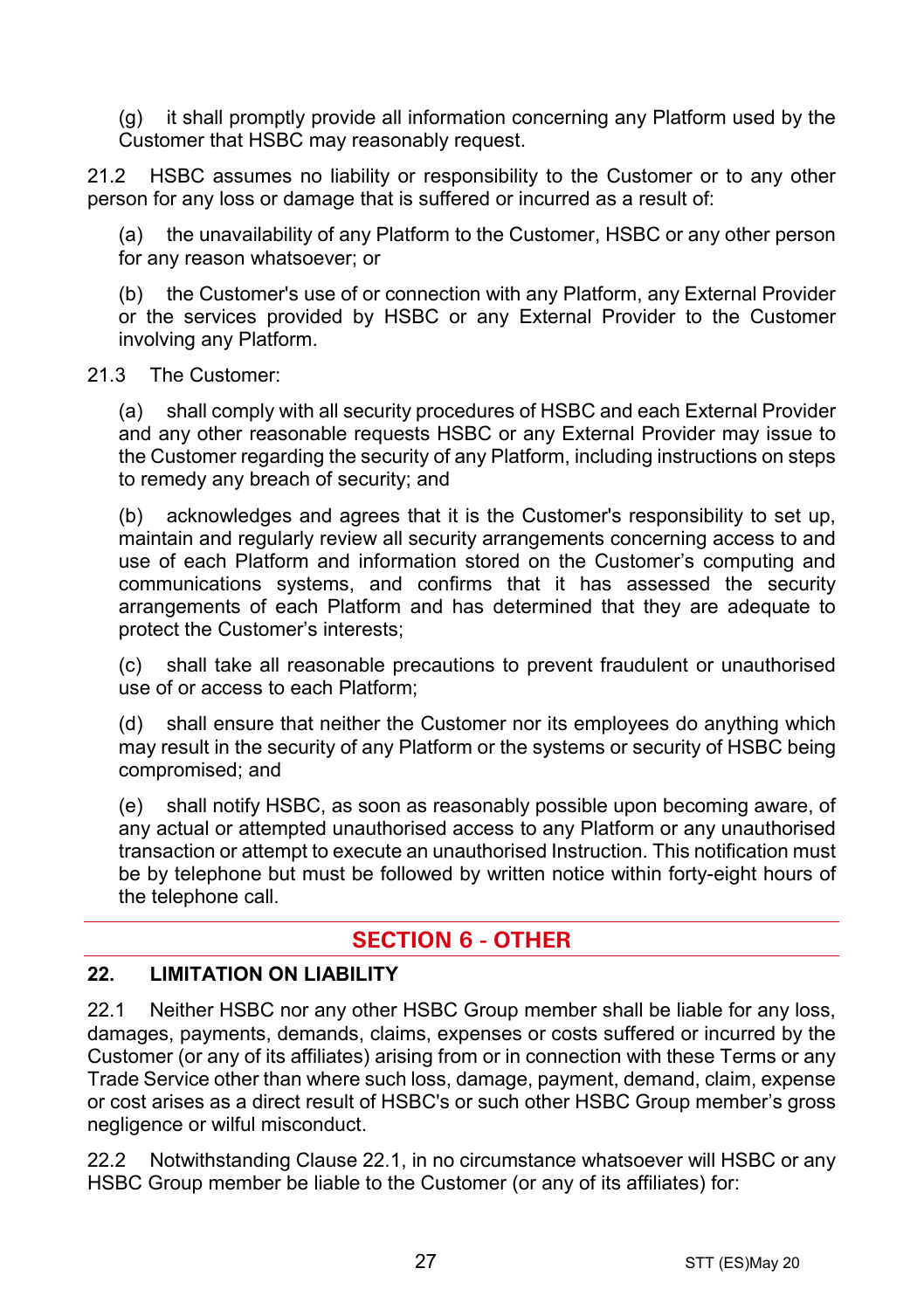- (a) any loss of business, profits or data; or
- (b) indirect, consequential or special loss or damage,

whether or not HSBC or any HSBC Group member has been advised of the possibility of such loss or damage.

22.3 Without limiting Clauses [22.1](#page-26-0) and [22.2,](#page-26-1) HSBC shall not be responsible or liable for, and the Customer waives all claims against HSBC in respect of:

(a) any act, omission, loss or delay relating to forwarding documents or payments to any person or correspondent bank, or any suspense, act, omission, insolvency or bankruptcy of any correspondent bank;

(b) any delay and/or loss in transit of any messages, letters or documents sent by mail, as an electronic communication, through a Platform or a telecommunication channel, or for any delay, mutilation or other errors arising in the transmission or delivery of any communications by third parties and the Customer acknowledges that, notwithstanding any contrary instruction, HSBC may send a document by any method that it considers appropriate;

(c) any delay in performing or failure to perform any of its obligations under these Terms due to any cause beyond its reasonable control, including, but not limited to, the failure, malfunction or unavailability of telecommunications, data communications and computer systems and services over which HSBC has no control, war, hostilities, invasion, civil unrest, strikes, lock-outs or other industrial action or trade disputes (whether involving HSBC's employees or any other person) or any law or government order (whether or not having the force of law);

(d) any failure by HSBC to pay a Claim or other HSBC's act or failure to act because of any domestic or foreign law, regulation, ruling or interpretation of any domestic or foreign court or governmental agency;

(e) the form, sufficiency, correctness, genuineness, authority of any person signing or endorsing (including any person making presentations, demands, giving Instructions (including by Electronic Means) to HSBC purportedly on the authority of the Customer or a beneficiary), falsification, or the legal effect of, any documents if such documents on their face reasonably appear to be in order;

(f) the source, accuracy, validity, authenticity, falsification or legal effect of any data, documents or statements made, presented or received from any Platform or any party to a Trade Transaction, any related documents, or the description, quantity, weight, quality, condition, packing, delivery, value or existence of the goods, services or other performance to which such data, documents or statements relates, or for the good faith or acts or omissions, solvency, performance or standing of any party to a Trade Transaction, the consignor, carrier, forwarder, consignee, insurer of the goods, or any other person;

(g) any improper acts of the beneficiary, including breach of contract in respect of a Trade Transaction, in which circumstances the Customer shall assume and undertake all such risks; and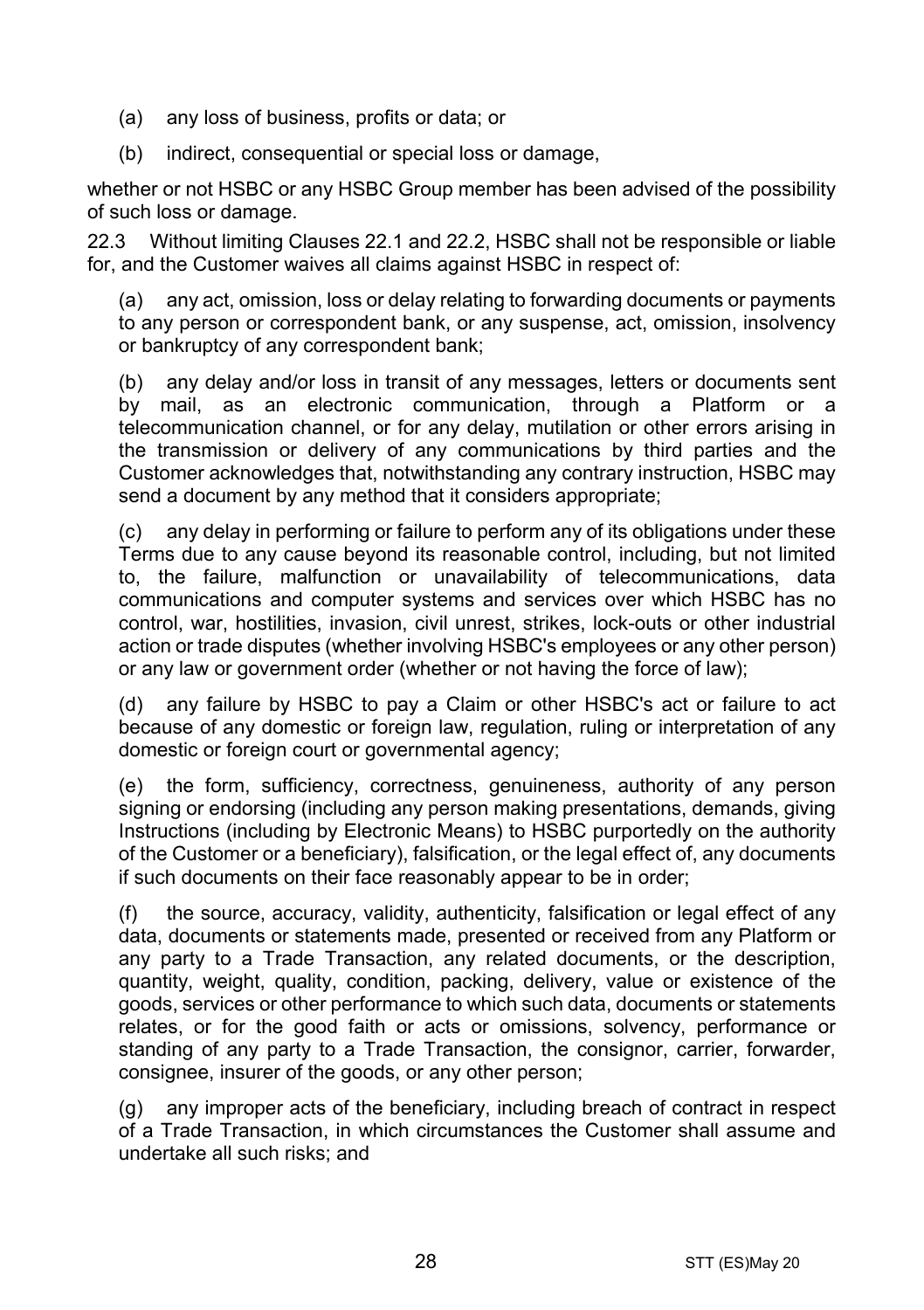(h) the Customer acting or relying on any advice received from HSBC whether or not such advice was requested by the Customer.

22.4 If HSBC uses the services of another party, correspondent bank, agent or Platform for the purposes of issuing an Instrument or Documentary Credit, making payment, handling Goods or Documents or for any other purpose to support the services contemplated by these Terms, HSBC shall do so for the Customer's account and at the Customer's risk and HSBC shall assume no liability or responsibility should any instructions which HSBC gives to any such other party not be carried out even if the choice of such other party was HSBC's. Additionally, HSBC shall not be liable for any act, failure to act, default, suspension, bankruptcy or insolvency of such other party.

22.5 Where HSBC performs a review of any Document at the request of the Customer, such review is indicative only and not final or conclusive and HSBC shall not be responsible or liable for, and the Customer waives all claims against HSBC in respect of, an omission by or failure of HSBC to identify any discrepancies during any such review.

22.6 Where HSBC agrees to advise a Documentary Credit or any Instrument which is not issued by a bank or present any Document in respect of, or otherwise handle, such Documentary Credit or Instrument, the Customer acknowledges and agrees that:

(a) such Documentary Credit or Instrument may not be an independent third party undertaking and may not quarantee payment by the issuer or applicant;

(b) the applicable ICC Rules may not address, cover or extend to such type of Documentary Credit or Instrument;

(c) HSBC may not be able to pursue the issuer for payment in the same manner as it would be able to in respect of a Documentary Credit or Instrument issued by a bank; and

(d) the Customer should seek independent legal advice,

and the Customer assumes all such risks and waives all claims against HSBC for losses, damages, costs, fees, claims, actions or demands with respect to such Documentary Credit or Instrument including any claims that HSBC failed to alert the Customer that it was advising such type of Documentary Credit or Instrument, failed to pay such Documentary Credit or Instrument in the manner of a Documentary Credit or Instrument issued by a bank, or failed to collect payment from the issuer of such Documentary Credit or Instrument.

22.7 Subject to the provisions above, where any liability of HSBC or any HSBC Group member to the Customer (or any of its affiliates) arises under these Terms or in connection with any Trade Service, such liability shall not exceed USD 1,000,000 in aggregate in any calendar year.

## <span id="page-28-0"></span>**23. DISCLOSURE, CONFIDENTIALITY AND PRIVACY**

23.1 Without limiting any other terms between the Customer and HSBC or any HSBC Group member, HSBC is authorised: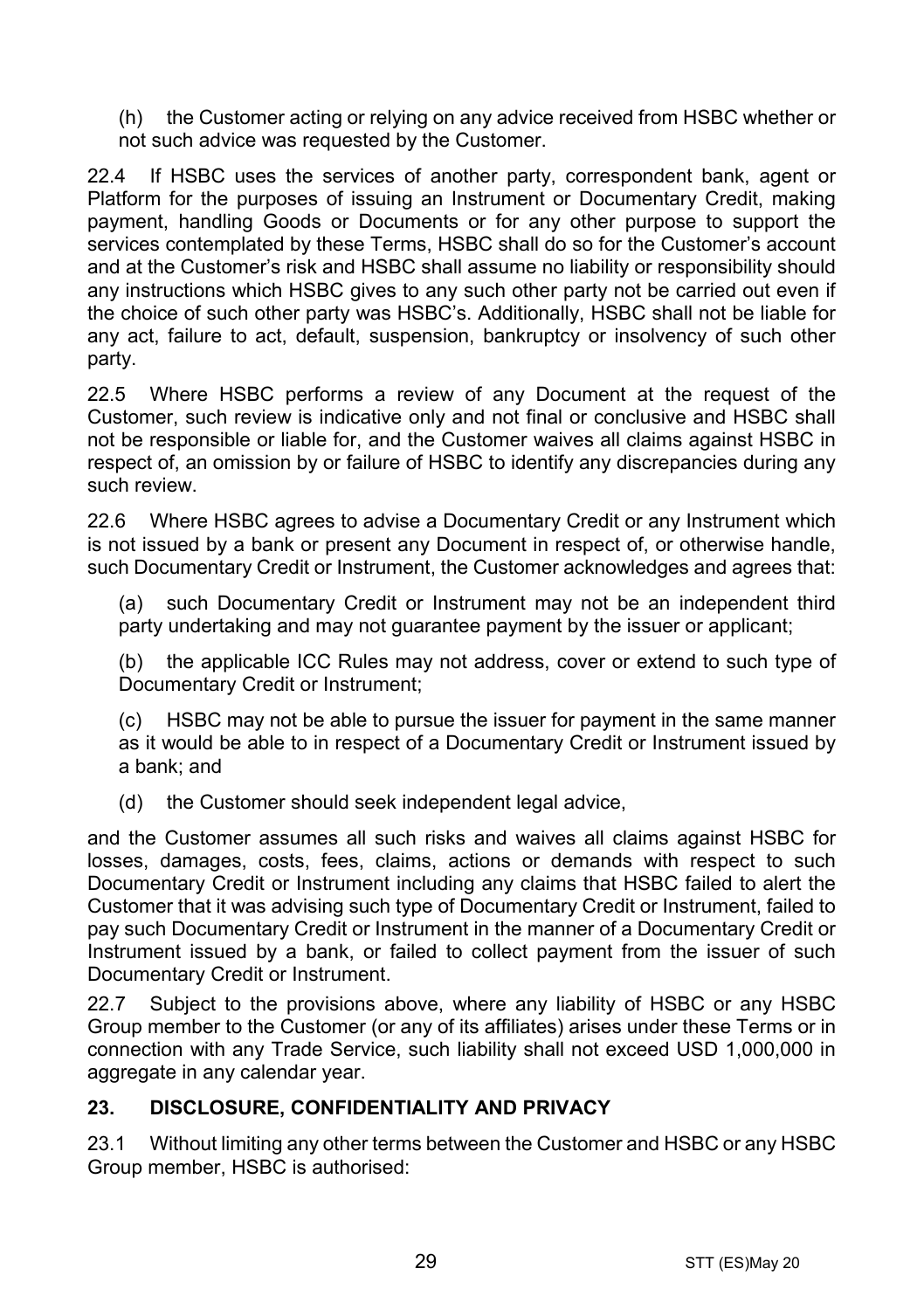<span id="page-29-0"></span>(a) to appoint any other person as its correspondent, nominee or agent in connection with these Terms and any Trade Service and HSBC may delegate any of its powers under these Terms or a Trade Service to such person;

(b) to notify any other person of its interest in any Documents, Goods or proceeds of sale; and

(c) to transfer and disclose any Customer Information to the following recipients (who may also process, transfer and disclose such Customer Information):

(i) any HSBC Group member and any of its or their officers, directors, employees, professional advisors, insurers, brokers, auditors, partners, subcontractors, correspondents, nominees, agents, delegates, service providers (including External Providers and Platforms) and associates;

(ii) any Authorities;

(iii) anyone acting on the Customer's behalf, payment recipients, beneficiaries, account nominees, intermediary, correspondent and agent banks, clearing houses, clearing or settlement systems, market counterparties, upstream withholding agents, swap or trade repositories, stock exchanges, and companies in which the Customer has an interest in securities (where such securities are held by HSBC for the Customer);

(iv) any person or entity who acquires (or may acquire) an interest in or assumes (or may assume) risk in or in connection with any Trade Service;

(v) any other financial institutions, credit reference agencies or credit bureaus, for obtaining or providing credit references; and/or

(vi) any person or entity in connection with any HSBC Group business transfer, disposal, merger or acquisition, wherever located, including in jurisdictions which do not have data protection laws that provide the same level of protection as the jurisdiction in which the Trade Service is supplied,

including where the recipient of any such appointment, notification, transfer or disclosure is located outside of the relevant Governing Jurisdiction.

23.2 HSBC will not be liable for the acts or omissions of any External Provider as to the collection, use or disclosure by that External Provider of Customer Information.

23.3 Where the Customer has given HSBC information about natural persons (such as authorised signatories), the Customer confirms that those natural persons have authorised the Customer to do so (and to receive any data protection notices on their behalf) and have consented to HSBC's collection, use, storage, processing, transfer and disclosure of their Personal Data and data for the purpose of HSBC carrying out any action contemplated by these Terms or providing a Trade Service to or for the Customer.

23.4 The Customer shall ensure that any information that the Customer asks HSBC to forward to third parties is complete, accurate and will not give rise to any claim against HSBC (including any claim in defamation, in relation to privacy, banking secrecy or data protection or for infringement of any other third party rights) and the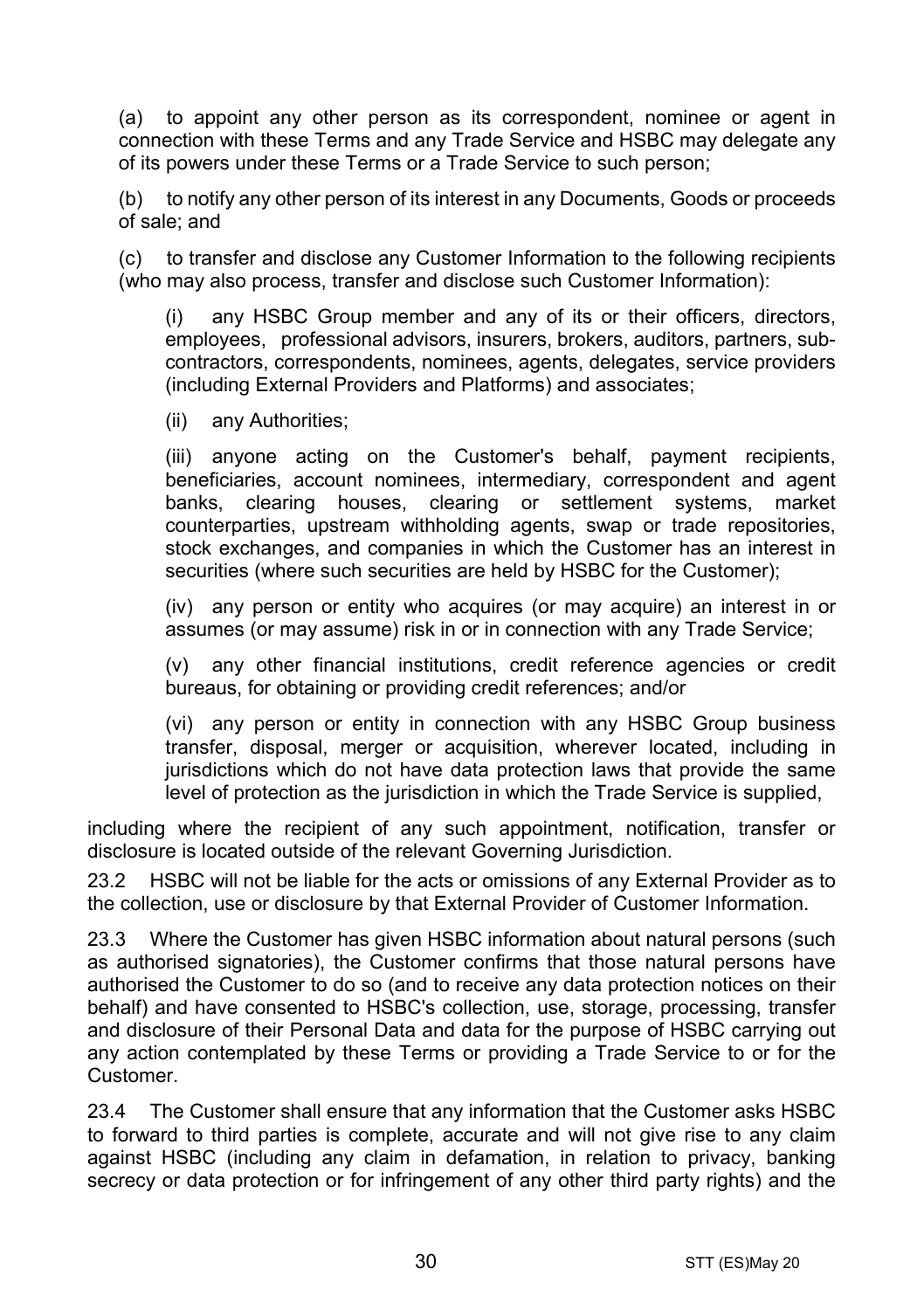Customer confirms and represents that it has obtained the requisite consent and/or waiver (where required) for HSBC to forward such information.

## **24. MISCELLANEOUS**

24.1 Other than a Trade Service which has been provided on an irrevocable or committed basis, HSBC may at any time withdraw a Trade Service or refuse to provide a Trade Service in its absolute discretion.

24.2 Any waiver, release or consent by HSBC under or in respect of these Terms or a Trade Service will only be effective if made in writing (which may be made through a Platform).

24.3 HSBC may at any time change these Terms by providing the Customer with at least 30 days' written notice and any Trade Service requested on or after the effective date in such notice shall be subject to the amended Terms.

24.4 HSBC is authorised to take such steps and to make such payments as it considers necessary, at the cost of the Customer, to remedy any default by the Customer in respect of its obligations under these Terms or any Trade Service.

24.5 Neither HSBC's failure to exercise, nor HSBC's delay in exercising, any of its rights or remedies under these Terms or in respect of a Trade Service shall operate as a waiver of any such right or remedy, nor shall any single or partial exercise of any right or remedy prevent any further or other exercise of any other right or remedy.

24.6 The Customer may not assign or transfer any of its rights or obligations under these Terms or a Trade Service. HSBC may assign, transfer or create security over any of its rights under or in respect of these Terms or a Trade Service without restriction or notice.

24.7 Without prejudice to Claus[e 20](#page-24-0) (*[INSTRUCTIONS](#page-24-0)*), any notices by the Customer in connection with these Terms or a Trade Service must be given to HSBC in writing at the address of HSBC most recently advised by HSBC to the Customer. HSBC may give notice to the Customer in person, by telephone or facsimile, by post, through a Platform or, if agreed by the Customer, through another electronic channel at the address or number most recently notified by the Customer to HSBC. A notice sent by post will be deemed to have been received 7 calendar days after posting if within the same country, or 15 calendar days after posting if cross border.

24.8 Each of the provisions of these Terms is severable and distinct from the others and, if one or more of such provisions is or becomes illegal, invalid or unenforceable, the remaining provisions shall not be affected in any way.

24.9 If the Customer includes two or more persons, the obligations and liabilities of these persons under or in respect of a Trade Service and these Terms shall be joint and several.

24.10 Nothing in these Terms shall be deemed to create any partnership, joint venture or relationship of principal and agent between HSBC and the Customer or create or give rise to any fiduciary relationship of any nature.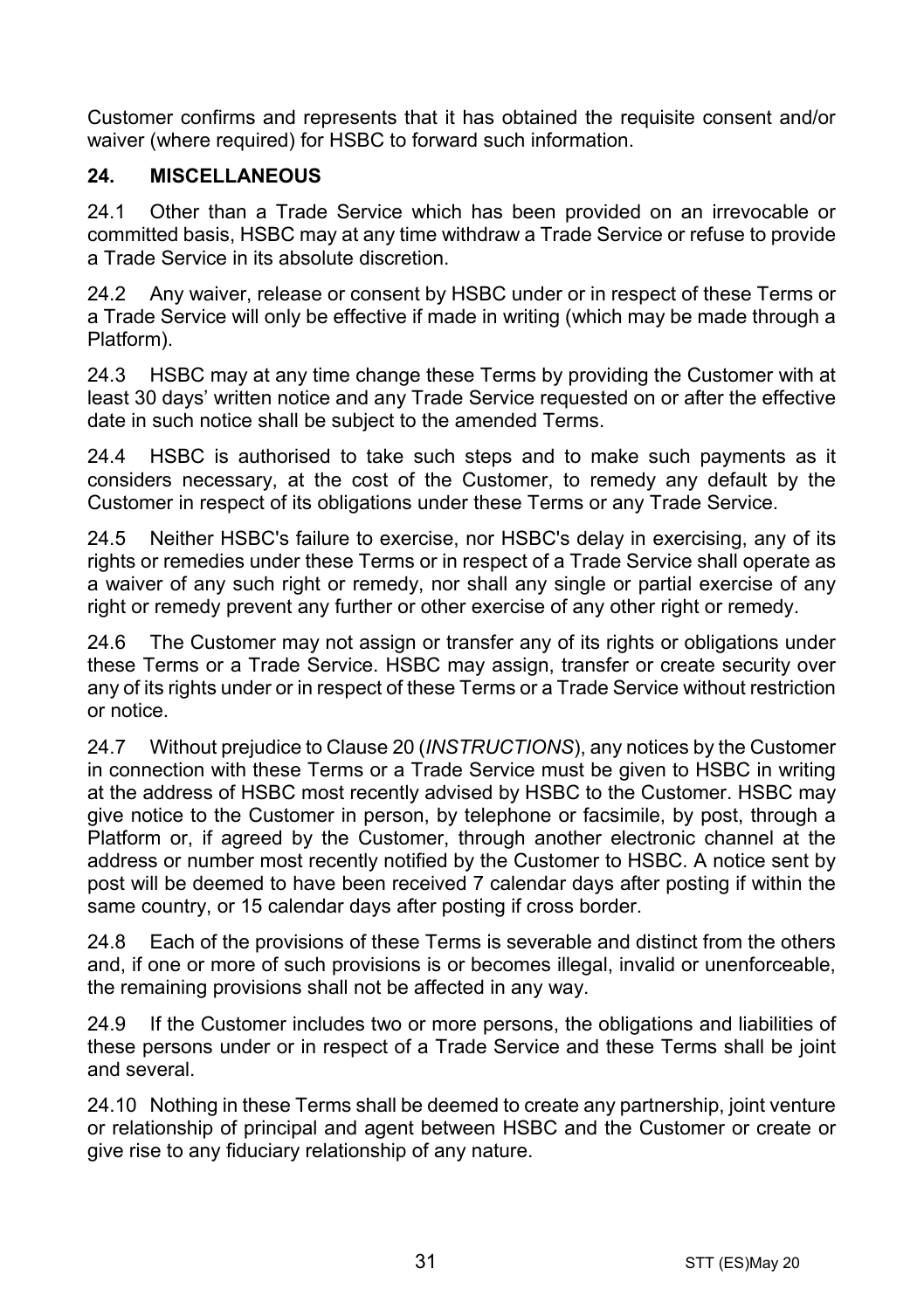24.11 To the extent permitted by the laws of the Governing Jurisdiction, the Customer irrevocably waives any right of sovereign immunity from suit, jurisdiction or adjudication (including in respect of pre-judgement interim relief and execution of any judgement) that it may have in the Governing Jurisdiction or otherwise, whether that immunity relates to itself or to any commercial or non-commercial assets (including land, bank accounts or other assets held in the name of a diplomatic mission or otherwise or belonging to the Customer's central bank or other monetary authority).

24.12 These Terms are for the benefit of the Customer, HSBC and each HSBC Group member, and are not intended to benefit any other third party or be enforceable by any other third party. Any rights of HSBC to bring to an end or change these Terms or any contract to which they form part are not subject to the consent of any other third party.

# **25. GOVERNING LAW AND JURISDICTION**

25.1 For the purposes of a Trade Service:

(a) that Trade Service and these Terms will be governed by the laws of the Governing Jurisdiction; and

(b) the courts of the Governing Jurisdiction shall have non-exclusive jurisdiction to settle any disputes that may arise out of, or in connection with, that Trade Service and these Terms, their interpretation or any non-contractual obligations arising from or connected with them.

25.2 If a process agent is specified in an Application or Facility Agreement in respect of a Trade Service, service of any legal process on the person whose name and address is specified in such Application or Facility Agreement shall constitute service on the Customer.

25.3 If no process agent has been appointed by the Customer, upon request from HSBC the Customer will, within five Business Days, appoint a process agent (with an office in the Governing Jurisdiction) for service of all legal process relating to these Terms and the relevant Trade Service on the Customer and the Customer will notify the process agent's address to HSBC. If the Customer does not do this, HSBC may appoint a process agent on the Customer's behalf and at its expense and shall, as soon as practicable, notify the Customer of such appointment.

# **SECTION 7 – DEFINITIONS AND INTERPRETATION**

## **26. DEFINITIONS AND INTERPRETATION**

26.1 In these Terms:

**Application** means an application, instruction or request by the Customer for a Trade Service (whether for itself or for another person) using an application form, or pursuant to the terms of a Facility Agreement or made using a Platform.

**Authorities** includes any judicial, administrative, public or regulatory body (including any self-regulatory body), any government, any tax authority, any securities or futures exchange, any court, any central bank or law enforcement body, or any of their agents, with jurisdiction (direct or indirect) over any part of the HSBC Group at any time.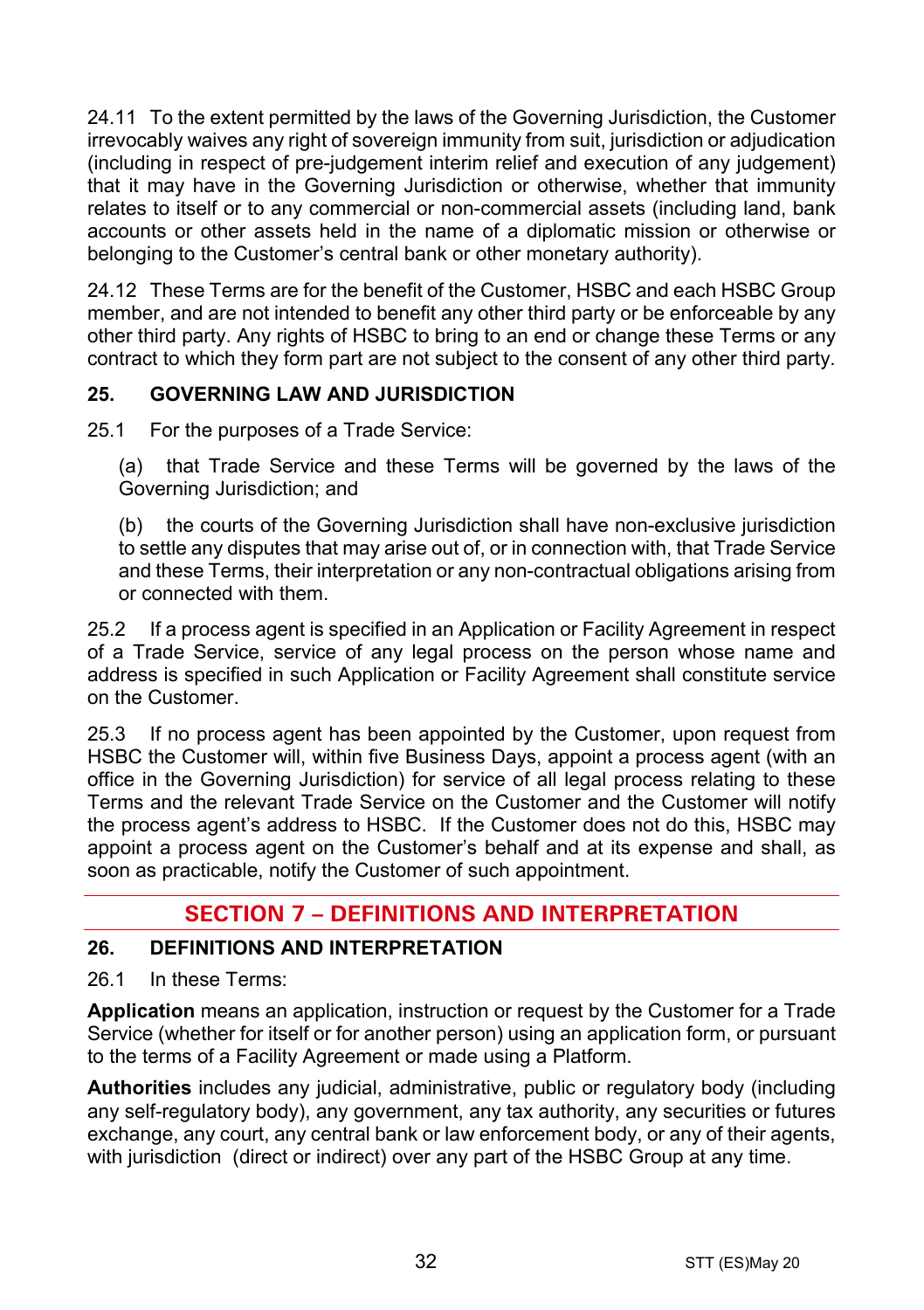**Back-to-Back Documentary Credit** has the meaning given to it in Clause [3.14](#page-5-0) (*[DOCUMENTARY CREDITS](#page-3-0)*).

**Business Day** means, in respect of a Trade Service, a day on which banks are open for general business in the Governing Jurisdiction.

**Cash Collateral** has the meaning given to it in Clause [10](#page-14-1) (*[CASH COLLATERAL](#page-14-1)*).

**Claim** means any demand, request for payment or for acceptance and payment, claim, presentation or drawing made in respect of a Trade Service by a beneficiary, the Customer or any other person.

**Collection** means a collection transaction in respect of the handling of Documents where HSBC may act as either a remitting bank, collecting bank or presenting bank.

**Compliance Action** has the meaning given to it in Clause [19](#page-22-0) (*[COMPLIANCE WITH](#page-22-0)  [LAWS AND SANCTIONS](#page-22-0)*).

**Country Conditions** means HSBC's additional terms and conditions for the country in which the HSBC entity providing the relevant Trade Service is located.

**Customer** means the person who requests the relevant Trade Service and with whom HSBC contracts with respect to the provision of that Trade Service (and, without limitation, as may be specified in the relevant Application). If HSBC provides a Trade Service to a person that is not a customer of HSBC, references in these Terms to the "Customer" shall apply to that person even though that person is not a customer of HSBC.

**Customer Information** means any Personal Data, confidential information, and/or Tax Information (including accompanying statements, waivers and consents) of either the Customer, or a person or entity whose information (including any Personal Data or Tax Information) which the Customer provides, or which is provided on the Customer's behalf, to any HSBC Group member in connection with the provision of any Trade Service.

**Customer Liabilities** means at any time:

(a) all liabilities of the Customer to HSBC or any HSBC Group member (including arising under or in connection with any Trade Service and these Terms) incurred in any currency and in any capacity and whether present or future, actual or contingent, direct or indirect, or incurred alone or jointly with any other person;

(b) interest on such liabilities (both before and after any demand or judgment) to the date on which HSBC or any such HSBC Group member receives payment, at the rates payable by the Customer or which would have been payable but for any circumstances which restricts payment;

(c) any costs and expenses incurred by HSBC or any HSBC Group member in making payment under or in respect of a Trade Service on behalf of the Customer (but without HSBC being under any obligation to do so) as a result of failure by the Customer to make such payment when due or demanded; and

(d) all costs and expenses (including legal fees on a full indemnity basis) of HSBC or any HSBC Group member in perfecting or enforcing its rights under or in respect of a Trade Service and these Terms.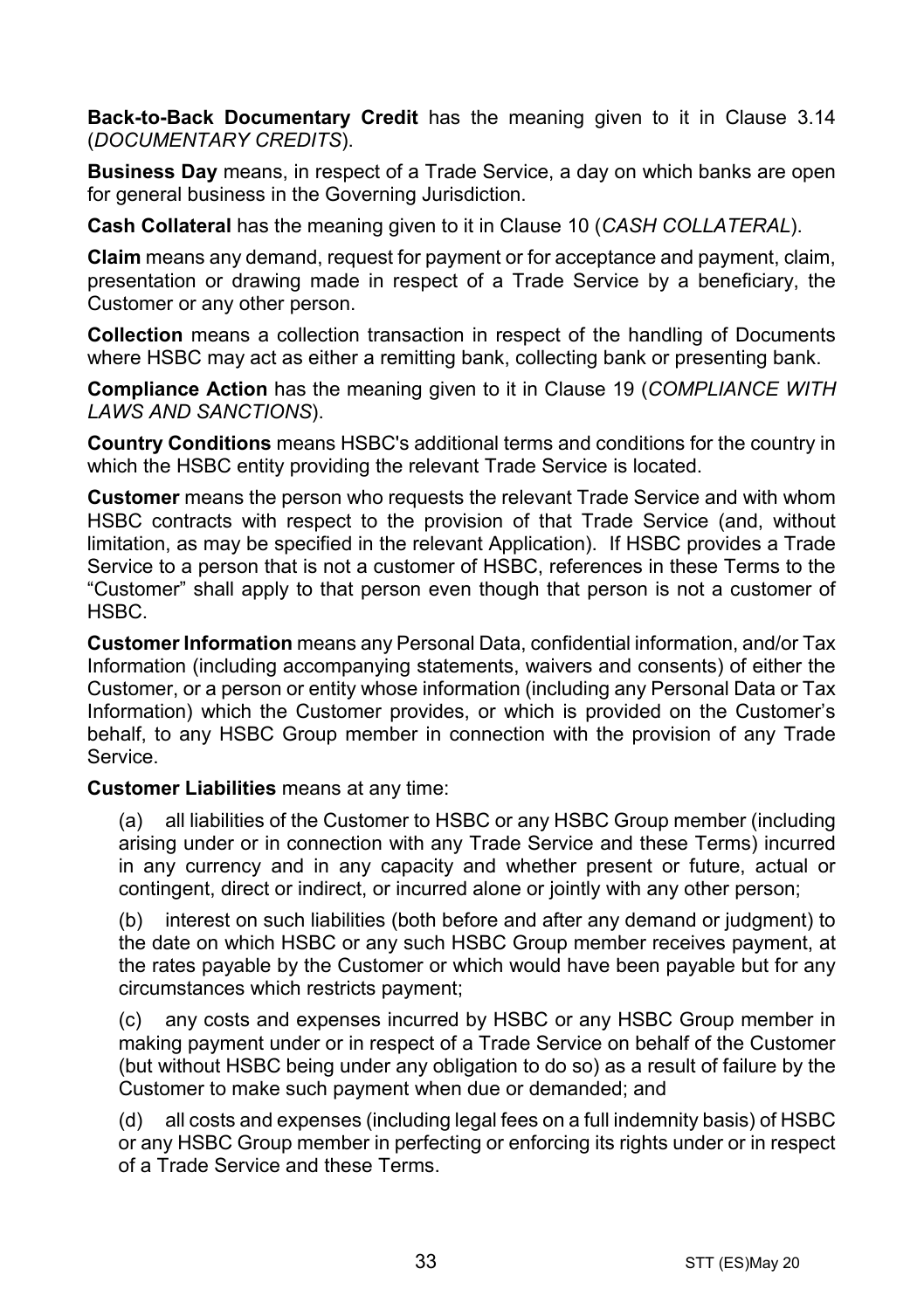**Documentary Credit** means a documentary credit or letter of credit or any commitment to issue a documentary credit or letter of credit (including any extension. renewal or amendment of the same).

**Documents** means any drafts, bills of exchange, promissory notes, cheques, documents of title, certificates, invoices, statements, transport documents, insurance policies, warehouse warrants, warehouse receipts or any other similar instruments relating to a Trade Transaction in respect of which HSBC has provided Trade Service(s) to the Customer.

**Electronic Means** has the meaning given to it in Clause [20](#page-24-0) (*[INSTRUCTIONS](#page-24-0)*).

**Exchange Rate** means HSBC's spot rate of exchange (or if HSBC does not have an available spot rate of exchange for the relevant currency, any other publicly available spot rate of exchange selected by HSBC) for the purchase of the required currency in the relevant foreign exchange market at the relevant time using the currency in which the relevant payment was paid (where any such spot rate of exchange shall be selected by HSBC acting reasonably in the circumstances).

**External Provider** means a person (other than HSBC) that makes any Platform available to HSBC and/or the Customer.

**External Terms and Conditions** means any agreement which is entered into between an External Provider and either HSBC or the Customer setting out the terms and conditions applicable to HSBC's or the Customer's use of a Platform.

**Facility Agreement** means a letter or agreement between the Customer and HSBC pursuant to which HSBC agrees to provide to the Customer a facility in respect of Trade Services.

**Finance** means discounting, negotiating, purchasing, prepaying, early paying or endorsing a Document (whether or not drawn under a Documentary Credit or Collection) or Documentary Credit and **Financed** and **Finances** shall be construed accordingly. For the avoidance of doubt, **Finance** does not include a Trade Finance Loan.

**Goods** means the goods or products which are the subject of a Trade Transaction in respect of which HSBC has provided Trade Service(s) to the Customer.

**Governing Jurisdiction** means the jurisdiction in which the relevant HSBC entity providing the Trade Service is located or such other jurisdiction agreed in writing between the Customer and HSBC or specified in the relevant Country Conditions.

**HSBC** means the HSBC Group member (or, if applicable, the branch of such HSBC Group member) providing the relevant Trade Service, and its successors and assigns and, where the context permits, includes any person appointed by HSBC under Clause [23.1\(a\)](#page-29-0) (*[DISCLOSURE, CONFIDENTIALITY AND PRIVACY](#page-28-0)*).

**HSBC Group** means HSBC Holdings plc and its subsidiaries and affiliates from time to time.

**ICC** means the International Chamber of Commerce.

**Increased Costs** means a reduction in the rate of return from a Trade Service or on HSBC's overall capital, an additional or increased cost or a reduction of any amount due and payable under these Terms or in respect of a Trade Service, which is incurred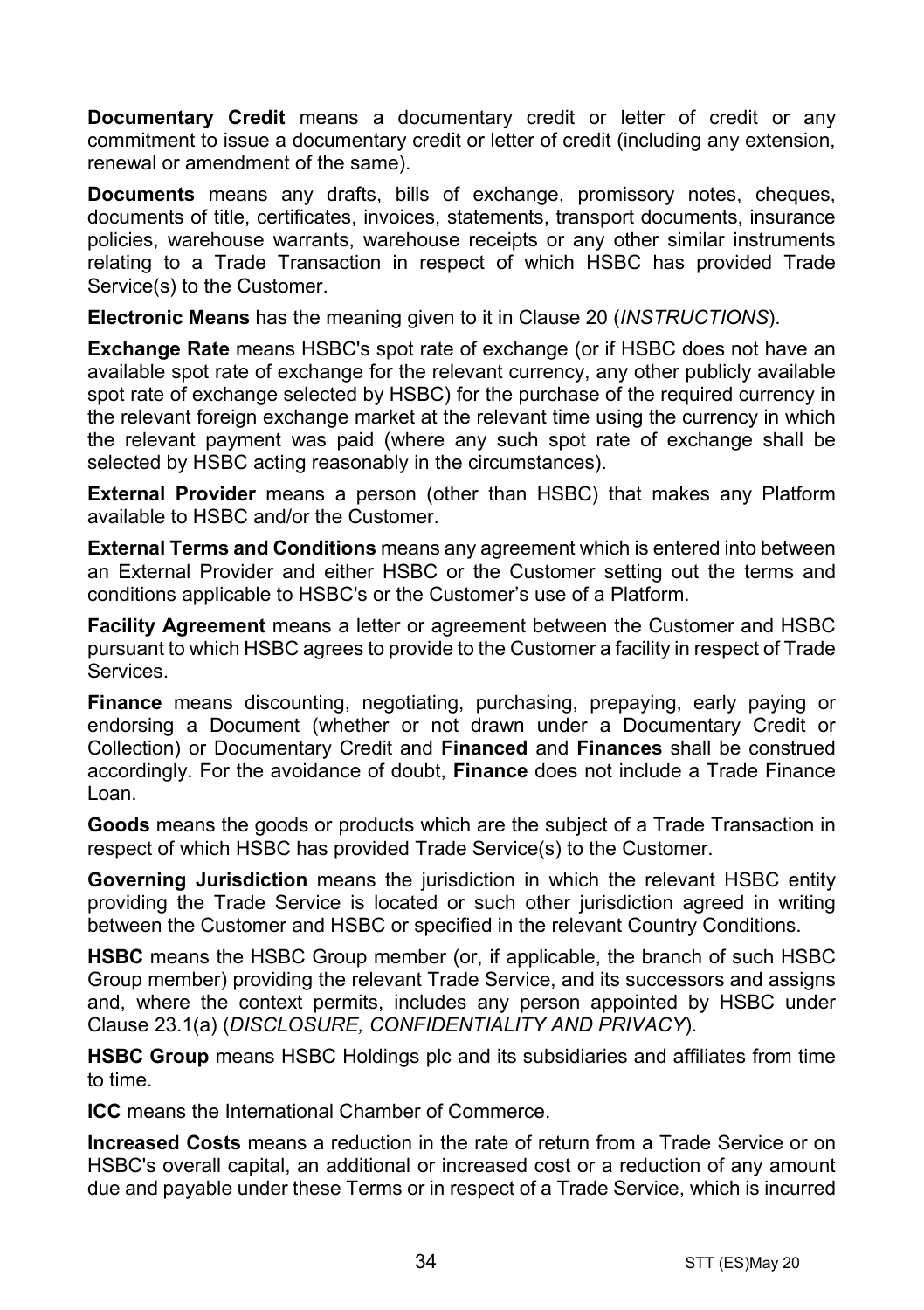or suffered by HSBC to the extent that it is attributable to HSBC performing its obligations under these Terms or a Trade Service.

**Indemnified Party** has the meaning given to it in Claus[e 9](#page-13-0) (*[REIMBURSEMENT AND](#page-13-0)  [INDEMNITY](#page-13-0)*).

**Instruction** has the meaning given to it in Clause [20](#page-24-0) (*[INSTRUCTIONS](#page-24-0)*).

**Instrument** means any SBLC, demand guarantee (including an avalisation, coacceptance or acceptance of a Document), bond, counter-guarantee, counter-SBLC, or similar independent payment obligation (including any extension, renewal or amendment of the same).

**Losses** has the meaning given to it in Clause [9](#page-13-0) (*[REIMBURSEMENT AND](#page-13-0)  [INDEMNITY](#page-13-0)*).

**Master Documentary Credit** has the meaning given to it in Clause [3.14](#page-5-0) (*[DOCUMENTARY CREDITS](#page-3-0)*).

**Personal Data** means any information relating to an individual from which such individual can be identified, including sensitive personal data, name(s), residential address(es), contact information, age, date of birth, place of birth, nationality, citizenship, personal and marital status.

**Platform** means any electronic platform (a) used by HSBC, the Customer or any other person for giving or receiving any Instruction, Claim or other communication in relation to any Trade Service, and/or (b) used by HSBC or any other person for issuing or providing any Trade Service, and shall include HSBCnet.

**Recourse Event** means in respect of a Trade Service:

(a) any misrepresentation, alleged or actual fraud, illegality or unauthorised act of the Customer and/or any other party to the Trade Transaction;

(b) any alleged or actual invalidity, non-compliance or unenforceability of the Documentary Credit, SBLC, Document(s) or Trade Transaction (as applicable); or

(c) any injunction, court order, law, regulation or Sanctions which restrict any payment (whether to or from HSBC and/or not subsequently discharged).

**SBDC** means a standby documentary credit.

**SBLC** means a standby letter of credit (which includes an SBDC).

**Sanction** has the meaning given to it in Clause [19](#page-22-0) (*[COMPLIANCE WITH LAWS AND](#page-22-0)  [SANCTIONS](#page-22-0)*).

**Security Agreement** means any document creating security or quasi-security over any of the Customer's rights and/or assets in support of any obligations which the Customer may have to any HSBC Group member from time to time.

**Tariff Book** means, if applicable in the relevant jurisdiction, HSBC's tariff book setting out HSBC's fees, commissions, interest rates and other rates for Trade Services as is available upon request by the Customer and/or can be accessed online.

**Tax** includes goods and services tax, value added tax, sales tax, stamp duty or any tax, levy, impost, deduction, charge, rate, duty, compulsory loan or withholding which is levied or imposed by a government agency, and any related interest, penalty,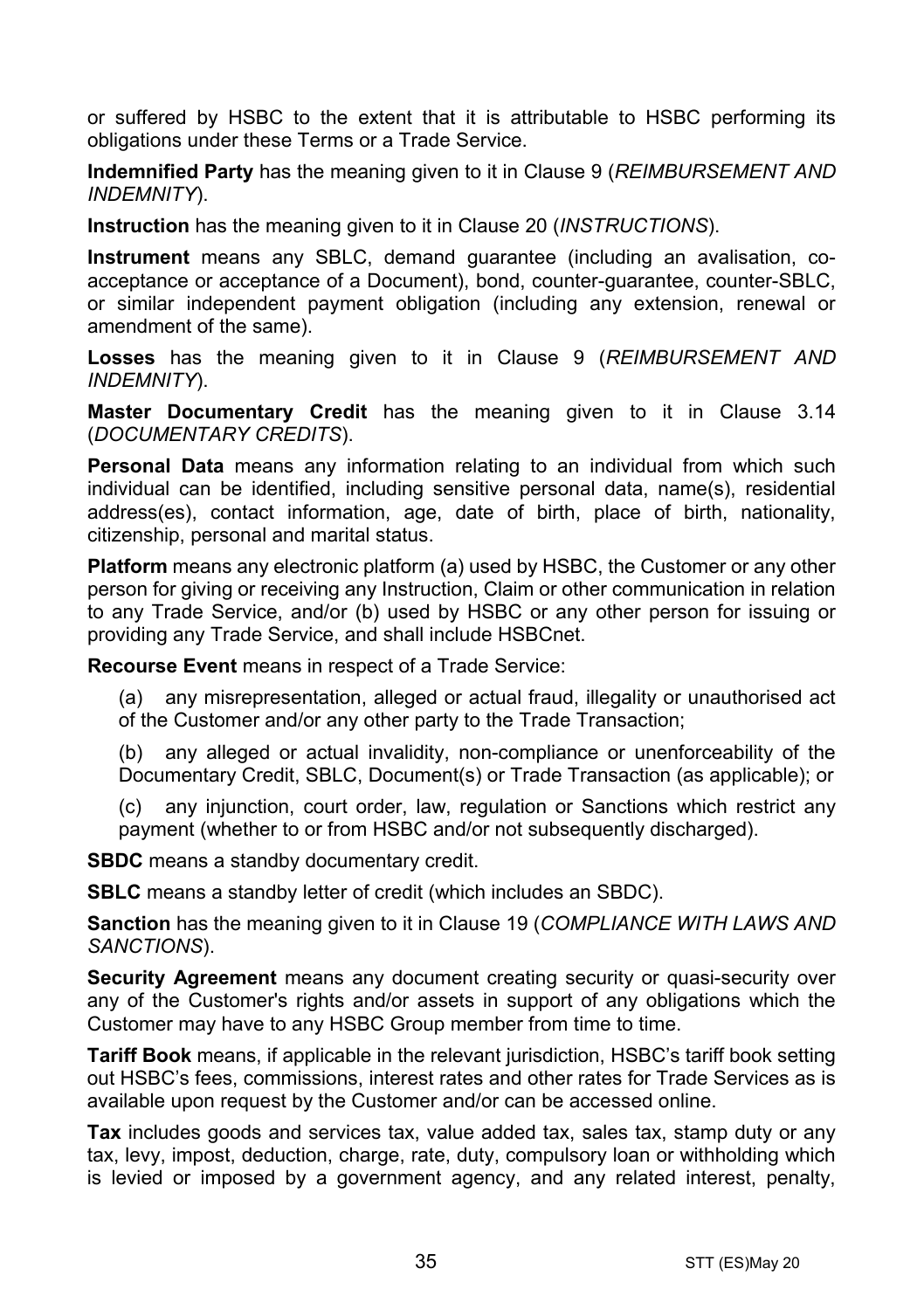charge, fee or other amount (but does not include tax on the overall net income of HSBC).

**Tax Information** means any documentation or information (and accompanying statements, waivers and consents) relating, directly or indirectly, to the Customer's tax status and the tax status of any owner, "controlling person", "substantial owner" or beneficial owner of the Customer.

**Trade Finance Loan** means a loan, advance, credit or other financial accommodation provided by HSBC to the Customer in respect of a Trade Transaction.

#### **Trade Service** includes:

(a) the issue of a Documentary Credit and instructing any advising bank, nominated bank or confirming bank in relation to such Documentary Credit;

(b) acting as the advising bank, nominated bank or confirming bank (on a disclosed or undisclosed basis) in relation to a Documentary Credit;

(c) the issue of an Instrument and/or instructing any correspondent bank in relation to, and issuing an counter-guarantee, counter-SBLC or indemnity in respect of, an Instrument;

(d) acting as the advising bank, confirming bank or correspondent bank in relation to an Instrument;

- (e) the handling of a Documentary Credit, Instrument or Document;
- (f) Collections;
- (g) the provision of any Finance;
- (h) the provision of a Trade Finance Loan;

(i) the issue of a letter of indemnity or shipping guarantee and/or the signing, endorsement or release of any Transport Document;

- (j) the release of Documents;
- (k) any other service or product relating to a Trade Transaction provided,

by HSBC to, at the request of, or in respect of the Customer.

**Trade Transaction** means a transaction involving the sale or purchase by the Customer of goods or services from/to a third party, and includes any contract(s) on which such transaction may be based.

**Transport Documents** has the meaning given to it in Clause [8](#page-12-0) (*[APPLICATIONS FOR](#page-12-0)  [RELEASE OF GOODS, SHIPPING GUARANTEES AND](#page-12-0) LETTERS OF INDEMNITY*).

**USD** means the lawful currency of the United States of America.

26.2 Unless contrary indication appears, any reference in these Terms to:

an **Application** or **Trade Service** (and any reference in an Application to a **Trade Service**) includes (where applicable) the contract created between the Customer and HSBC by HSBC accepting that Application by providing or undertaking that Trade Service;

(a) the **Customer**, **HSBC** or any other person shall be construed so as to include its successors in title, permitted assigns and permitted transferees to, or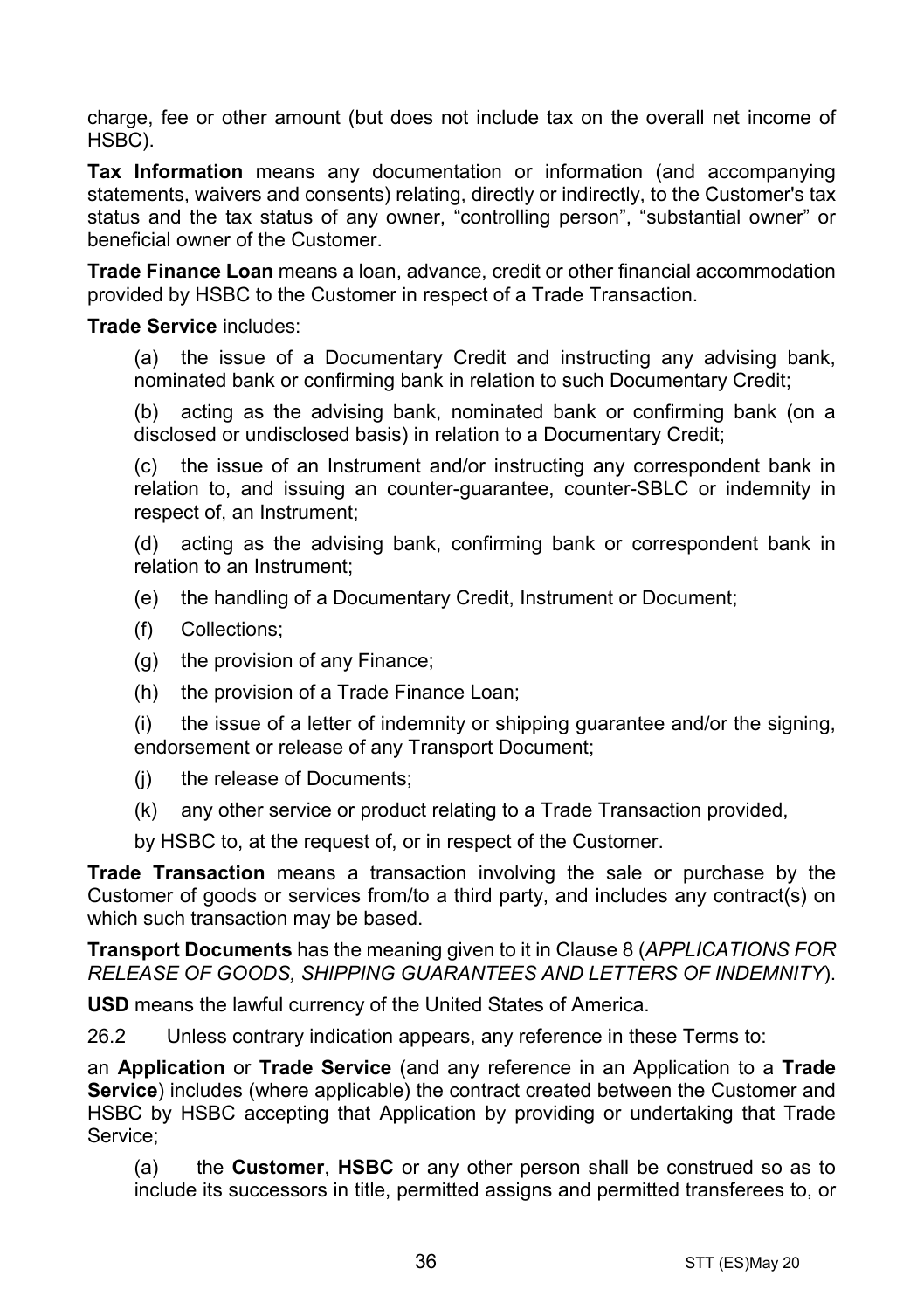of, its rights and/or obligations under these Terms, an Application, a Facility Agreement or Country Conditions;

(b) **include** or **including** means include or including "without limitation";

(c) HSBC making a determination or decision or undertaking an action means that HSBC is making or undertaking, and is permitted to make or undertake, such determination, decision or action in its sole discretion or opinion without reference to, or consent from, the Customer or any other person;

(d) an authorisation or confirmation by, or instruction from, the Customer means that such authorisation, confirmation or instruction is irrevocable unless waived by HSBC;

(e) a **person** includes any individual, firm, company, corporation, government, state or agency of a state or any association, trust, joint venture, consortium, partnership or other entity (whether or not having separate legal personality);

(f) a **regulation** includes any regulation, rule, official directive, request or guideline (whether or not having the force of law) of any governmental, intergovernmental or supranational body, agency, department or of any regulatory, self-regulatory or other authority or organisation;

(g) these **Terms** include the Country Conditions;

(h) these **Terms** or any other agreement or instrument is a reference to these Terms or, as the case may be, other agreement or instrument as amended, supplemented, novated and/or replaced from time to time;

(i) the singular shall include the plural and vice versa; and

(j) section and clause headings are for ease of reference only.

In addition to these Terms being incorporated into each Application, these Terms may also be incorporated by HSBC into a Facility Agreement or any other document or agreement.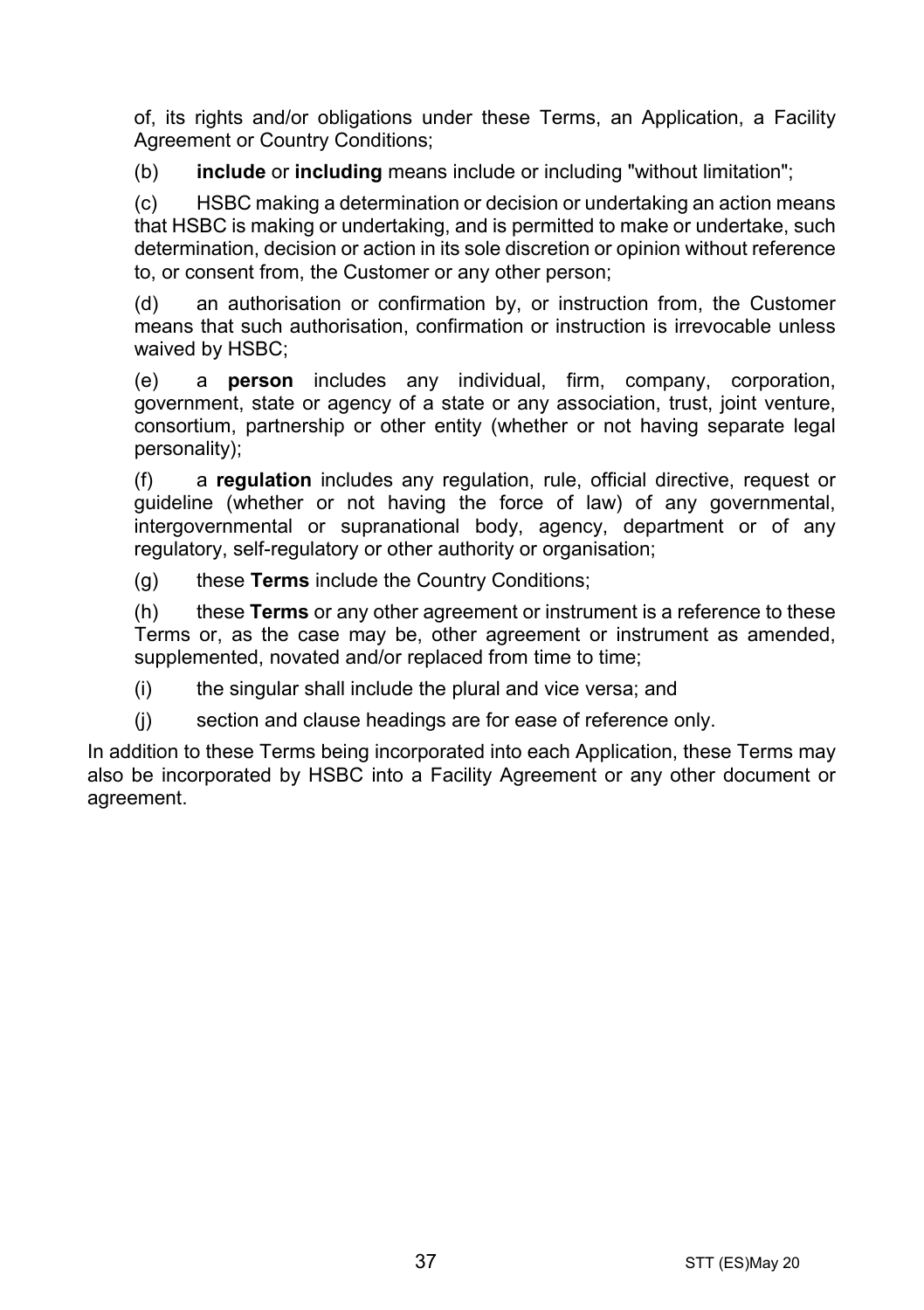#### **STANDARD TRADE TERMS**

#### **COUNTRY CONDITIONS**

#### **SPAIN**

#### 1. **APPLICATION**

1.1 These Country Conditions are supplemental to, and form part of, the Standard Trade Terms (the Terms) which the Customer has accepted and/or may accept from time to time.

1.2 Any terms defined in, or construed for the purposes of, the Terms have the same meanings when used in these Country Conditions (unless the same are otherwise defined in these Country Conditions).

1.3 These Country Conditions shall apply where the HSBC entity providing the relevant Trade Service is located in the country named above.

# **2. ADDITIONAL/SUPPLEMENTAL TERMS AND CONDITIONS**

2.1 References to Instruments in the Terms shall include a "fianza" issued pursuant to the Spanish Civil Code and the Customer and HSBC agree, in respect of each such "fianza", that (a) no ICC Rules shall be applicable and (b) notwithstanding Clause 4.3 (Instruments) of the Terms, HSBC will notify the Customer upon receipt of a Claim and seek the Customer's instructions to pay any such Claim (provided that, if the Customer does not respond to HSBC within 10 Business Days of such notice, HSBC may exercise its rights under Clause 4.3 (Instruments) without reference to the Customer).

2.2 Clause 7.2 (Trade Finance Loans) of the Terms shall be replaced in its entirety by the following:

"7.2 Any Trade Finance Loan which HSBC provides to the Customer shall be on an uncommitted basis (unless expressed otherwise in the applicable Facility Agreement) and HSBC may terminate or cancel such Trade Finance Loan in accordance with the terms of the applicable Facility Agreement."

2.3 In:

(a) Clause 9.1 (Reimbursement and indemnity) of the Terms, the reference to "owing" shall be construed to mean "due and payable"; and

(b) Clause 10.3 (Cash Collateral) of the Terms, references to "Customer Liabilities" shall be construed to mean "due and payable Customer Liabilities".

2.4 Clause 9.4 (Reimbursement and indemnity) of the Terms shall be replaced in its entirety by the following:

"9.4 HSBC may, at any time, debit from any bank account which the Customer holds with HSBC, or deduct from any proceeds held or received by HSBC which are due to the Customer, any due and payable Customer Liabilities at that time."

2.5 Clause 11 (Pledge) of the Terms shall not be applicable.